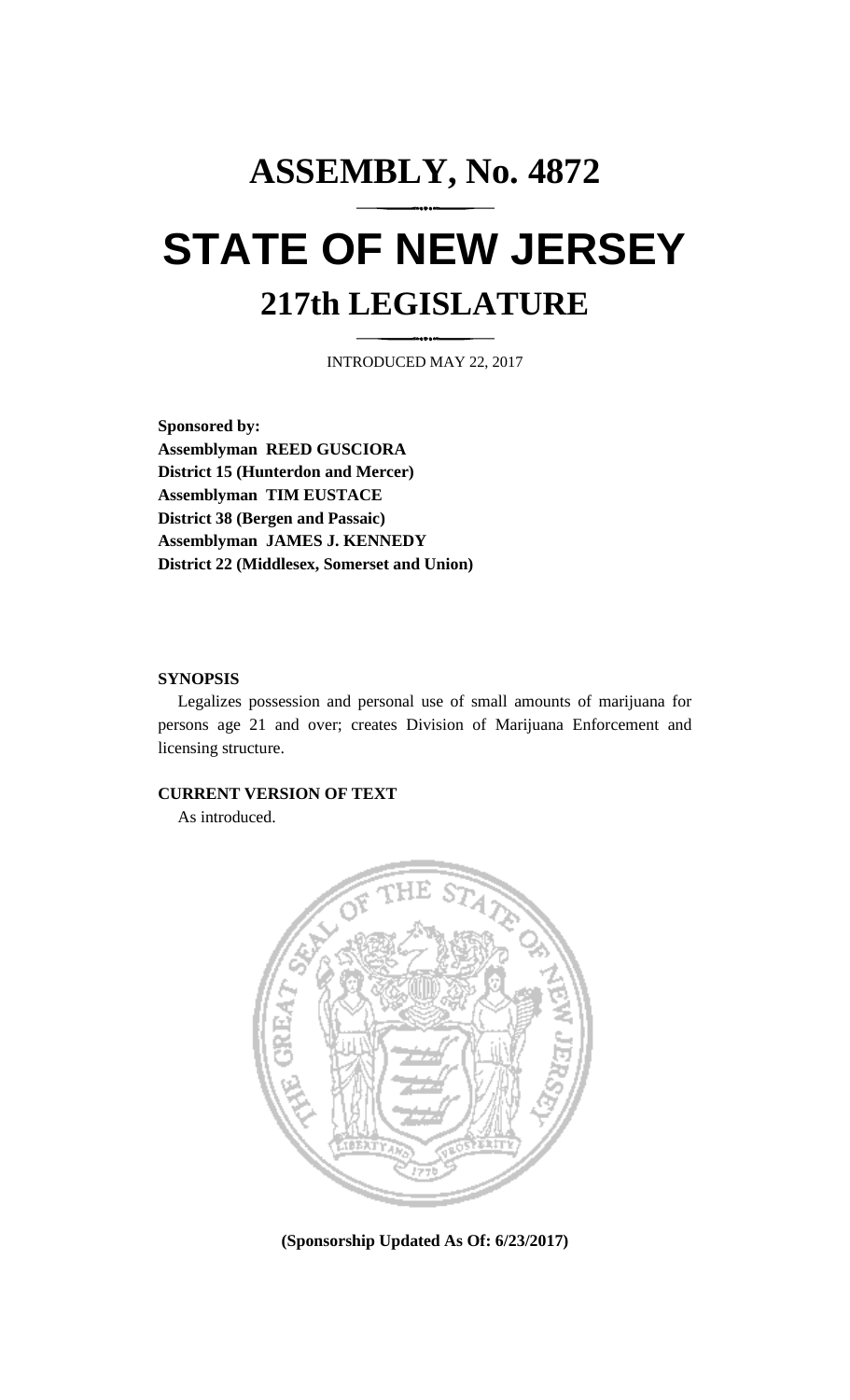| M.<br>I |
|---------|
| i<br>I  |

 **AN ACT** concerning marijuana, amending and supplementing various parts of the statutory law. **BE IT ENACTED** *by the Senate and General Assembly of the State of New Jersey:* 1. (New section) Findings. The Legislature finds and declares that: a. It is the intent of the people of New Jersey to adopt a new approach to our marijuana policies by taxing, controlling and legalizing marijuana like alcohol for adults; b. It is the intent of the people of New Jersey that the provisions of this act will prevent the sale or distribution of marijuana to persons under 21 years of age; c. This act is designed to eliminate the problems caused by the unregulated manufacture, distribution, and use of marijuana within New Jersey; d. This act will divert funds from marijuana sales from going to illegal enterprises, gangs, and cartels; e. New Jersey law enforcement officers made over 24,000 arrests for marijuana possession in 2012, more than in the previous 20 years; f. In 2012, a person was arrested for marijuana possession in New Jersey approximately every 22 minutes; g. Black New Jerseyans are nearly three times more likely to be arrested for marijuana possession than white New Jerseyans, despite similar usage rates; h. Marijuana possession arrests constituted three out of every five drug arrests in New Jersey in 2012; i. New Jersey spends approximately \$127 million per year on marijuana possession enforcement costs; j. Taxing, controlling, and legalizing marijuana for adults like alcohol will free up precious resources to allow our criminal justice system to focus on serious crime and public safety issues; k. Taxing, controlling, and legalizing marijuana for adults like alcohol will strike a blow at the illegal enterprises that profit from New Jersey's current, unregulated marijuana illegal market; l. New Jersey must strengthen our support for evidence-based, drug prevention programs that work to educate New Jerseyans, particularly young New Jerseyans, about the harms of drug abuse; m. New Jersey must enhance State-supported programming that provides appropriate, evidence-based treatment for those who suffer from the illness of drug addiction; n. Controlling and regulating the manufacture, distribution, and sale of marijuana will strengthen our ability to keep marijuana away from minors;

**EXPLANATION – Matter enclosed in bold-faced brackets [thus] in the above bill is not enacted and is intended to be omitted in the law.**

**Matter underlined thus is new matter.**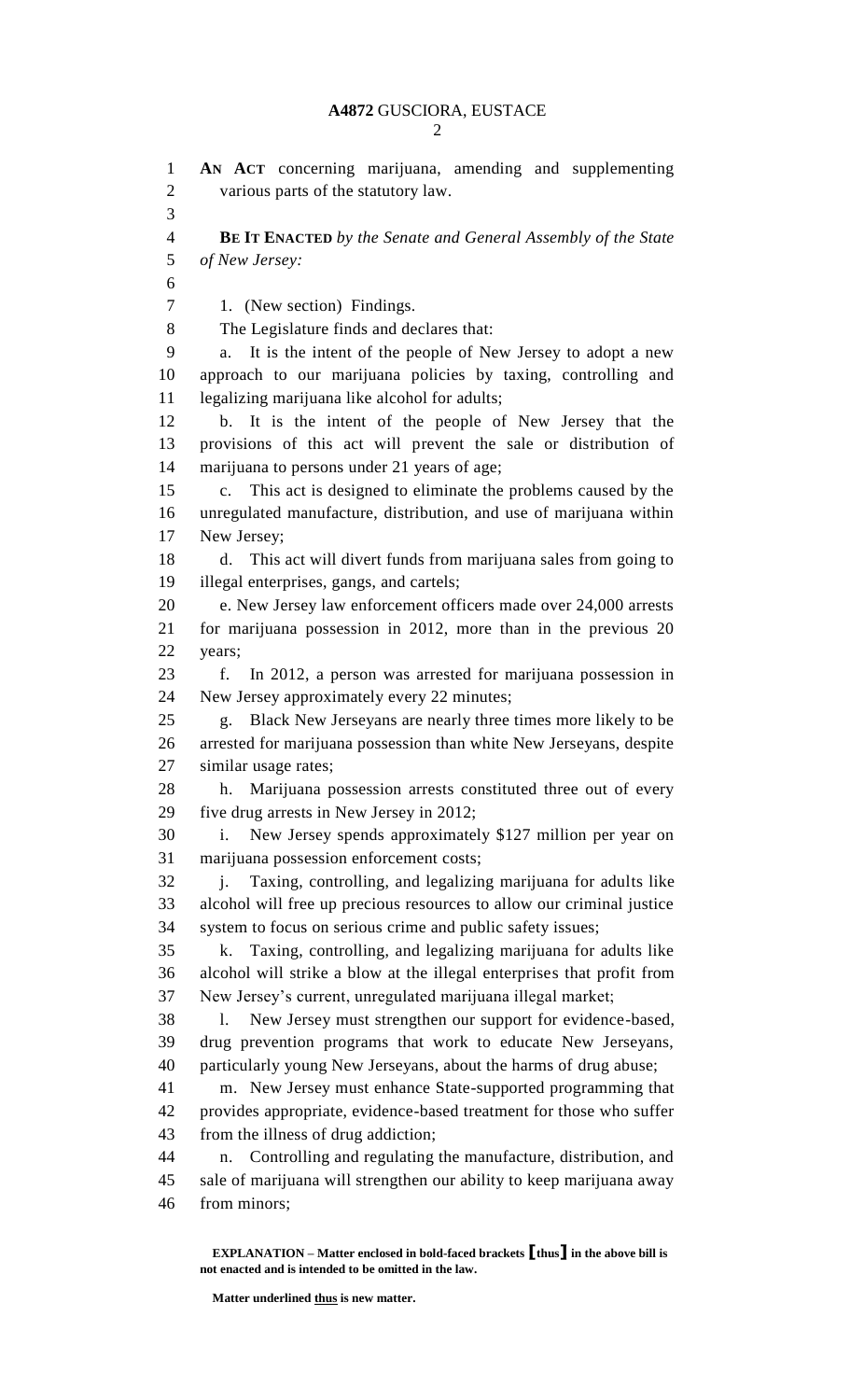o. A controlled system of marijuana manufacturing, distribution, and sale must be designed in a way that enhances public health and minimizes harms to New Jersey communities and families; p. The regulated marijuana system in New Jersey must be regulated so as to prevent persons younger than 21 years of age from accessing or purchasing marijuana; q. A marijuana arrest in New Jersey can have a debilitating impact on a person's future, including consequences for one's job prospects, housing access, financial health, familial integrity, immigration status, and educational opportunities; r. The tax revenue generated from a controlled marijuana manufacture, distribution, and retail sales system in New Jersey will generate hundreds of millions of dollars to bolster effective, evidence-based drug treatment and education, and to reinvest in New Jersey communities; s. New Jersey cannot afford to sacrifice its public safety and civil rights by continuing its ineffective and wasteful marijuana enforcement policies. 2. (New section) Definitions. 21 As used in P.L , c. (C. ) (pending before the Legislature as this bill), unless the context otherwise requires: "Consumer" means a person 21 years of age or older who purchases, acquires, owns, holds or uses marijuana or marijuana products for personal use by a person 21 years of age or older, but not for resale to others. "Consumption" means the act of ingesting, inhaling, or otherwise introducing marijuana into the human body. "Director" means the Director of the Division of Marijuana Enforcement. "Division" means the Division of Marijuana Enforcement in the Department of Law and Public Safety. "Financial consideration," means value that is given or received either directly or indirectly through sales, barter, trade, fees, charges, dues, contributions or donations; but does not include: homegrown marijuana that is given or received when nothing is given or received in return; or homegrown marijuana products that are given or received when nothing is given or received in return. "Hashish" means the resin extracted from any part of the plant Genus Cannabis L. and any compound, manufacture, salt, derivative, mixture, or preparation of such resin. "Household" means a housing unit and any place in or around a housing unit at which the occupants of the housing unit are producing, processing or storing homegrown marijuana or homemade marijuana products. "Housing unit" means a house, an apartment, a mobile home, a group of rooms, or a single room that is occupied as separate living quarters, in which the occupants live and eat separately from any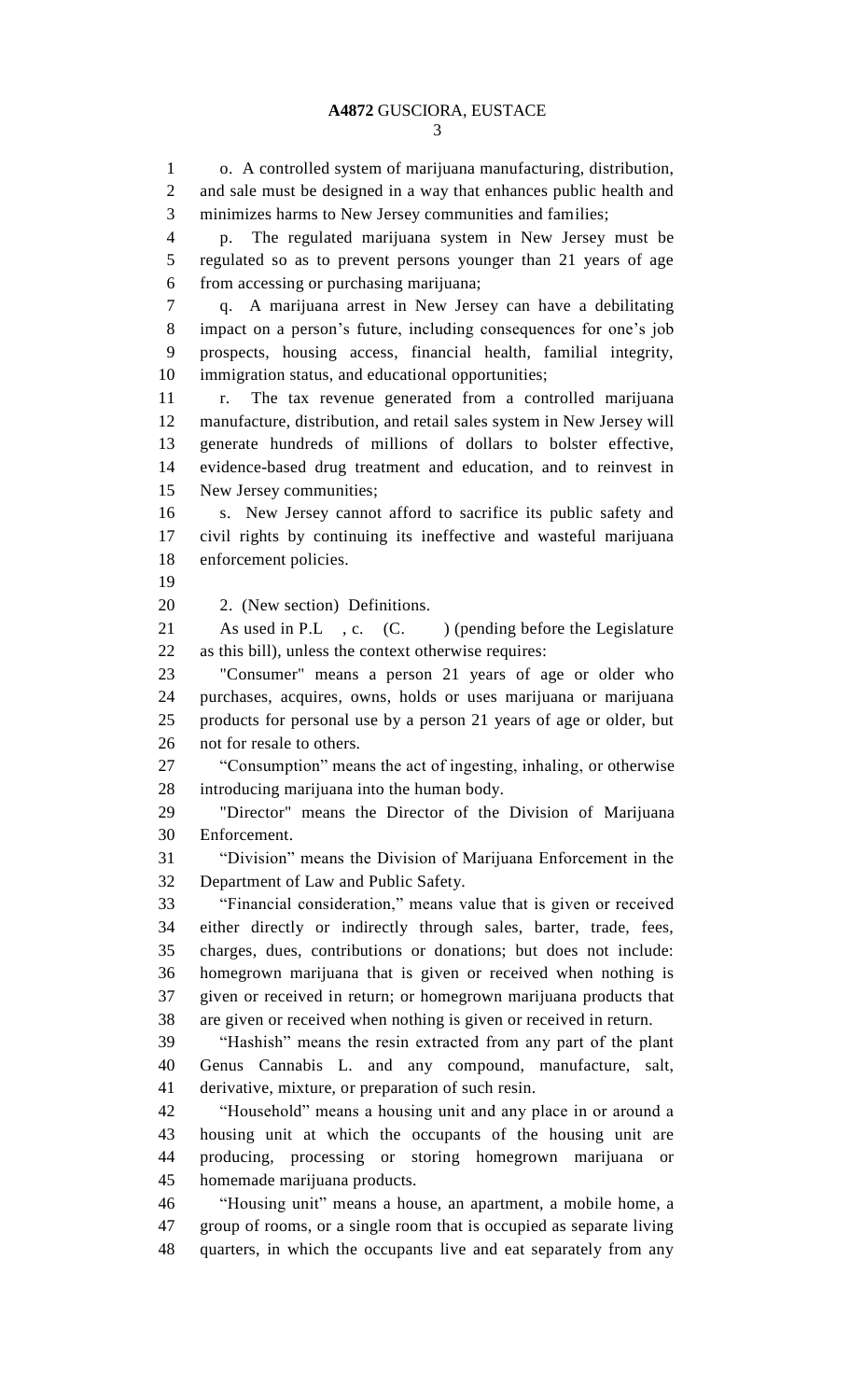other persons in the building and which have direct access from the outside of the building or through a common hall.

 "Immature marijuana plant" means a marijuana plant that is not flowering.

 "Industrial hemp" means the plant of the genus cannabis and any part of such plant, whether growing or not, with a delta-9 tetrahydrocannabinol concentration that does not exceed three-tenths percent on a dry weight basis.

 "Licensee" means a person who holds a license issued under this act that is designated as either a Class 1 Marijuana Cultivation Facility license, herein also referred to as a Marijuana Producer license, or a Class 1 Marijuana Product Manufacturing Facility license; herein also referred to as a Marijuana Processor license, a Class 2 Marijuana Wholesaler license; a Class 3 Marijuana Retailer license; or a Class 4 Marijuana Transportation license.

 "Licensee representative" means an owner, director, officer, manager, employee, agent or other representative of a licensee, to the extent that the person acts in a representative capacity.

"Local governmental entity" means a municipality.

 "Marijuana" means all parts of the plant Genus Cannabis L., whether growing or not; the seeds thereof, and every compound, manufacture, salt, derivative, mixture, or preparation of the plant or its seeds, except those containing resin extracted from the plant; but shall not include the weight of any other ingredient combined with marijuana to prepare topical or oral administrations, food, drink, or other product.

 "Marijuana Cultivation Facility" means an entity licensed to cultivate marijuana and sell marijuana to marijuana producers, to marijuana product manufacturing facilities, and to other marijuana cultivation facilities, but not to consumers. This entity shall hold a Class 1 Marijuana Cultivation Facility license.

 "Marijuana establishment" means a marijuana cultivation facility, a marijuana testing facility, a marijuana product manufacturing facility, or a marijuana retailer.

 "Marijuana extract" means a substance obtained by separating resins from marijuana by: (i) a chemical extraction process using a hydrocarbon-based solvent, such as butane, hexane or propane; (ii) a chemical extraction process using the hydrocarbon-based solvent carbon dioxide, if the process uses high heat or pressure; or (ii) Any other process identified by the division by rule.

 "Marijuana flowers" means the flowers of the plant genus Cannabis within the plant family Cannabaceae.

 "Marijuana items" means marijuana, marijuana products, and marijuana extracts.

 "Marijuana leaves" means the leaves of the plant genus Cannabis within the plant family Cannabaceae.

 "Marijuana paraphernalia" means any equipment, products, or materials of any kind which are used, intended for use, or designed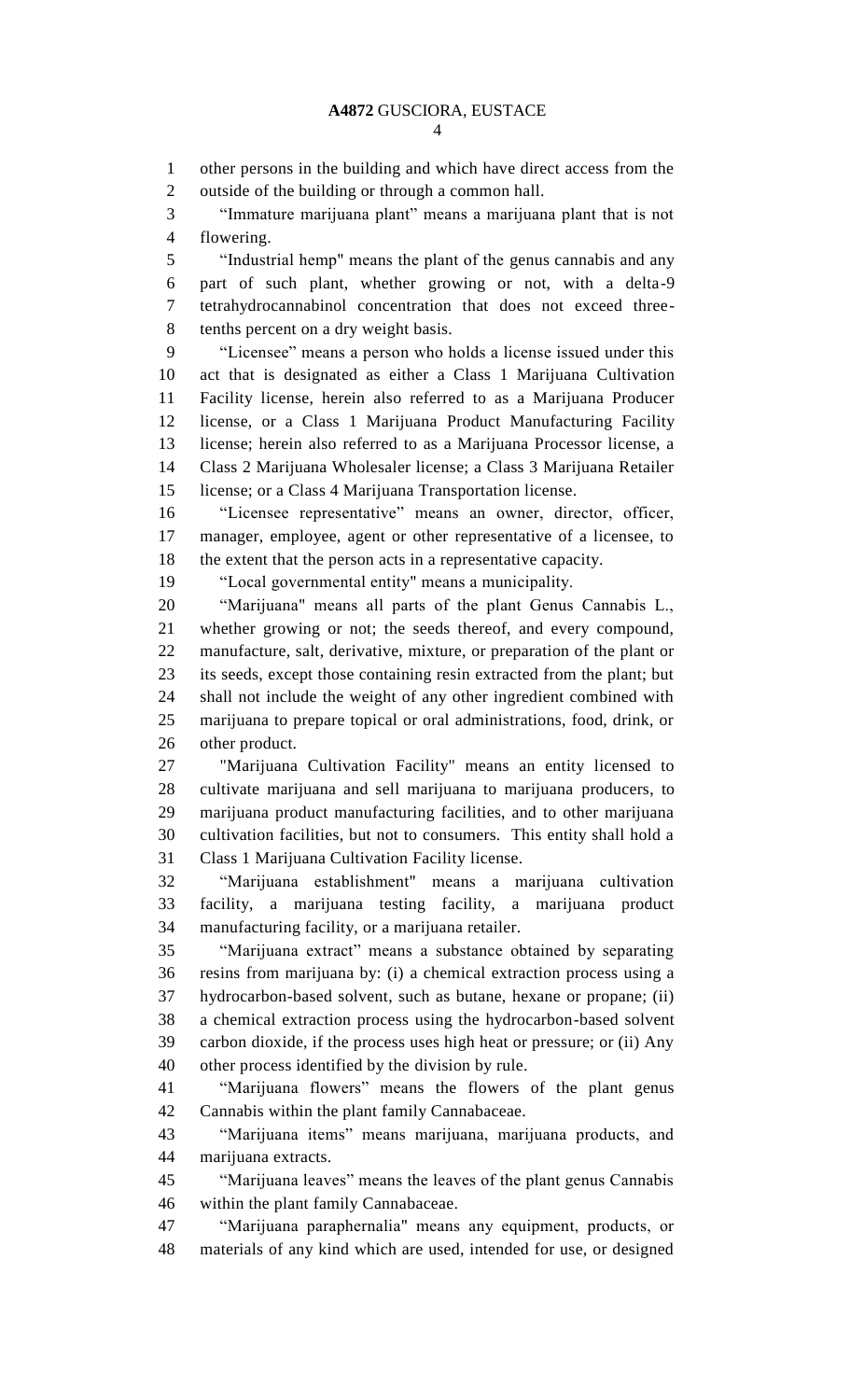for use in planting, propagating, cultivating, growing, harvesting, composting, manufacturing, compounding, converting, producing, processing, preparing, testing, analyzing, packaging, repackaging, storing, vaporizing, or containing marijuana, or for ingesting, inhaling, or otherwise introducing marijuana into the human body. "Marijuana processor" means a person who processes marijuana items in this State.

 "Marijuana producer" means a person who produces marijuana in this State.

 "Marijuana product manufacturing facility" means an entity licensed to purchase marijuana; manufacture, prepare, and package marijuana items; and sell items to other marijuana product manufacturing facilities and to marijuana retailers, but not to consumers. This entity shall hold a Class 1 Marijuana Product Manufacturing Facility license.

 "Marijuana products" means a product containing marijuana or marijuana extracts and other ingredients intended for human consumption or use, including a product intended to be applied to the skin or hair, edible products, ointments, and tinctures. Marijuana products do not include: (i) marijuana by itself; or (ii) marijuana extract by itself.

 "Marijuana retailer" means an entity licensed to purchase marijuana from marijuana cultivation facilities and marijuana items from marijuana product manufacturing facilities or marijuana wholesalers and to sell marijuana and marijuana products to consumers. This entity shall hold a Class 3 Marijuana Retailer license.

 "Marijuana testing facility" means an independent, third-party entity meeting accreditation requirements established by the Division that is licensed to analyze and certify the safety and potency of marijuana items.

 Marijuana transporter" means an entity licensed to transport marijuana through and within the State of New Jersey and to maintain a warehouse. This entity shall hold a Class 4 Marijuana Transportation license.

 "Marijuana wholesaler" means any licensed person or entity who sells marijuana items or marijuana paraphernalia for the purpose of resale either to a licensed marijuana wholesaler or to a licensed marijuana retailer. This entity shall hold a Class 2 Marijuana Wholesaler license.

 "Mature marijuana plant" means a marijuana plant that is not an immature marijuana plant.

 "Medical marijuana center" means an entity permitted by a State agency to sell marijuana and marijuana products pursuant to the "New Jersey Compassionate Use Medical Marijuana Act" P.L.2009, c.307 (C.24:6I-1 et seq.).

 "Noncommercial" means not dependent or conditioned upon the provision or receipt of financial consideration.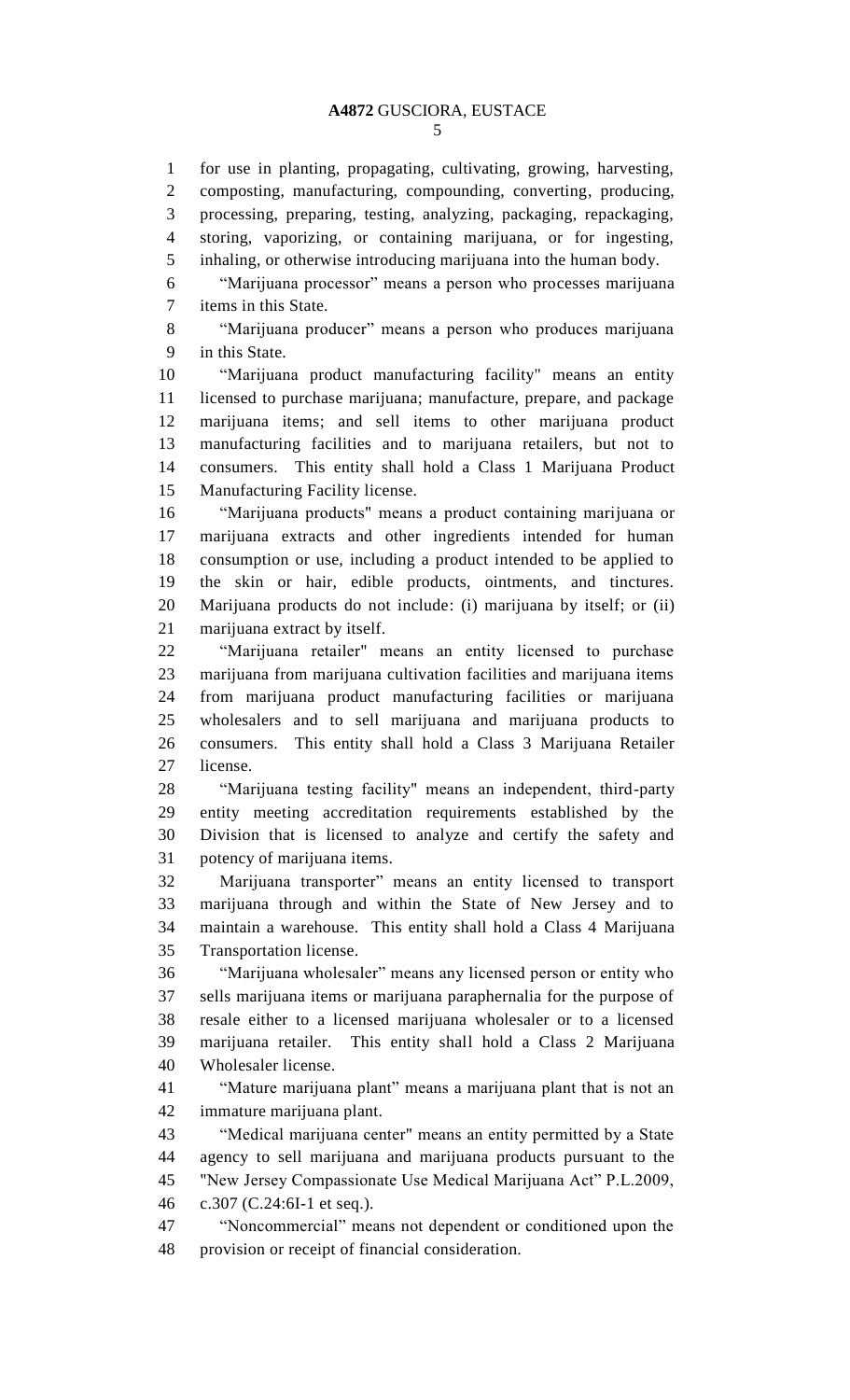"Premises" or "licensed premises" includes the following areas of a location licensed under this act: all public and private enclosed areas at the location that are used in the business operated at the location, including offices, kitchens, rest rooms and storerooms; all areas outside a building that the division has specifically licensed for the production, processing, wholesale sale, or retail sale of marijuana items; and, for a location that the division has specifically licensed for the production of marijuana outside a building, the entire lot or parcel that the licensee owns, leases or has a right to occupy.

 "Processes" means the processing, compounding, or conversion of marijuana into marijuana products or marijuana extracts; "Processes" does not include packaging or labeling.

 "Produces" means the manufacture, planting, cultivation, growing or harvesting of marijuana. "Produces" does not include the drying of marijuana by a marijuana processor, if the marijuana processor is not otherwise producing marijuana; or the cultivation and growing of an immature marijuana plant by a marijuana processor, marijuana wholesaler or marijuana retailer if the marijuana processor, marijuana wholesaler, or marijuana retailer purchased or otherwise received the plant from a licensed marijuana producer.

 "Public place" means any place to which the public has access that is not privately owned; or any place to which the public has access where alcohol consumption is not allowed, including but not limited to a public street, road, thoroughfare, sidewalk, bridge, alley, plaza, park, playground, swimming pool, or shopping area, public transportation facility, vehicle used for public transportation, parking lot, public library, or any other public building, structure, or area.

 "Radio" means a system for transmitting sound without visual images, and includes broadcast, cable, on-demand, satellite, or internet programming. Radio includes any audio programming downloaded or streamed via the internet.

 "Television" means a system for transmitting visual images and sound that are reproduced on screens, and includes broadcast, cable, on-demand, satellite, or internet programming. Television includes any video programming downloaded or streamed via the internet.

 "THC" means Delta-9-tetrahydrocannabinol, the main psychoactive chemical contained in the cannabis plant.

 "Unreasonably impracticable" means that the measures necessary to comply with the regulations require such a high investment of risk, money, time, or any other resource or asset that the operation of a marijuana establishment is not worthy of being carried out in practice by a reasonably prudent businessperson.

3. (New section) Personal use of marijuana.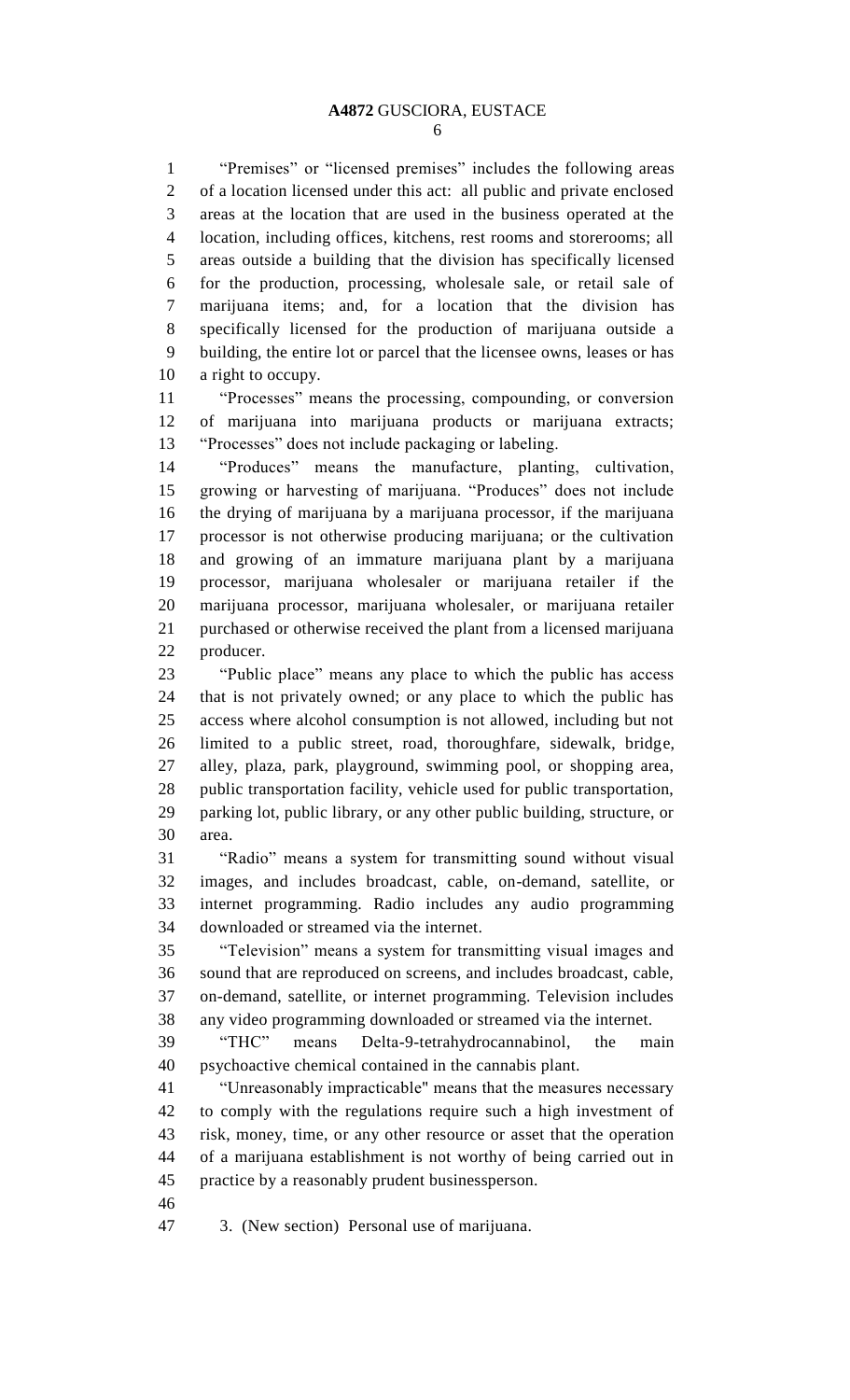Notwithstanding any other provision of law, the following acts are not unlawful and shall not be a criminal offense or a basis for seizure or forfeiture of assets under N.J.S.2C:64-1 et seq. or other applicable law for persons 21 years of age or older:

 a. Possessing, using, purchasing, or transporting: marijuana paraphernalia; one ounce or less of marijuana; 16 ounces or less of marijuana infused product in solid form; 72 ounces or less in liquid form; 7 grams or less of marijuana concentrate; and up to 6 immature marijuana plants subject to the provisions of subsection b. of this this section.

 b. Transfer of one ounce or less of marijuana; 16 ounces or less of marijuana infused product in solid form; 72 ounces or less in liquid form; 7 grams or less of marijuana concentrate; and up to 6 immature plants, without marijuana cultivation facility to a person who is of or over the legal age for purchasing marijuana items, provided that such transfer is for non-promotional, non-business purposes.

 c. Consumption of marijuana items, provided that nothing in this section shall permit a person to smoke or otherwise consume marijuana items openly in a public place.

 d. Assisting another person who is of or over the legal age for purchasing marijuana items in any of the acts described in subsections a. through c. of this section.

4. (New section) Lawful operation of marijuana establishments.

 Notwithstanding any other provision of law, the following acts are not unlawful and shall not be a criminal offense or a basis for seizure or forfeiture of assets under N.J.S.2C:64-1 et seq. or other applicable law for persons 21 years of age or older:

 a. manufacture, possession, or purchase of marijuana paraphernalia or the sale of marijuana paraphernalia to a person who is 21 years of age or older.

 b. possessing, displaying, or transporting marijuana items; purchase of marijuana from a marijuana cultivation facility; purchase of marijuana items from a marijuana product manufacturing facility; or sale of marijuana items to consumers, if the person conducting the activities described in this subsection has obtained a current, valid license to operate as a marijuana retailer or is acting in his capacity as an owner, employee, or agent of a licensed marijuana retailer.

 c. cultivating, harvesting, processing, packaging, transporting, displaying, or possessing marijuana; delivery or transfer of marijuana to a marijuana testing facility; selling marijuana to a marijuana cultivation facility, a marijuana product manufacturing facility, or a marijuana retailer; or the purchase of marijuana from a marijuana cultivation facility, if the person conducting the activities described in this subsection has obtained a current, valid license to operate a marijuana cultivation facility or is acting in his capacity as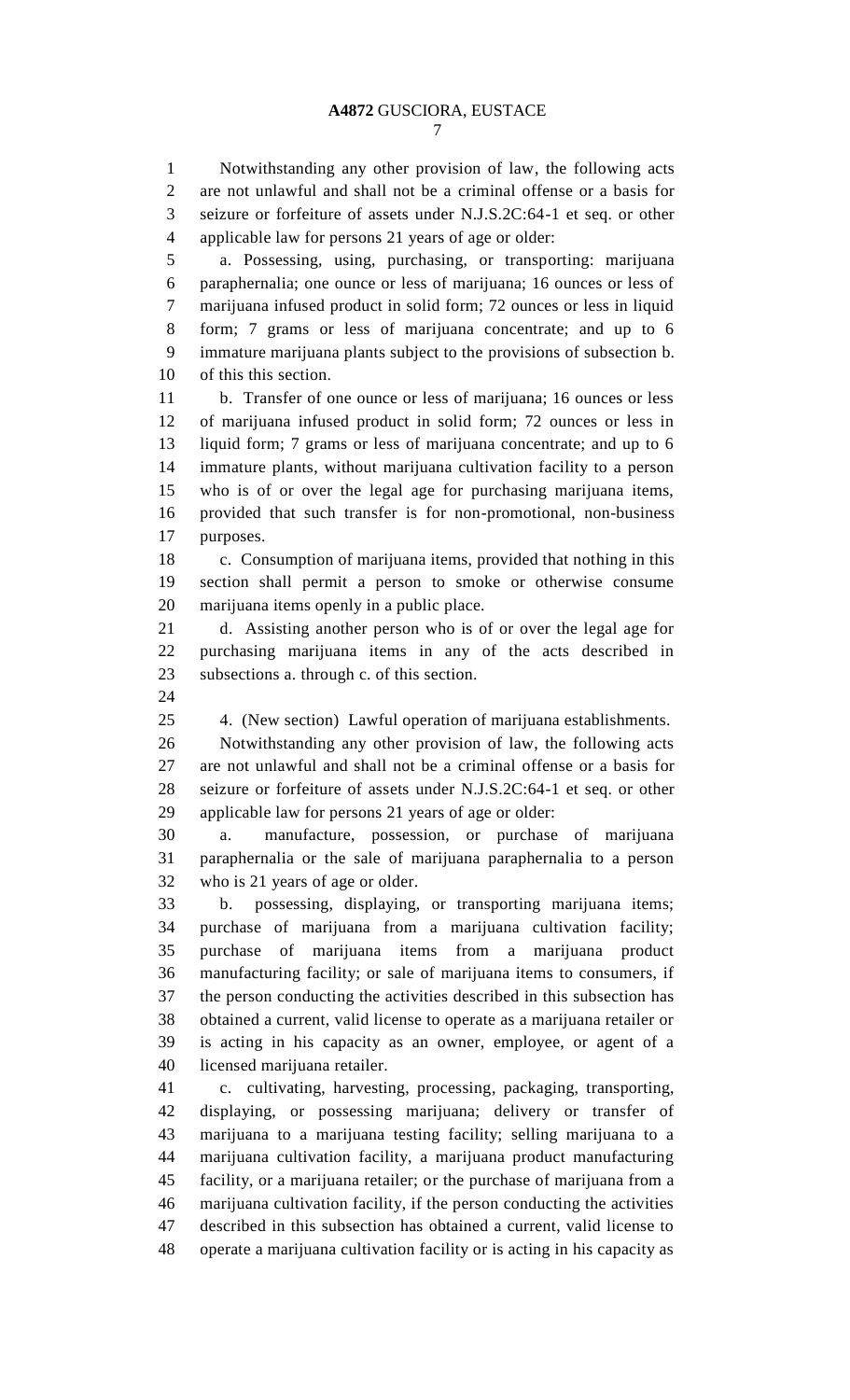an owner, employee, or agent of a licensed marijuana cultivation facility. d. packaging, processing, transporting, manufacturing, displaying, or possessing marijuana items; delivery or transfer of marijuana items to a marijuana testing facility; selling marijuana items to a marijuana retailer or a marijuana product manufacturing facility; the purchase of marijuana from a marijuana cultivation facility; or the purchase of marijuana items from a marijuana product manufacturing facility, if the person conducting the activities described in this subsection has obtained a current, valid license to operate a marijuana product manufacturing facility or is acting in his capacity as an owner, employee, or agent of a licensed marijuana product manufacturing facility. e. possessing, cultivating, processing, repackaging, storing, transporting, displaying, transferring, or delivering marijuana items if the person has obtained a current, valid license to operate a marijuana testing facility or is acting in his capacity as an owner, employee, or agent of a licensed marijuana testing facility. f. leasing or otherwise allowing the use of property owned, occupied, or controlled by any person, corporation or other entity for any of the activities conducted lawfully in accordance with subsections a. through e. of this section. 5. (New section) Prohibition of Persons Under the Legal Age Purchasing Marijuana. a. No person, either directly or indirectly by an agent or employee, shall sell, offer for sale, distribute for commercial purpose at no cost or minimal cost, give, or furnish, to a person under 21 years of age, any marijuana items. b. Any licensee or employee or agent of a licensee who allows a person under the age of 21 to procure marijuana items is guilty of a disorderly persons offense and subject to a civil penalty of not less than \$250 for the first violation; \$500 for the second violation; and \$1,000 for the third and each subsequent violation; in addition, subject to a hearing, a licensee's license may be revoked; c. The establishment of all of the following facts by a licensee, employee, or agent, allowing any such person under the age of 21 to procure marijuana items shall constitute a defense to any prosecution pursuant to the provisions of subsections a. and b. of this section: (1) That the purchaser of the marijuana or marijuana product falsely represented, by producing either a United States passport; driver's license or non-driver identification card issued by the New Jersey Motor Vehicle Commission; a similar card issued pursuant to the laws of another state; United States military identification card; or a photographic identification card issued by a county clerk, that

he was of legal age to make the purchase;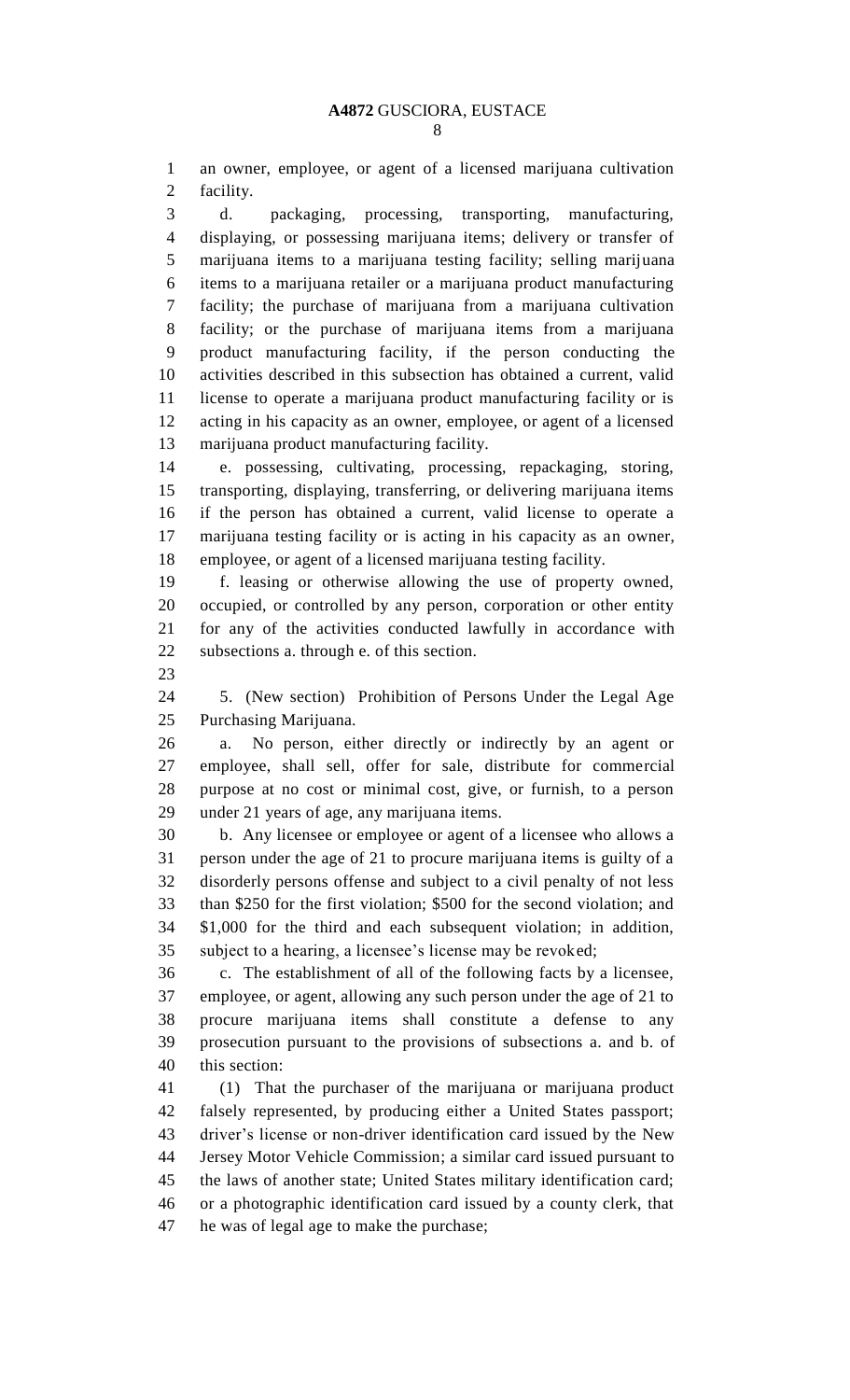(2) That the appearance of the purchaser was such that an ordinary prudent person would believe him to be 21 years of age or older, of legal age to make the purchase; and

 (3) That the sale or distribution was made in good faith, relying upon the production of the identification in paragraph (1) of this subsection, the minor's appearance, and in the reasonable belief that the purchaser or recipient was actually of legal age to make the purchase.

 d. It shall be unlawful for a person under the age of 21 to attempt to purchase, or acquire a marijuana item, even if such marijuana items may be legally purchased by persons at or above the legal age for purchasing marijuana items.

 For purposes of this subsection, purchasing a marijuana item includes accepting a marijuana item, and acquiring a marijuana item incudes consuming a marijuana item.

 e. It shall be unlawful for a person under the age of 21 to present or offer to a marijuana establishment or the marijuana establishment's agent or employee any written or oral evidence of age that is false, fraudulent, or not actually the person's own, for the purpose of:

 (1) Purchasing, attempting to purchase, or otherwise procuring or attempting to procure marijuana or marijuana products; or

(2) Gaining access to a marijuana establishment.

 f. Except as permitted by the division by rule or regulation, or as necessary on an emergency basis, a person under legal age for purchasing marijuana items may not enter or attempt to enter any portion of a licensed premises that is posted or otherwise identified as being prohibited to the use of persons under legal age for purchasing marijuana items, unless accompanied by and supervised by a parent or legal guardian.

 g. Any person who shall violate any of the provisions of subsections d., e., or f. of this section shall be deemed and adjudged to be a disorderly person, and upon conviction thereof, shall be punished by a fine of not less than \$500.

 h. The prohibitions of this section do not apply to a person under the legal age for purchasing marijuana items who is acting under the direction of the division or under the direction of State or local law enforcement agencies for the purpose of investigating possible violations of the laws prohibiting sale of marijuana items to persons who are under the legal age for purchasing marijuana items.

 i. The prohibitions of this section do not apply to a person under the legal age for purchasing marijuana items who is acting under the direction of a licensee for the purpose of investigating possible violations by employees of the licensee of laws prohibiting sales of marijuana items to persons who are under the legal age for purchasing marijuana items.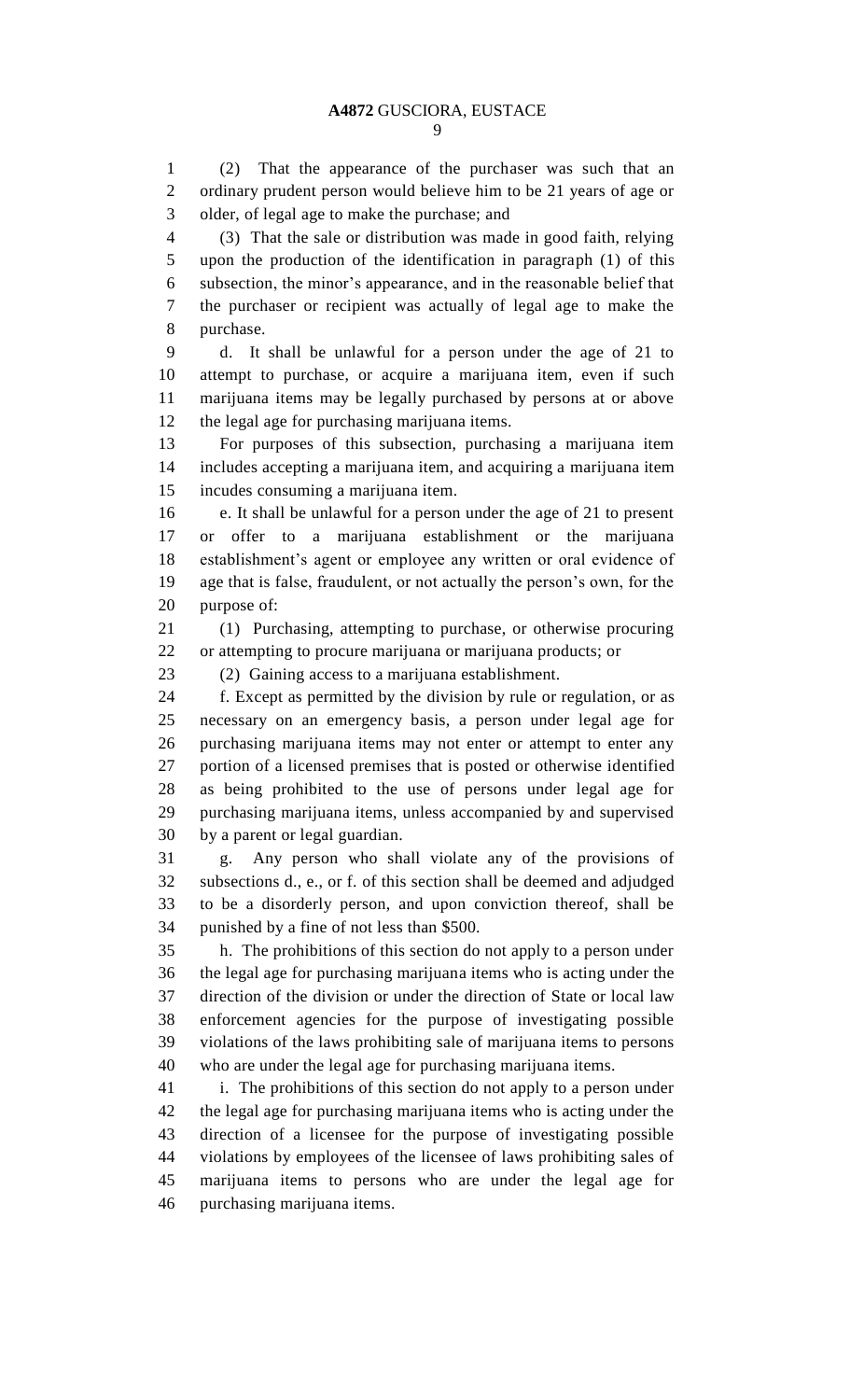1 j. A person under the legal age for purchasing marijuana items is not in violation of this section, and is immune from prosecution under this section if:

 (1) The person contacted emergency medical services or a law enforcement agency in order to obtain medical assistance for another person who was in need of medical assistance because that person consumed a marijuana item and the evidence of the violation of this section was obtained as a result of the person's having contacted emergency medical services or a law enforcement agency; or

 (2) The person was in need of medical assistance because the person consumed a marijuana item and the evidence of the violation of this section was obtained as a result of the person's having sought or obtained the medical assistance.

 (3) Paragraph (1) of this subsection does not exclude the use of evidence obtained as a result of a person's having sought medical assistance in proceedings for crimes or offenses other than a violation of this section.

 6. Section 3 of P.L.1948, c.439 (C.52:17B-3) is amended to read as follows:

 There is hereby established in the Department of Law and Public Safety a Division of Law, a Division of State Police, a Division of Alcoholic Beverage Control, **[**a Division of Motor Vehicles,**]** a Division of Weights and Measures, a Division of Marijuana Enforcement and a Division of Professional Boards.

 The Attorney General shall have the authority to organize and maintain in his offices an Administrative Division and to assign to employment therein such secretarial, clerical and other assistants in the department as his office and the internal operations of the department shall require.

(cf: P.L.1948, c.439, s.3)

7. (New section) Powers and duties of the division.

 a. The Division of Marijuana Enforcement shall have all powers necessary or proper to enable it to carry out the division's duties, functions, and powers under this act. The jurisdiction, supervision, duties, functions, and powers of the division extend to any person who buys, sells, produces, processes, transports, or delivers any marijuana items within this State. The division may sue and be sued.

 b. The duties, functions and powers of the division include the following:

 (1) To regulate the purchase, sale, production, processing, transportation and delivery of marijuana items in accordance with the provisions of this act.

 (2) To grant, refuse, suspend or cancel licenses for the sale, processing, or production of marijuana items, or other licenses in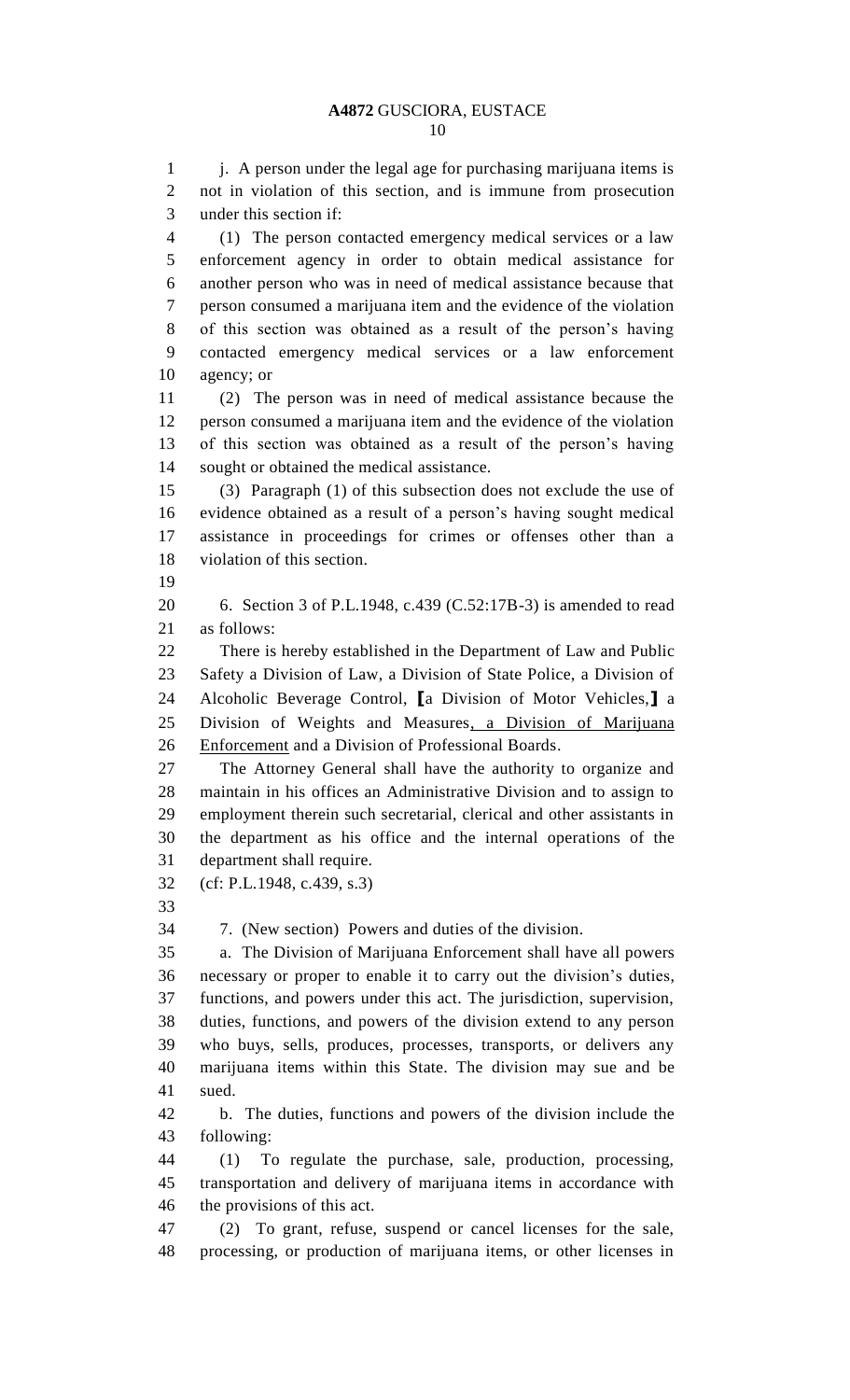regard to marijuana items, and to permit, in the division's discretion, the transfer of a license between persons.

(3) To investigate and aid in the prosecution of every violation

 of the statutory laws of this State relating to marijuana items and to cooperate in the prosecution of offenders before any State court of competent jurisdiction.

 (4) To adopt, amend, or repeal regulations as necessary to carry out the intent and provisions of this act.

 (5) To exercise all powers incidental, convenient, or necessary to enable the division to administer or carry out the provisions of this act, or any other law of this State that charges the division with a duty, function, or power related to marijuana. Powers described in this paragraph include, but are not limited to:

(a) Issuing subpoenas;

(b) Compelling attendance of witnesses;

(c) Administering oaths;

(d) Certifying official acts;

(e) Taking depositions as provided by law;

 (f) Compelling the production of books, payrolls, accounts, papers, records, documents and testimony; and

 (g) Establishing fees in addition to the application, licensing, and renewal fees, provided that any fee established by the division is reasonably calculated not to exceed the cost of the activity for which the fee is charged.

 (6) To adopt rules regulating and prohibiting marijuana producers, marijuana processors, marijuana wholesalers, and marijuana retailers from advertising marijuana items in a manner that is appealing to minors; that promotes excessive use; that promotes illegal activity; or that otherwise presents a significant risk to public health and safety.

 (7) To regulate the use of marijuana items for scientific, pharmaceutical, manufacturing, mechanical, industrial, and other purposes.

 c. The powers of the division further include the power to purchase, seize, possess, and dispose of marijuana items.

 (1) The division may purchase, possess, seize, or dispose of marijuana items as is necessary to ensure compliance with and enforcement of the provisions of this act, and any rule adopted pursuant thereto.

 (2) Any State officer, board, commission, corporation, institution, department, or other State body, and any local officer, board, commission, institution, department, or other local government body, that is permitted by the statutory laws of this State to perform a duty, function, or power with respect to a marijuana item, may purchase, possess, seize, or dispose of the marijuana item as the State officer, board, commission, corporation, institution, department or other State body, or the local officer, board, commission, institution, department or other local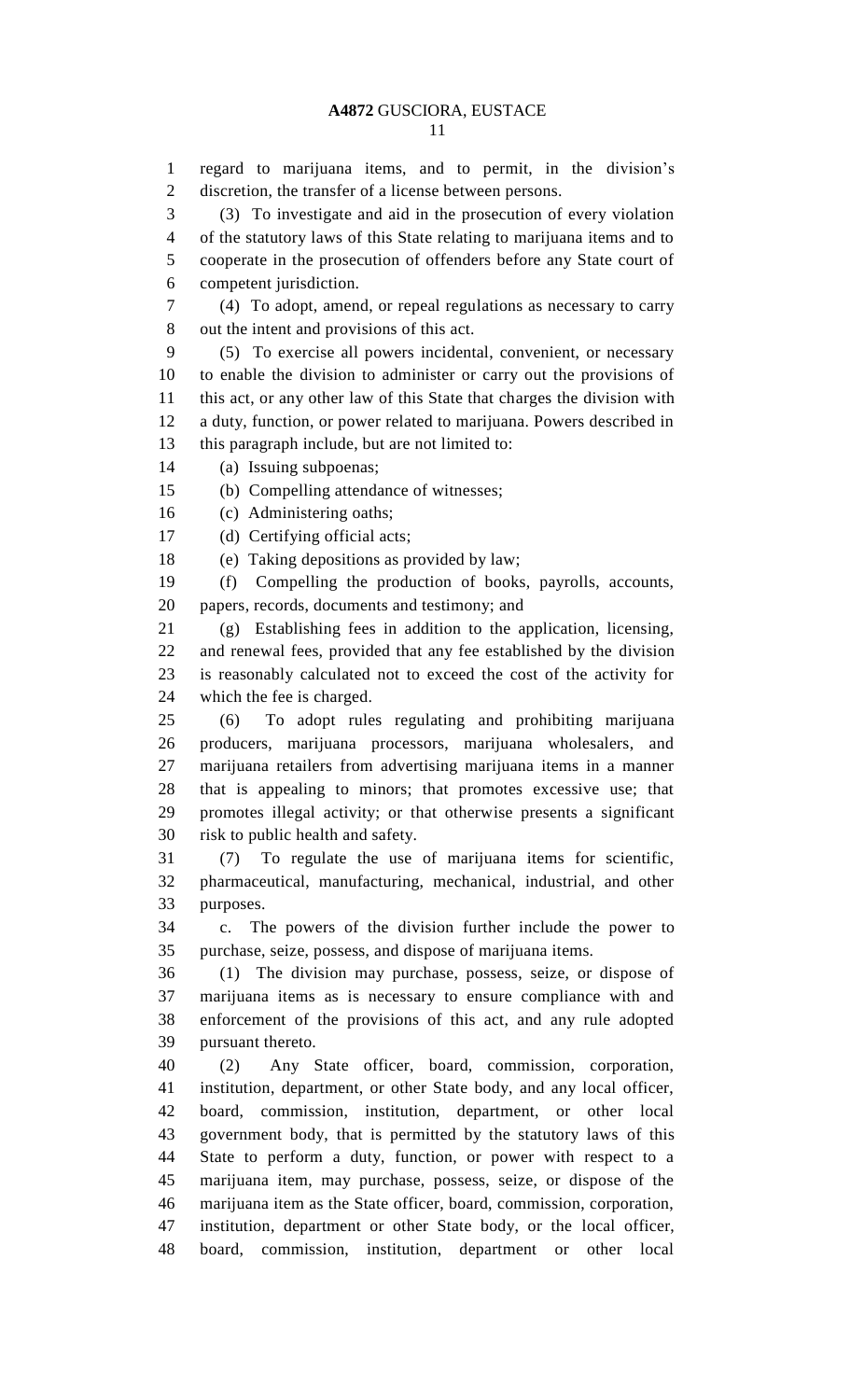government body, considers necessary to ensure compliance with and enforce the applicable statutory law or any rule adopted under the applicable statutory law.

 d. The division shall be under the immediate supervision of a director. The director of the division shall be appointed by the Governor, with the advice and consent of the Senate, and shall serve during the term of office of the Governor appointing him and until the director's successor is appointed and has qualified.

8. (New section) Regulation of marijuana.

 a. Not later than one year following the effective date of P.L. , c. (C. ) (pending before the Legislature as this bill), the division shall adopt, pursuant to the "Administrative Procedure Act," P.L.1968, c.410 (C.52:14B-1 et seq.), rules and regulations necessary for implementation of P.L. ,

 c. (C. ) (pending before the Legislature as this bill), which shall be consistent with the intent of this act. Such regulations shall not prohibit the operation of marijuana establishments, either expressly or through regulations that make their operation unreasonably impracticable. The division may create an expert task force to make recommendations to the Division about the content of such regulations. Such regulations shall include:

 (1) Procedures for the application, issuance, denial, renewal, suspension, and revocation of a license to operate a marijuana establishment. Such procedures shall include a period of no longer than 90 days by which the division must provide the applicant with notice of the division's approval or denial of any fully completed application for licensure or renewal and a period not to exceed 30 days in which a license shall be issued following approval of an application.

 (2) License application and renewal fees shall be established by the division. The division shall establish licensing goals for New Jersey residents. The division shall make good faith efforts to meet these goals.

 (3) The division shall establish licensing goals for New Jersey residents. The division shall make good faith efforts to meet these goals. Qualifications for licensure shall be directly and demonstrably related to the operation of a marijuana establishment, provided that the division shall make licenses available to as diverse a group as possible, including, but not limited to, requirements that no license of any kind shall be issued to:

(a) A person under the legal age to purchase marijuana items;

 (b) A person doing business as a sole proprietor who has not lawfully resided in the State for at least two years prior to applying to receive a license;

 (c) A partnership, employee cooperative, association, nonprofit corporation, or corporation unless formed under the laws of this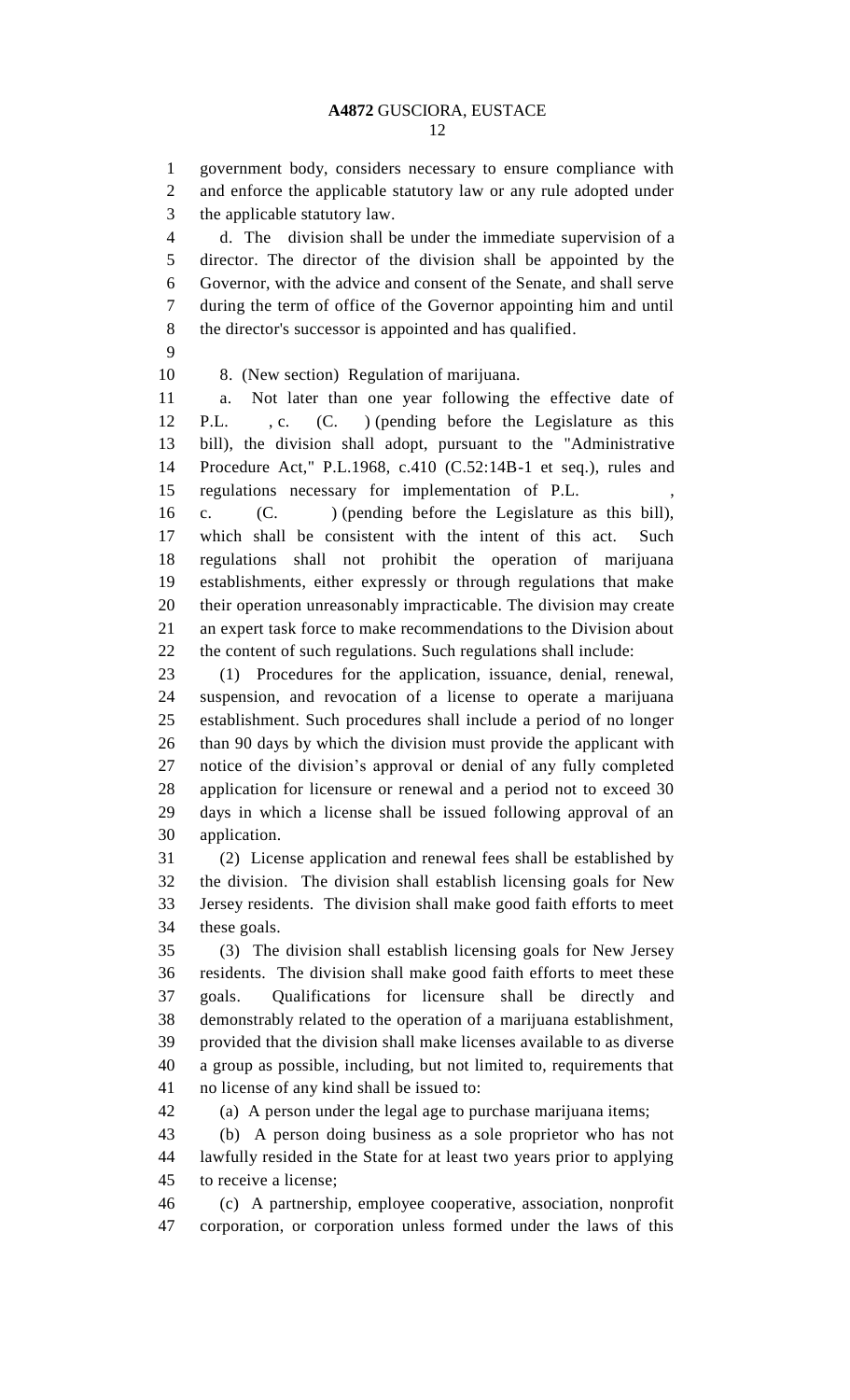State, and unless all of the members thereof are qualified to obtain a license;

 (d) A person whose place of business is conducted by a manager or agent, unless the manager or agent possesses the same qualifications required of the licensee;

 (e) Should the division choose to establish criteria for licensure related to an applicant's criminal history, it shall not consider convictions under paragraphs (3) and (4) of subsection a. of N.J.S.2C:35-10, paragraphs (11) and (12) of subsection b. of N.J.S.2C:35-5, subparagraph (b) of paragraph (10) of subsection b. of N.J.S.2C:35-5, or similar offenses.

 (4) The division shall establish licensing goals for minority owned and female owned business as these terms are defined in section 3 of P.L.1983, c.482 (C.52:32-19). The Division shall analyze the number of licenses issued in each county and compare that analysis to the number of qualified minority owned and female owned businesses that applied in each county. The Division shall make good faith efforts to meet the goals it establishes for the licensure of minority owned and female owned businesses;

(5) Security requirements for marijuana establishments;

 (6) Requirements to prevent the sale or diversion of marijuana and marijuana products to persons under the legal age to purchase marijuana items, including, but not limited to, requirements that:

 (a) All licensees and licensee representatives, before selling or serving marijuana or marijuana products to any person about whom there is any reasonable doubt of the person's having reached the legal age to purchase marijuana items, shall require such person to produce one of the following pieces of identification:

(i) The person's passport.

 (ii) The person's motor vehicle driver's license, whether issued by New Jersey or by any other state, provided the license displays a picture of the person.

 (iii) A New Jersey identification card issued by the New Jersey Motor Vehicle Commission.

(iv) A United States military identification card.

 (v) A photographic identification card issued by a New Jersey county clerk.

 (vi) Any other identification card issued by a state that bears a picture of the person, the name of the person, the person's date of birth and a physical description of the person.

 (b) No marijuana establishment shall employ persons under the legal age to purchase marijuana items nor shall any marijuana retailer allow persons under the legal age to purchase marijuana items from entering or remaining on the premises of a marijuana retailer unless accompanied by a parent or legal guardian;

 (c) Packaging and branding regulations to prevent marketing of marijuana items and marijuana paraphernalia to people under the legal age to purchase marijuana items;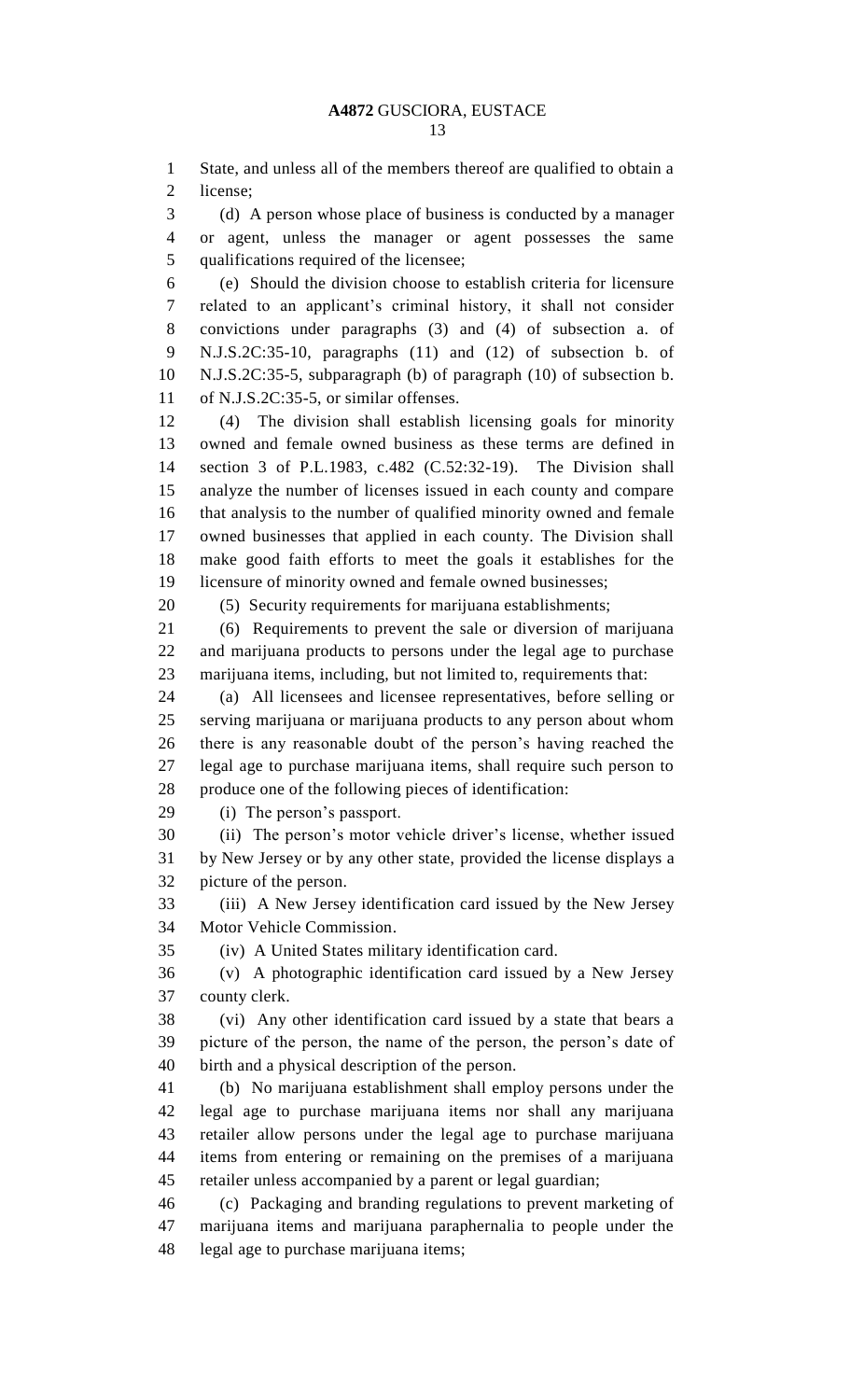(7) Labeling and packaging requirements for marijuana items sold or distributed by a marijuana establishment, including, but not limited to, requirements that:

 (a) Packaging and branding rules which prevent marketing of marijuana items and marijuana paraphernalia to people under the legal age to purchase marijuana items, including, but not limited to, rules that prohibit any statement, illustration, or image that:

(i) Includes false statements;

(ii) Promotes over-consumption;

 (iii) Depicts a child or other person under legal age consuming marijuana items; or

 (iv) Includes objects, such as toys, characters, or cartoon characters suggesting the presence of a person under the legal age to purchase marijuana items, or any other depiction designed in any manner to be especially appealing to persons under the legal age to purchase marijuana items;

 (b) Ensure marijuana items are packaged in child-resistant containers;

 (c) Marijuana items warning labels adequately inform consumers about safe marijuana use and warn of the consequences of misuse or overuse;

 (d) Labeling rules that mandate clear identification of health and safety information, including, but not limited to:

(i) Net weight;

(ii) Production date and expiration date;

 (iii) An ingredient list that includes, but is not limited to, all ingredients used to manufacture the marijuana product and a list of all potential allergens contained within the product;

 (iv) Strain or type of cannabis, listed by scientific terms, if available, and generic or "slang" names;

(v) Whether the product requires refrigeration;

 (vi) Growth method (whether dirt grown, hydroponic, or otherwise) and an indication whether or not the cannabis was grown using all-organic materials and a complete list of all nonorganic pesticides, fungicides and herbicides used during the cultivation of the cannabis;

 (vii) Serving size, the total number of servings, and a statement regarding the percentage of THC contained in the marijuana product and in each serving. For example: "The serving size of active THC in this product is X mg. This product contains X servings of marijuana, and the total amount of active THC in this product is X mg." Serving sizes are recommended to be individually wrapped.

 (viii) Warning labels that include, but are not limited to, one or more of the following:

-- "This product contains marijuana."

47 -- "This product is infused with marijuana"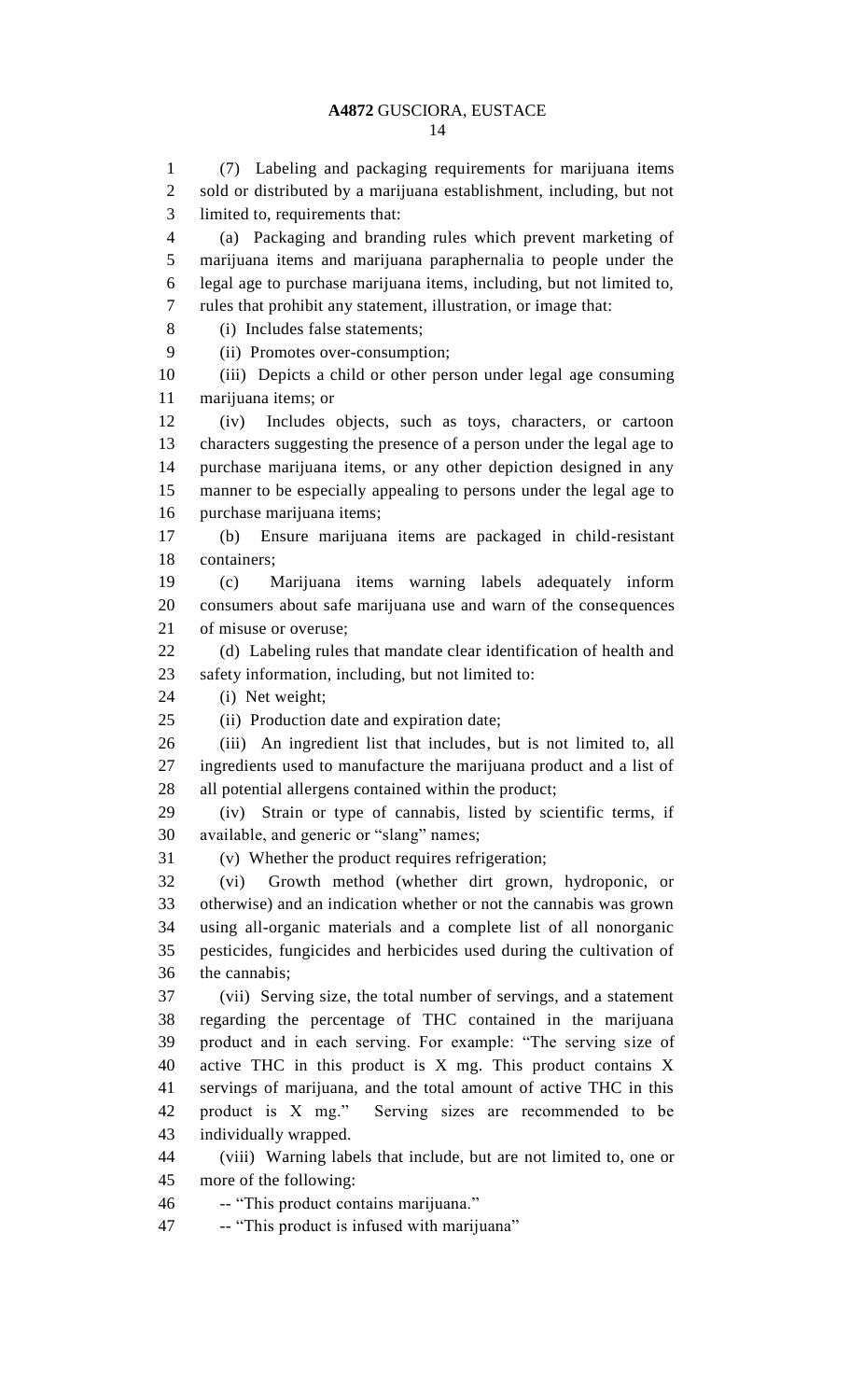-- "This product is intended for use by adults 21 years and older. Keep out of the reach of children." -- "The intoxicating effects of this product may be delayed by two or more hours." -- "There may be health risks associated with the consumption of this product, including for women who are pregnant, breastfeeding, or planning on becoming pregnant." -- "Do not drive a motor vehicle or operate heavy machinery while using marijuana." (e) Labeling rules mandate the source of the marijuana items, including, but not limited to, the license number of the marijuana cultivation facility where the marijuana used to produce the marijuana item was grown, the license number of the marijuana product manufacturing facility that produced the marijuana item; and the license number of the marijuana retailer that sold the marijuana item and the production batch and lot numbers of the marijuana items. (8) Health and safety regulations and standards for the manufacture and sale of marijuana products and the cultivation of marijuana, including, but not limited to, requirements that: (a) Establish accreditation and licensure criteria for marijuana 22 testing facilities; (b) The division issues licenses for a sufficient number of marijuana testing facilities, if those facilities meet the requirements for licensure, in order to ensure testing of marijuana items produced and sold in the State; (c) Every licensed marijuana cultivation facility and marijuana product manufacturing facility must submit representative samples of marijuana and marijuana products to marijuana testing facilities for inspection and testing to certify compliance with health, safety, and potency standards adopted by the division on a schedule set by the division. Any sample remaining after testing shall be destroyed or returned to the licensee; (d) Prescribe methods of producing, processing, and packaging marijuana items; conditions of sanitation; safe handling requirements; approved pesticides and pesticide testing requirements; and standards of ingredients, quality, and identity of marijuana items produced, processed, packaged, or sold by marijuana establishments; (e) Establish accreditation and licensing criteria for responsible marijuana server and seller training and certification programs for marijuana retailer employees; (f) Provide that no licensed marijuana establishment or employee of a marijuana establishment shall consume, or allow to be consumed, any marijuana items on the establishment's premises, except as otherwise permitted by the division; (g) Set appropriate dosage, potency, and serving size limits for marijuana and other marijuana products, provided that a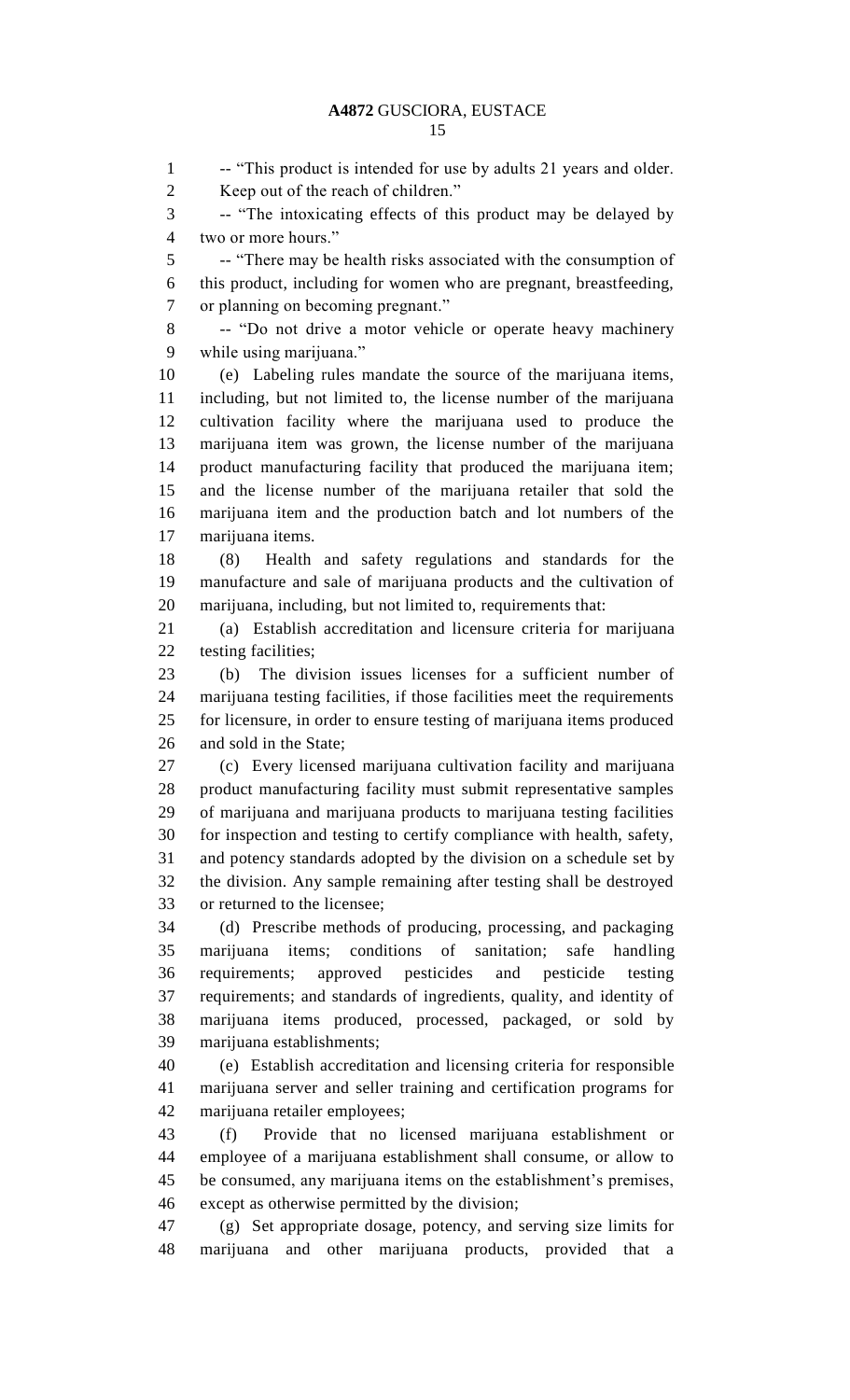standardized serving of marijuana shall be no more than 10 milligrams of active THC and no individual edible retail product unit for sale shall contain more than 100 milligrams of active THC, and that marijuana and marijuana product packaging prevent children from access;

 (h) Require that each single standardized serving of marijuana in a multiple-serving edible marijuana product is physically demarked in a way that enables a reasonable person to determine how much of the product constitutes a single serving of active THC, and that each standardized serving of marijuana must be easily separable to allow an average person 21 years of age and over to physically separate, with minimal effort, individual servings of the product;

 (i) Require that, if it is impracticable to clearly demark every standardized serving of marijuana or to make each standardized serving easily separable in an edible marijuana product, the product must contain no more than 10 milligrams of active THC per unit of sale;

 (j) Establish screening, hiring, training and supervising requirements for retail store employees and others who manufacture or handle marijuana items;

 (k) Promote general sanitary requirements for the handling, storage, and disposal of marijuana items, and the maintenance of marijuana establishments;

 (l) Provide for rigorous auditing, inspection, and monitoring of marijuana establishments for compliance with health and safety rules and regulations;

 (m) Require the implementation of security requirements for retail outlets and premises where marijuana items are produced or processed, and safety protocols for marijuana establishments and their employees;

 (n) Prescribe reasonable restrictions on the manner, methods, and means by which, licensees shall transport marijuana items within the State; and

 (o) Establish procedures for identification, seizure, confiscation, destruction, or donation to law enforcement for training purposes of all marijuana or marijuana products produced, processed, sold, or offered for sale within this State which do not conform in all respects to the standards prescribed by this chapter or the rules adopted to implement and enforce these chapters.

 (9) Restrictions on the advertising and display of marijuana items and marijuana paraphernalia, including, but not limited to, requirements that:

 (a) Restrict advertising of marijuana items and marijuana paraphernalia in ways that target or are designed to appeal to individuals under the legal age to purchase marijuana items, including, but not limited to depictions of a person under 21 years of age consuming marijuana, or, includes objects, such as toys, characters, or cartoon characters suggesting the presence of a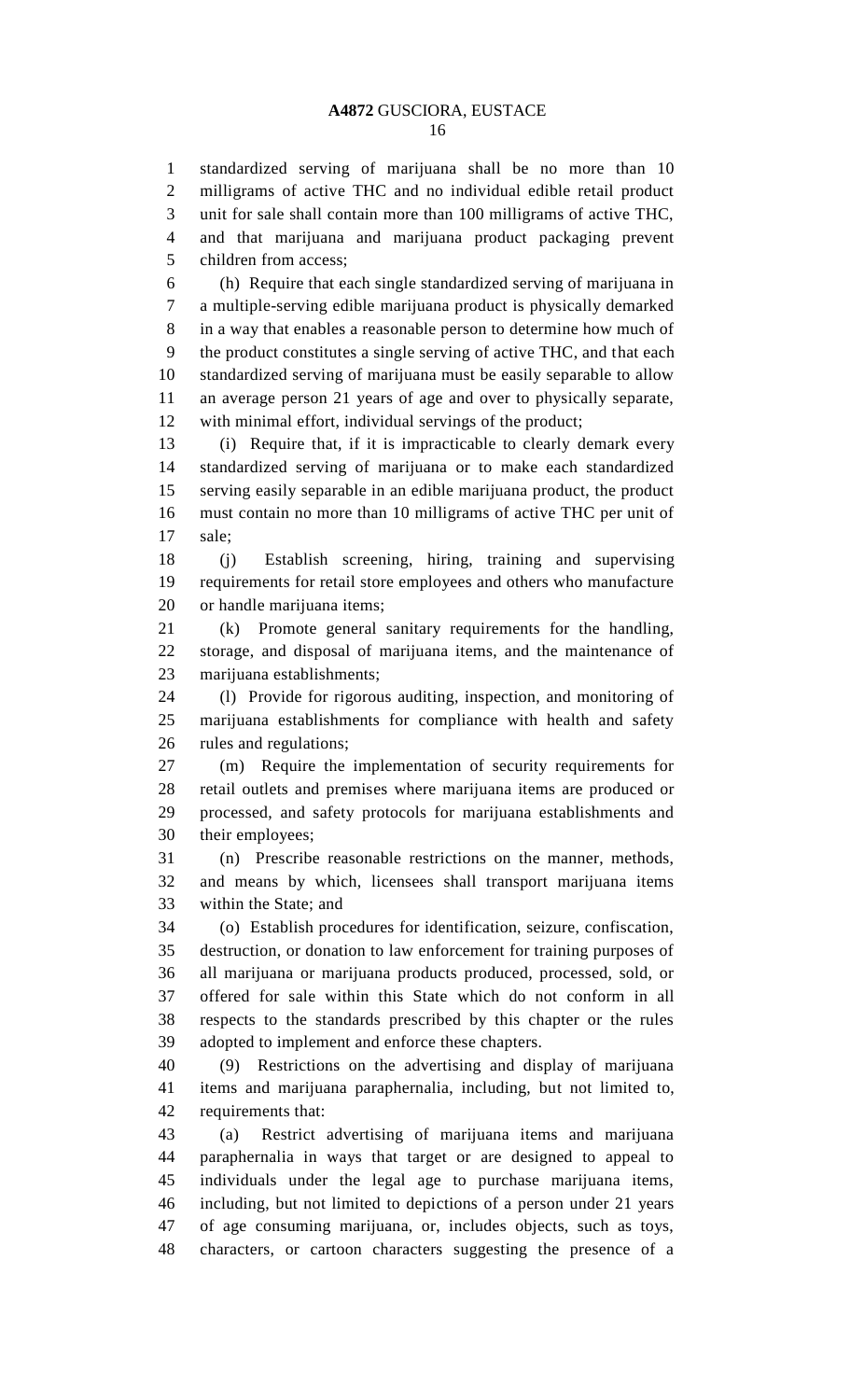person under 21 years of age, or any other depiction designed in any manner to be especially appealing to a person under 21 years of age;

 (b) Marijuana retailers shall not display any signage in a window, on a door, or on the outside of the premises of a marijuana retailer that is visible to the general public from a public right-of- way, other than a single sign no larger than one thousand six hundred square inches identifying the retail outlet by the licensee's business trade name;

 (c) No licensed marijuana establishment shall advertise any marijuana items or marijuana paraphernalia on television, radio or internet between the hours of 6:00am and 10:00pm.

 (d) No licensed marijuana establishment shall engage in advertising unless it has reliable evidence than no more than 20 percent of the audience for the advertisement is reasonably expected to be under the legal age to purchase marijuana items.

 (e) No licensed marijuana establishment may engage in advertising or marketing directed towards location-based devices, including but not limited to cellular phones, unless the marketing is a mobile device application installed on the device by the owner of the device who is 21 years of age or older and includes a permanent and easy opt-out feature;

 (f) No licensed marijuana establishment may sponsor a charitable, sports, musical, artistic, cultural, social, or other similar event or engage in advertising at or in connection with such an event unless it has reliable evidence that no more than 20 percent of the audience at the event is reasonably expected to be under the legal age to purchase marijuana items;

 (g) All advertisements must contain warnings, including but not limited to one or more of the following:

(i) "This product contains marijuana;"

 (ii) "Marijuana can impair concentration, coordination, and judgment. Do not operate a vehicle or machinery under the influence of this drug;"

 (iii) "There may be health risks associated with the consumption of this product;"

 (iv) "For use only by adults 21 years of age and older. Keep out of the reach of children."

 (v) "This product was produced without regulatory oversight for health, safety or efficacy."

 (vi) "The intoxicating effects of this product may be delayed by two or more hours."

 (vii) "There may be health risks associated with the consumption of this product, including for women who are pregnant, breastfeeding, or planning on becoming pregnant."

 (viii) No licensed marijuana establishment shall place or maintain, or cause to be placed or maintained an advertisement of marijuana items or marijuana paraphernalia in any form or through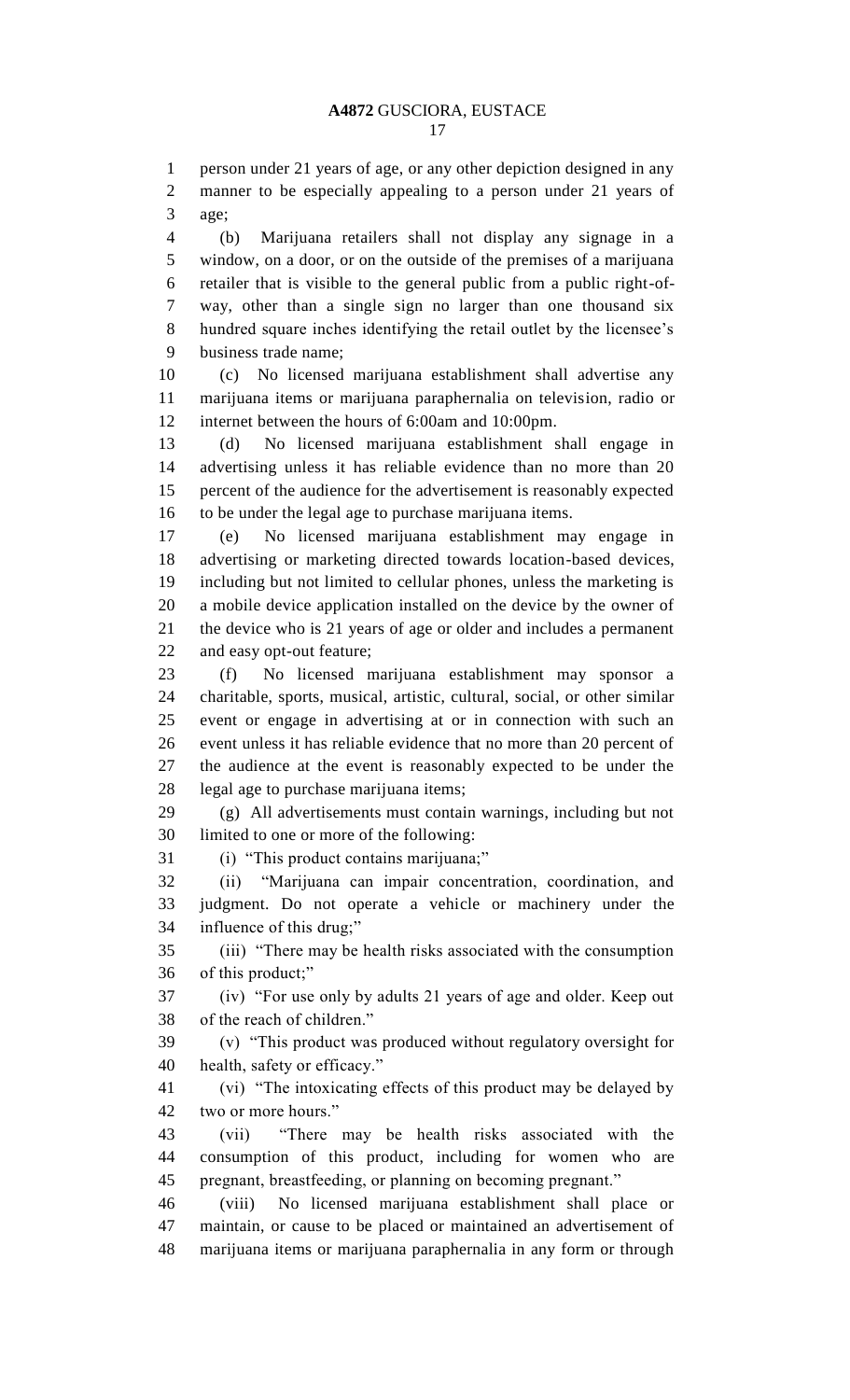any medium whatsoever within 200 feet of an elementary or secondary school grounds, recreation center or facility, arcade, child care center, public park, playground, public swimming pool or library; on or in a public transit vehicle or public transit shelter; on or in publicly owned or operated property. For the purposes of this section, a noncommercial message shall not be considered an advertisement. This section also shall not apply to advertisements within the premises of a marijuana retailer.

 (10) A requirement that only marijuana items and marijuana paraphernalia are available for sale at a marijuana establishment; and

 (11) Procedures for the division to conduct announced and unannounced visits to marijuana establishments to make, or cause to be made, such investigations as it shall deem proper in the 15 administration of P.L. ,c. (C. )(pending before the Legislature as this bill) and any and all other laws which may hereafter be enacted concerning marijuana, or the manufacture, distribution or sale thereof, or the collection of taxes thereon, including the inspection and search of premises for which the license is sought or has been issued, of any building containing the same, of licensed buildings, examination of the books, records, accounts, documents and papers of the licensees or on the licensed premises;

 (a) The division shall be authorized, after adequate notice to the owner or the agent of the owner, to make an examination of the books and may at any time make an examination of the premises of 27 any person licensed under P.L. ,c. (C. ) (pending before the Legislature as this bill) for the purpose of determining compliance with this act and the rules of the division. The division shall not require the books of any licensee to be maintained on the premises of the licensee.

 (b) The division may, at any time, examine the books and records of any marijuana producer, and may appoint auditors, investigators and other employees that the division considers necessary to enforce its powers and perform its duties.

 (c) During any inspection of a licensed premises, the division may require proof that a person performing work at the premises is 21 years of age or older. If the person does not provide the division with acceptable proof of age upon request, the division may require the person to immediately cease any activity and leave the premises until the division receives acceptable proof of age.

 (d) The division shall not be required to obtain a search warrant to conduct an investigation or search of licensed premises.

 (12) Record keeping requirements, including but not limited to the following:

 (a) (i) the obligation of every marijuana producer to keep a complete and accurate record of all sales of marijuana flowers, marijuana leaves, and immature marijuana plants, and a complete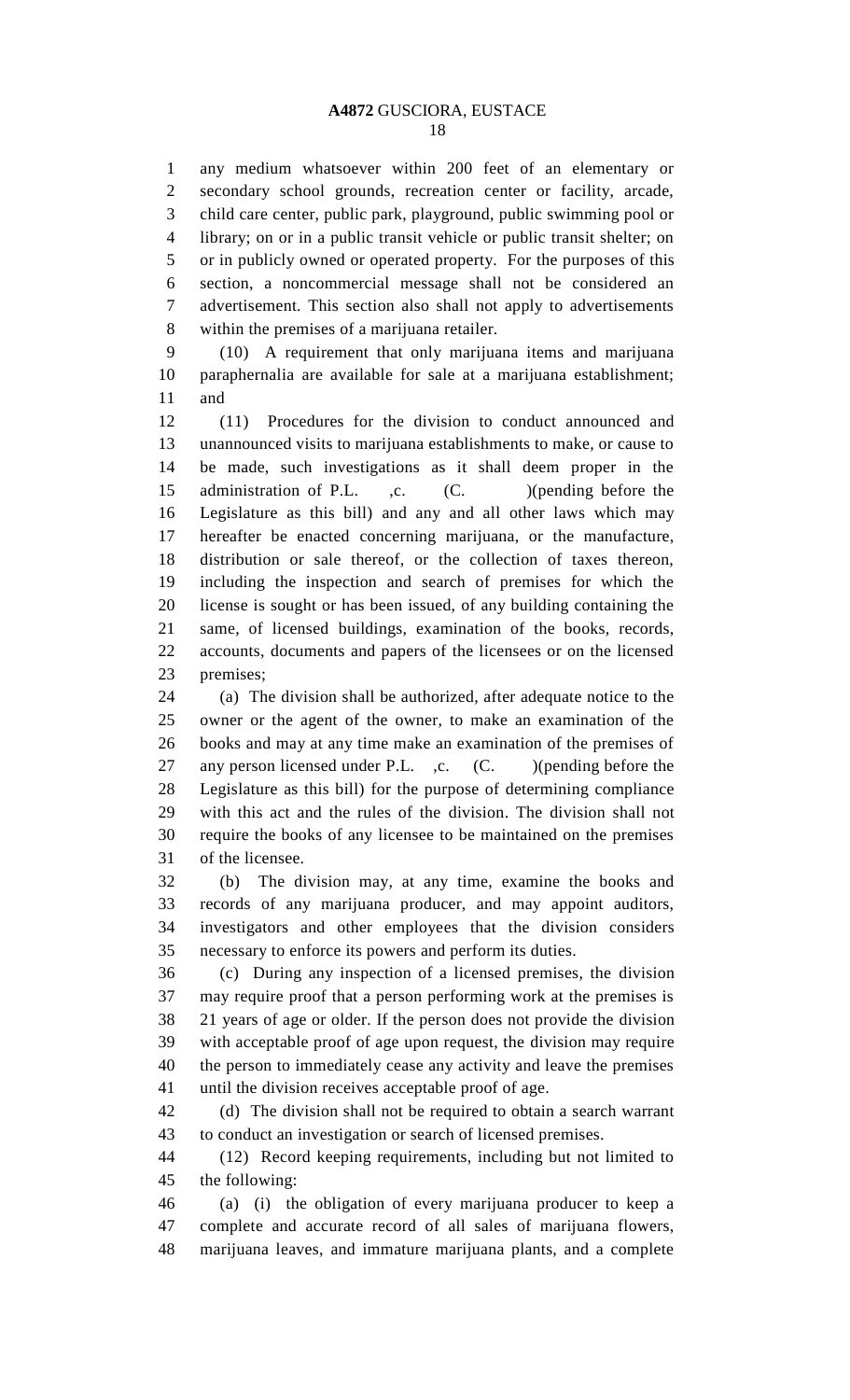and accurate record of the number of marijuana flowers produced, the number of ounces of marijuana leaves produced, the number of immature marijuana plants produced, and the dates of production;

and

 (ii) the obligation of every marijuana establishment to keep a complete and accurate record of all sales of marijuana, and a complete and accurate record of the number of ounces of marijuana items sold, provided that marijuana retailers shall not retain personally identifying information about persons 21 years of age who or older who purchase marijuana or marijuana products in marijuana retailers. Such records shall be kept and maintained for two years. The records shall be in such form and contain such other information as the division may require.

 (b) The division may, at any time, but with adequate notice, examine the books and records of any marijuana establishment, and may appoint auditors, investigators, and other employees that the division considers necessary to enforce its powers and duties as 18 described in P.L. , c. (C. ) (pending before the Legislature as this bill).

 (13) Procedures for inspecting samples of marijuana items, including:

 (a) On a schedule determined by the division, every licensed marijuana producer and processor must submit representative samples of marijuana, useable marijuana, or marijuana-infused products produced or processed by the licensee to an independent, third-party testing laboratory meeting the accreditation requirements established by the division, for inspection and testing to certify compliance with standards adopted by the division. Any sample remaining after testing shall be destroyed by the laboratory or returned to the licensee.

 (b) Licensees must submit the results of this inspection and testing to the division on a form developed by the division.

 (c) If a representative sample inspected and tested under this section does not meet the applicable standards adopted by the division, the entire lot from which the sample was taken must be destroyed.

(14) Establishing the number of marijuana retailers:

 (a) Assuming there are sufficient qualified applicants for licensure, there shall be at least one marijuana retail store per county.

 (b) A determination of the maximum number of marijuana retailers that may be licensed in each local governmental entity, taking into consideration:

 (i) population distribution, provided that the division shall consider seasonal fluctuations in the population of the county and shall ensure that there are adequate licensed premises to serve the market demands of the county during the peak seasons;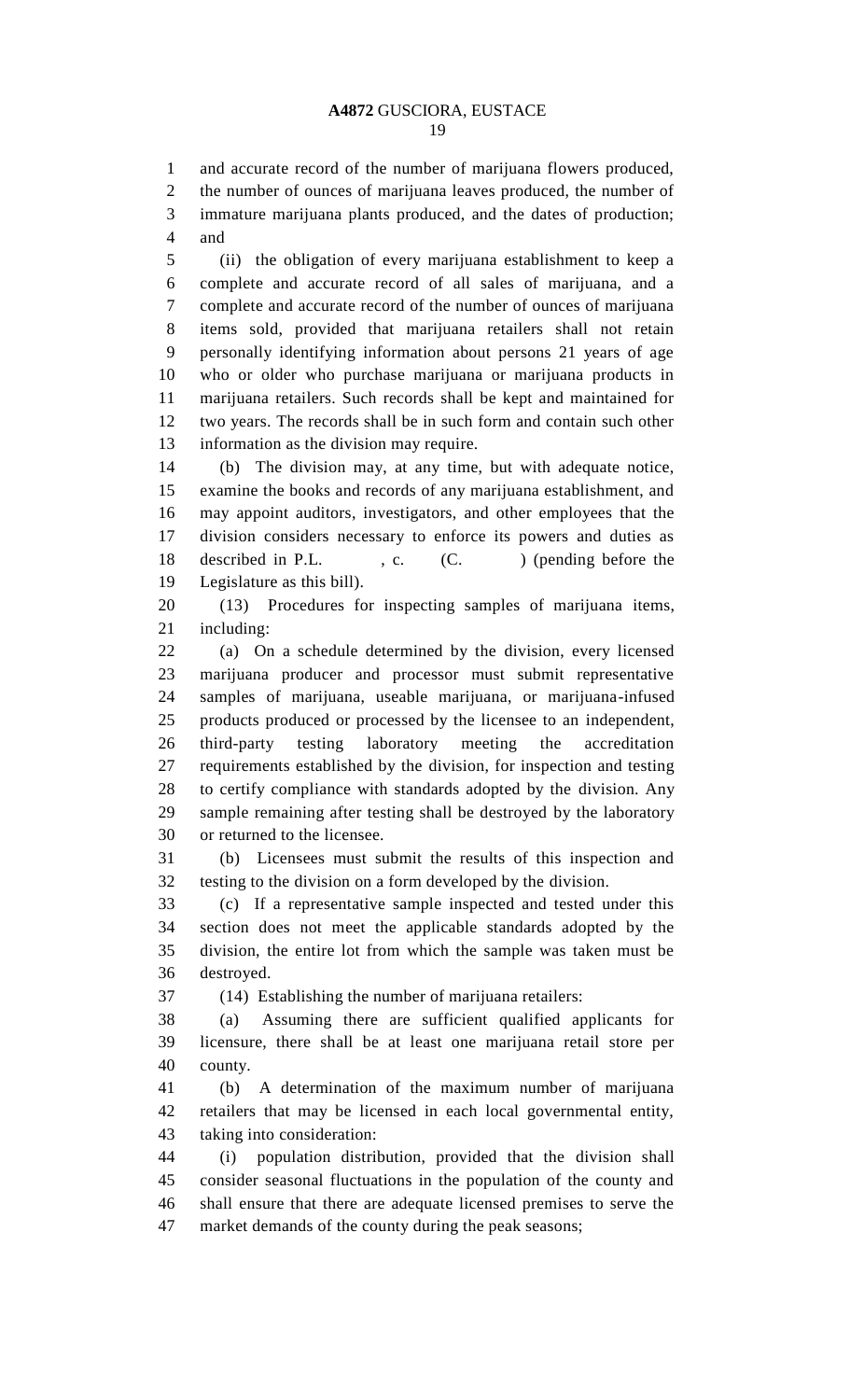(ii) the provision of adequate access to licensed sources of useable marijuana and marijuana products to discourage purchases from the illegal market;

 (15) Civil penalties for the failure to comply with regulations made pursuant to this section.

 b. In order to ensure that individual privacy is protected, the division shall not require a consumer to provide a marijuana retailer with personal information other than government-issued identification to determine the consumer's age, and a marijuana retailer shall not be required to acquire and record personal information about consumers other than information typically acquired in a financial transaction conducted by the holder of a Class C retail license concerning alcoholic beverages as set forth in R.S.33:1-12.

 c. Once regulations are adopted pursuant to subsection a. of this section, but prior to the commencement of the application process, the division shall conduct a series of information sessions in every county in New Jersey to educate New Jerseyans about the responsibilities, opportunities, requirements, obligations, and processes for application for a license to operate a marijuana establishment. The division shall conduct an appropriate number of information sessions in each county considering the population of each county, but no fewer than two information sessions in each county. The division shall publicize the day, time, location, and agenda of these information sessions broadly through television, radio, internet, print, and through local agencies.

d. The division shall:

 (i) Examine available research, and may conduct or commission new research or convene an expert task force, to investigate the influence of marijuana on the ability of a person to drive a vehicle and on the concentration of delta-9 tetrahydrocannabinol in a person's blood, in each case taking into account all relevant factors; and

 (ii) Present the results of the research to the Legislature and make recommendations to the Legislature regarding whether any amendments to the rules and regulations adopted by the division are appropriate.

 9. (New section) Tracking system. a. The division shall develop and maintain a system for tracking the transfer of marijuana items between licensed premises.

 b. The purposes of the system developed and maintained under this section include, but are not limited to:

 (1) Preventing the diversion of marijuana items to criminal enterprises, gangs, cartels and other states;

 (2) Preventing persons from substituting or tampering with marijuana items;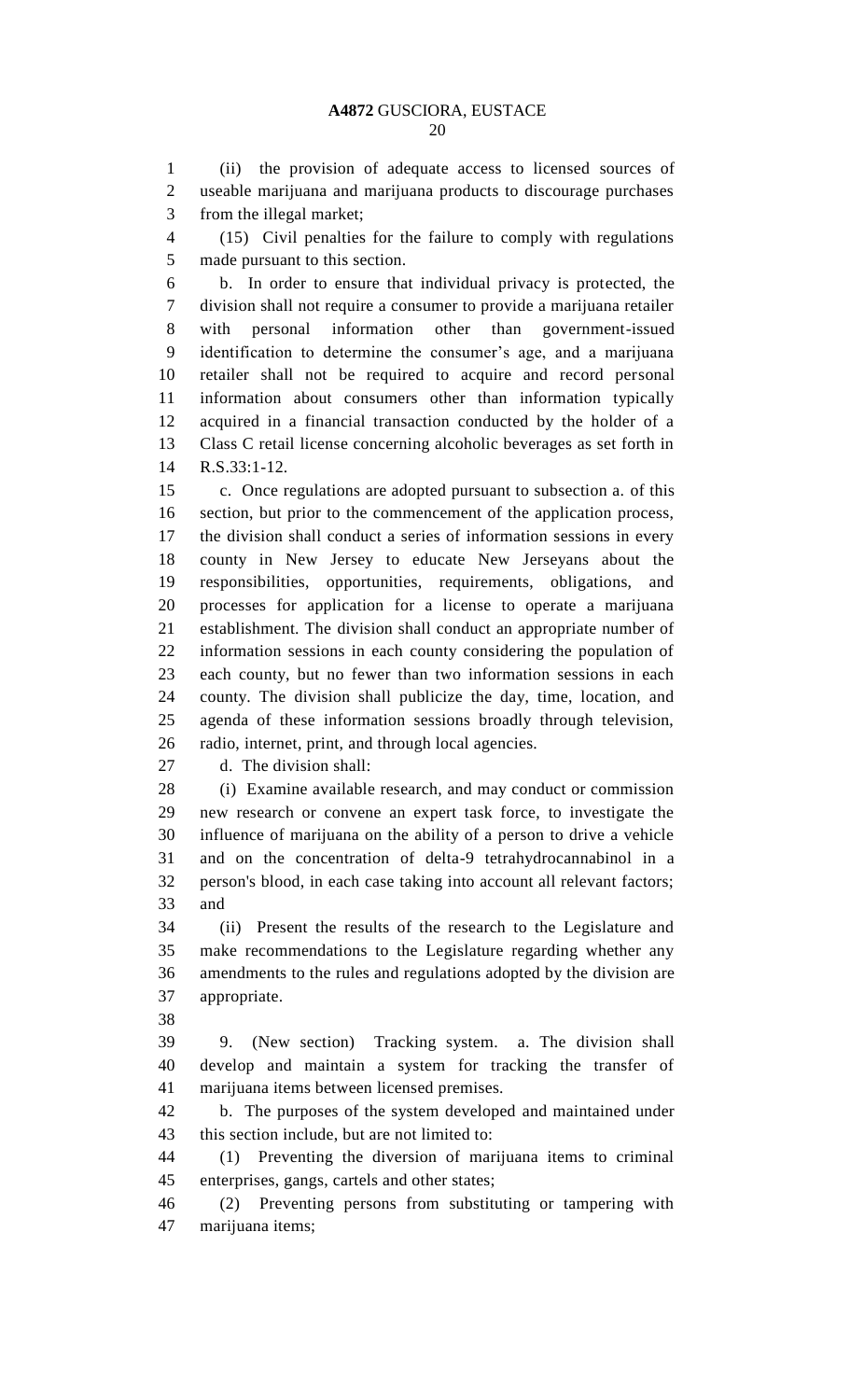(3) Ensuring an accurate accounting of the production, processing and sale of marijuana items; (4) Ensuring that taxes are collected for the purpose of being distributed as described in section 10 of P.L. , c. (C. )(pending before the Legislature as this bill); (5) Ensuring that laboratory testing results are accurately reported; and (6) Ensuring compliance with the rules and regulations adopted 9 under the provisions of P.L., c. (C. )(pending before the Legislature as this bill), and any other law of this State that charges the division with a duty, function or power related to marijuana. c. The system developed and maintained under this section must be capable of tracking, at a minimum: (1) The propagation of immature marijuana plants and the production of marijuana by a marijuana producer; (2) The processing of marijuana by a marijuana processor; (3) The receiving, storing and delivering of marijuana items by a marijuana wholesaler; (4) The sale of marijuana items by a marijuana retailer to a consumer; (5) The purchase and sale of marijuana items between licensees; (6) The transfer of marijuana items between licensed premises; (7) The collection of taxes imposed upon the retail sale of marijuana items and (8) Any other information that the division determines is reasonably necessary to accomplish the duties, functions and powers of the division. 10. (New section) Taxation. a. There shall be a tax levied upon marijuana or marijuana products sold or otherwise transferred by a marijuana retailer to a person 21 years of age or older at a rate of seven percent. To encourage early participation in and development of marijuana establishments and to undermine the illegal marketplace, the tax shall escalate annually over a three year period: such that in year 36 one following the enactment of P.L., c. (C. )(pending before the Legislature as this bill), the excise tax shall be seven percent; and in year two, the tax shall be 10 percent; and in year three, the tax rate shall be 15 percent; and in year four the tax rate shall be 20 percent and in year five and beyond, the tax shall be 25 percent. b. The division shall regularly review the tax levels established under this section and make recommendations to the Legislature as appropriate regarding adjustments that would further the goals of discouraging use, particularly by those under the age of 21; undercutting illegal market prices; and maximizing taxation revenue.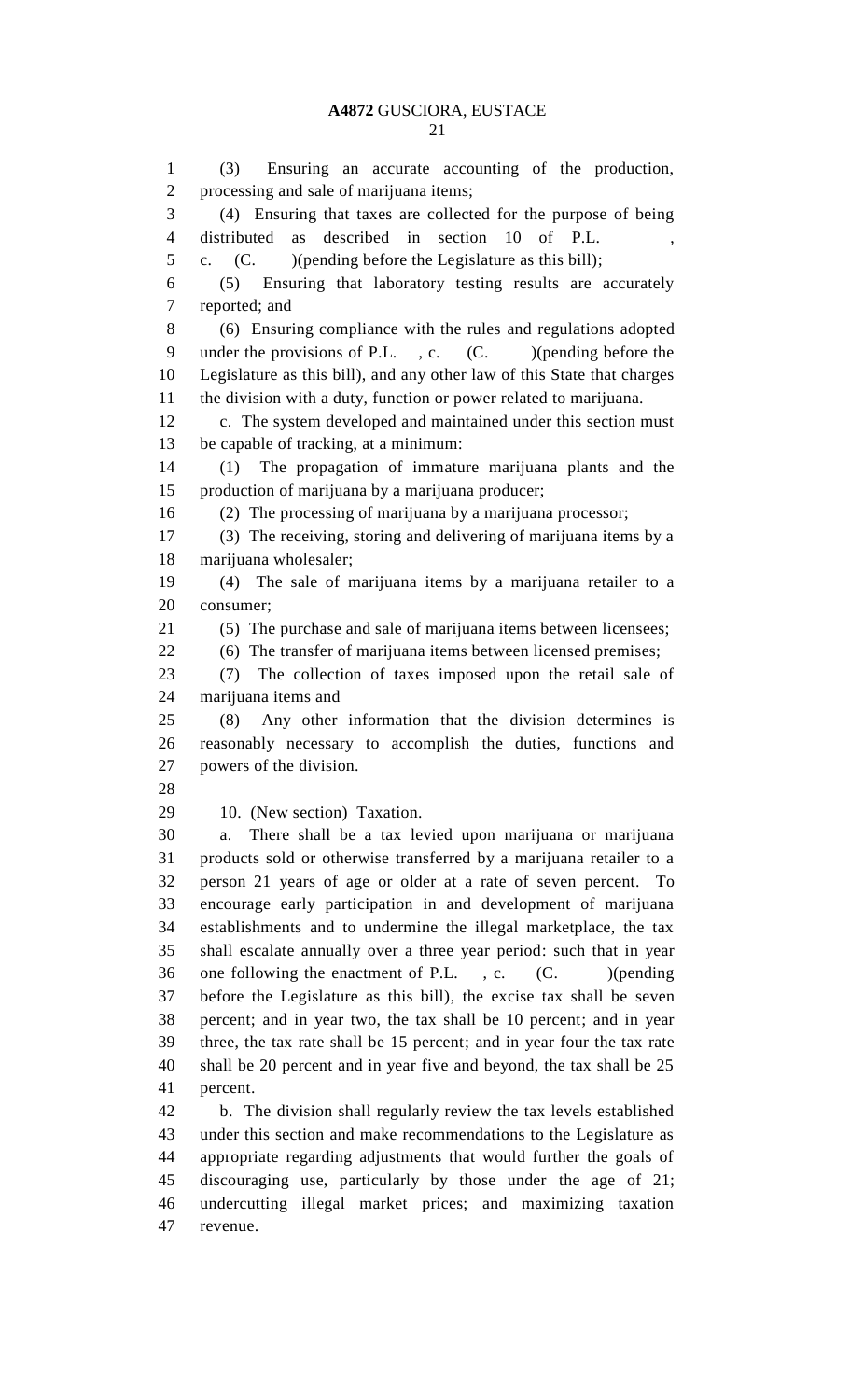c. Statements as to quantities sold. At such periods to be established by the Department of the Treasury, but no more than once per calendar month, every marijuana producer shall file with the Division of Taxation in the Department of the Treasury a statement of the quantities of marijuana flowers, marijuana leaves, and immature marijuana plants sold by the marijuana producer during the preceding period.

 d. Estimate by Division of Taxation when statement not filed or false statement filed. If any marijuana producer fails, neglects, or refuses to file a statement required by subsection c. of this section or files a false statement, the Department of the Treasury shall estimate the quantities of marijuana flowers, marijuana leaves, and immature marijuana plants sold by the marijuana producer and assess the taxes thereon. The marijuana producer shall be estopped from complaining of the quantities so estimated.

 e. Lien created by the tax. The tax required to be paid by this section constitutes a lien upon, and has the effect of an execution duly levied against, any and all property of the marijuana retailer, attaching at the time the marijuana flowers, marijuana leaves, and immature marijuana plants subject to the tax were sold, and remaining until the tax is paid. The lien created by this section is paramount to all private liens or encumbrances.

 f. The Department of the Treasury shall establish procedures for the collection of all taxes levied.

 No tax established by this section shall be levied upon marijuana intended for sale at medical marijuana centers pursuant to the "New Jersey Compassionate Use Medical Marijuana Act," P.L.2009, c.307 (C.24:6I-1 et seq.).

 g. The tax revenue shall be collected by the Director of the Division of Taxation and shall be deposited by the Director of the Division of Taxation into the nonlapsing fund established pursuant 32 to section 38 of P.L., c. (C. ) (pending before the Legislature as this bill), and shall be used to fund the Division of Marijuana Enforcement, except that during the first year the tax is collected one percent shall be allocated to the local governmental entity in which the marijuana establishment is located; during year two, two percent shall be allocated to the local governmental entity in which the marijuana establishment is located; and in year three and each subsequent year thereafter, three percent shall be allocated to the local governmental entity in which the marijuana establishment is located.

 11. (New section) Local governmental entity regulation or ordinance.

 a. Not later than one year following the effective date of 46 P.L. , c. (C. ) (pending before the Legislature as this bill), each local governmental entity shall enact an ordinance or regulation specifying the entity within the local governmental entity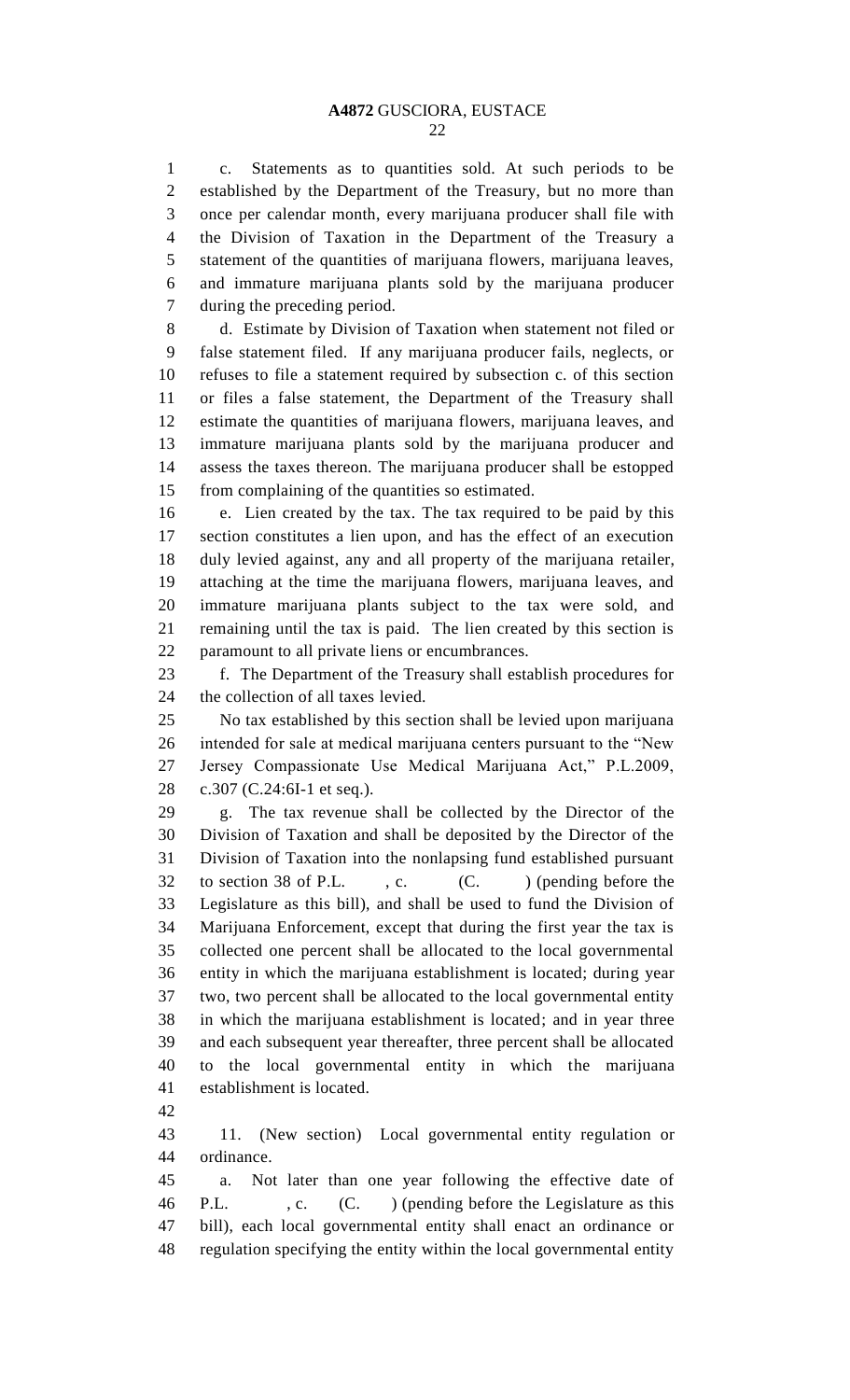that is responsible for processing applications submitted for a license to operate a marijuana establishment within the boundaries of the local governmental entity and for the issuance of such licenses should the issuance by the local governmental entity become necessary because of a failure by the Division to adopt regulations or because of a failure by the Division to process and issue licenses.

 b. A local governmental entity may enact ordinances or regulations, not in conflict with the provisions of P.L. ,

c. (C. ) (pending before the Legislature as this bill):

 (1) governing the time, place, manner, and number of marijuana establishment operations;

 (2) establishing procedures for the issuance, suspension, and revocation of a license issued by the local governmental entity;

 (3) establishing a schedule of annual operating, licensing, and application fees for marijuana establishments, provided, the application fee shall only be due if an application is submitted to a local governmental entity in accordance with the provisions section 19 12 of P.L. , c. (C. ) (pending before the Legislature as this bill) and a licensing fee shall only be due if a license is issued by a local governmental entity; and

 (4) establishing civil penalties for violation of an ordinance or regulation governing the time, place, and manner of a marijuana establishment that may operate in such local governmental entity.

 c. A local governmental entity may prohibit the operation of marijuana cultivation facilities, marijuana product manufacturing facilities, marijuana testing facilities, or marijuana retailers through the enactment of an ordinance. The failure of a local governmental entity to enact an ordinance prohibiting the operation of a marijuana establishment within one year following the effective date of P.L. , c. (C. ) (pending before the Legislature as this bill) shall thereby permit the operation of a marijuana retail establishment within the local governmental entity for a period of five years, at the end of which five year period, and every five year period thereafter, the local governmental entity shall again be permitted to prohibit the operation of a marijuana establishment.

 12. (New section) Application. a. Each application for an annual license to operate a marijuana establishment shall be submitted to the division. A separate license shall be required for each location at which a marijuana establishment seeks to operate. Renewal applications may be filed up to 90 days prior to the expiration of the establishment's license. The division shall:

 (1) begin accepting and processing applications one year 45 following the effective date of P.L. , c. (C. ) (pending before the Legislature as this bill);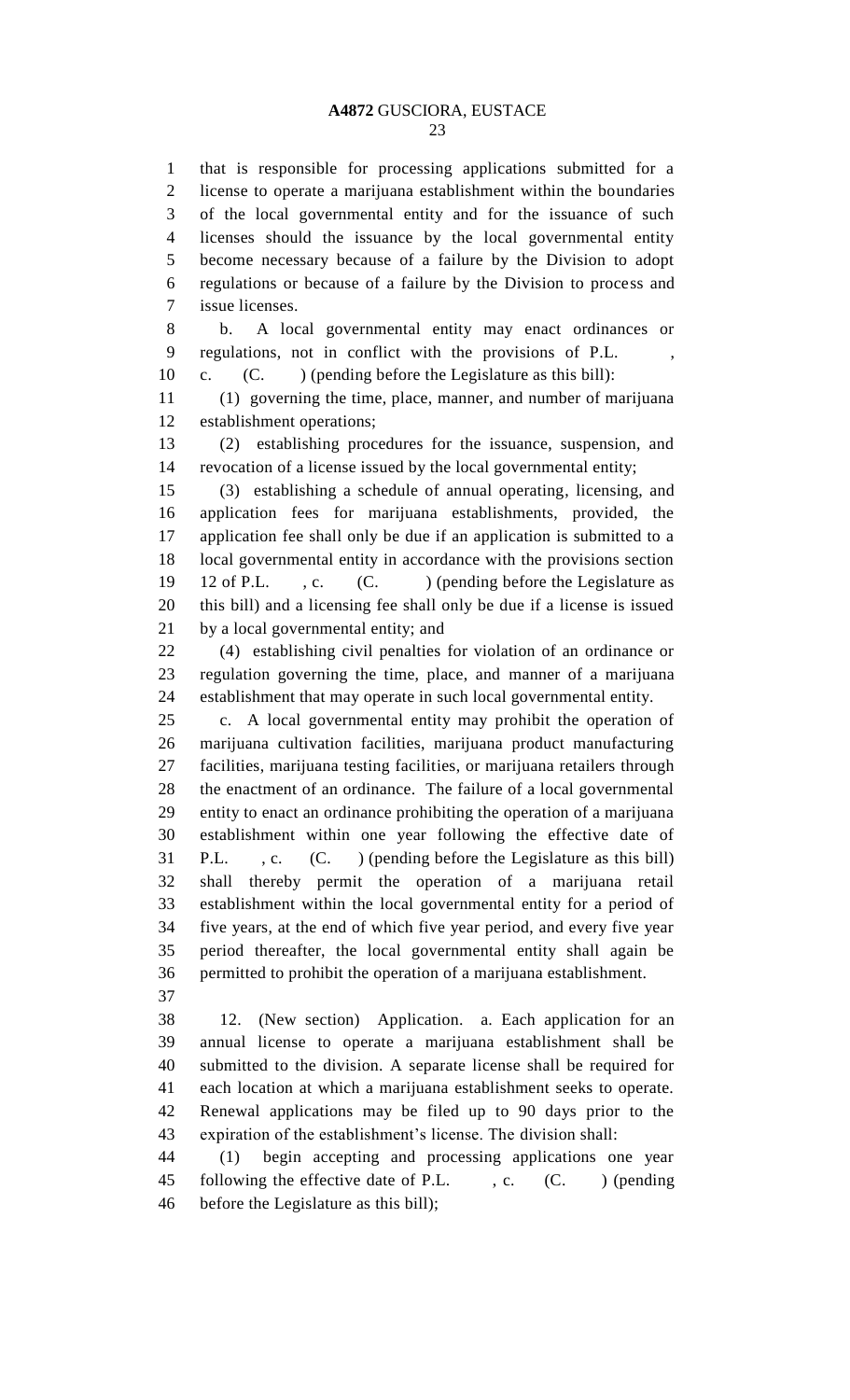(2) immediately forward a copy of each application to the local governmental entity in which the applicant desires to operate the marijuana establishment;

 (3) upon the approval of a license application and collection of the annual license fee, issue an annual license to the applicant between 45 and 90 days after receipt of an application unless the division finds the applicant is not in compliance with regulations enacted pursuant to the provisions of section 8 of P.L. , c. (C. ) (pending before the Legislature as this bill) or the division is notified by the relevant local governmental entity that the applicant is not in compliance with ordinances and regulations 12 made pursuant to the provisions of section 11 of P.L. c. (C. ) (pending before the Legislature as this bill) and in effect at the time of application, provided, where a local governmental entity has enacted a numerical limit on the number of marijuana establishments and a greater number of applicants seek licenses, the division shall solicit and consider input from the local governmental entity as to the local governmental entity's preference or preferences for licensure; and

 (4) upon denial of an application, notify the applicant in writing of the specific reason for its denial.

 b. If the division does not issue a license to an applicant within 90 days of receipt of the completed application filed pursuant to subsection a. of this section, and does not notify the applicant of the specific reason for its denial, in writing and within such time period; or, if the division has adopted regulations pursuant to 27 subsection a. of section 8 of P.L., c., C. (C. ) (pending before the Legislature as this bill) and has accepted applications pursuant to subsection a. of this section but has not issued any licenses 90 days after one year following the effective date of P.L. ,

 c. (C. ) (pending before the Legislature as this bill), the applicant may resubmit its application directly to the local governmental entity, and the local governmental entity may issue an annual license to the applicant unless the local governmental entity has enacted an ordinance prohibiting the operation of a marijuana establishment. A local governmental entity issuing a license to an applicant shall do so within 90 days of receipt of the resubmitted application unless the local governmental entity finds and notifies the applicant that the applicant is not in compliance with ordinances and regulations in effect at the time the application is resubmitted. The local governmental entity shall notify the division if an annual license has been issued to the applicant. If an application is submitted to a local governmental entity under this subsection, the division shall forward to the local governmental entity the application fee paid by the applicant to the division upon request by the local governmental entity. A license issued by a local governmental entity in accordance with this subsection shall have the same force and effect as a license issued by the division and the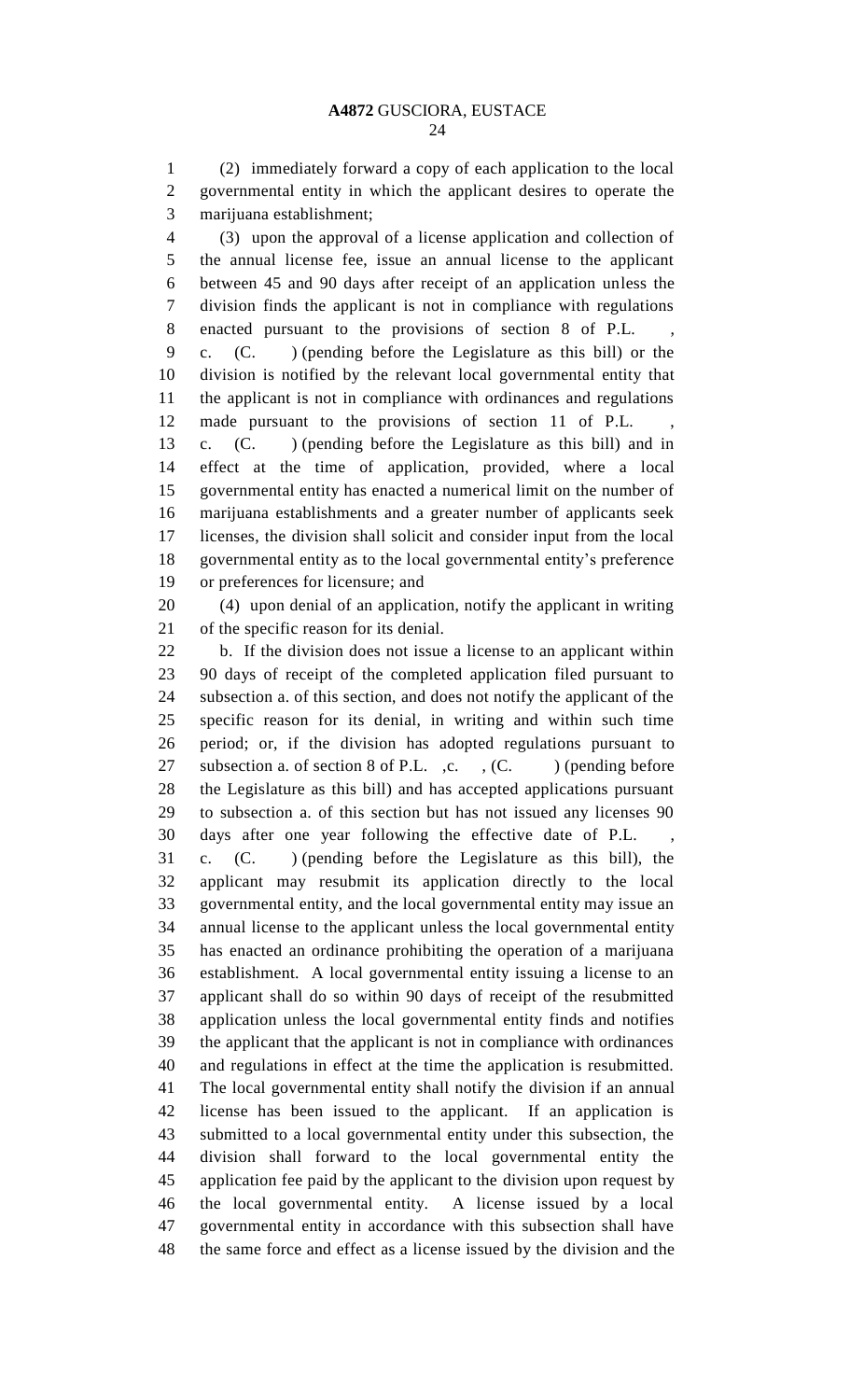holder of such license shall not be subject to regulation or enforcement by the division during the term of that license. A subsequent or renewed license may be issued under this subsection on an annual basis only upon resubmission to the local governmental entity of a new application submitted to the division.

 c. If the division does not adopt regulations required by 7 subsection a. of section 8 of P.L., c. (C. ) (pending before the Legislature as this bill), an applicant may submit an application directly to a local governmental entity one year following the 10 effective date of P.L., c. (C. ) (pending before the Legislature as this bill), and the local governmental entity may issue an annual license to the applicant. A local governmental entity issuing a license to an applicant shall do so within 90 days of receipt of the application unless it finds and notifies the applicant that the applicant is not in compliance with ordinances and regulations in effect at the time of application and shall notify the division if an annual license has been issued to the applicant. A license issued by a local governmental entity in accordance with this subsection shall have the same force and effect as a license issued by the division and the holder of such license shall not be subject to regulation or enforcement by the division during the term of that license. A subsequent or renewed license may be issued under this subsection on an annual basis if the division has not 24 adopted regulations required by section 8 of P.L.

 c. , (C. ) (pending before the Legislature as this bill) at least 90 days prior to the date upon which such subsequent or renewed license would be effective.

 d. No employee of the division shall have any interest, directly or indirectly, in the producing, processing, or sale of marijuana, marijuana products, or marijuana paraphernalia, or derive any profit or remuneration from the sale of marijuana, marijuana products, or marijuana paraphernalia, other than the salary or wages payable to him or her in respect of his or her position, or receive any gratuity from any person in connection with the application for a license or the sale of marijuana, marijuana products, or marijuana paraphernalia.

38 13. (New section) A marijuana producer must have a Class 1 Marijuana Cultivation Facility license (Marijuana Producers license) issued by the division for the premises at which the marijuana is produced. The division shall determine the maximum number of licenses but, providing there exist qualified applicants, shall issue a sufficient number of licenses to meet the production 44 demands that implementation of P.L., c. (C. ) (pending before the Legislature as this bill) requires.

 A person who has been convicted of a crime involving any controlled dangerous substance or controlled substance analog as set forth in chapter 35 of Title 2C of the New Jersey Statutes except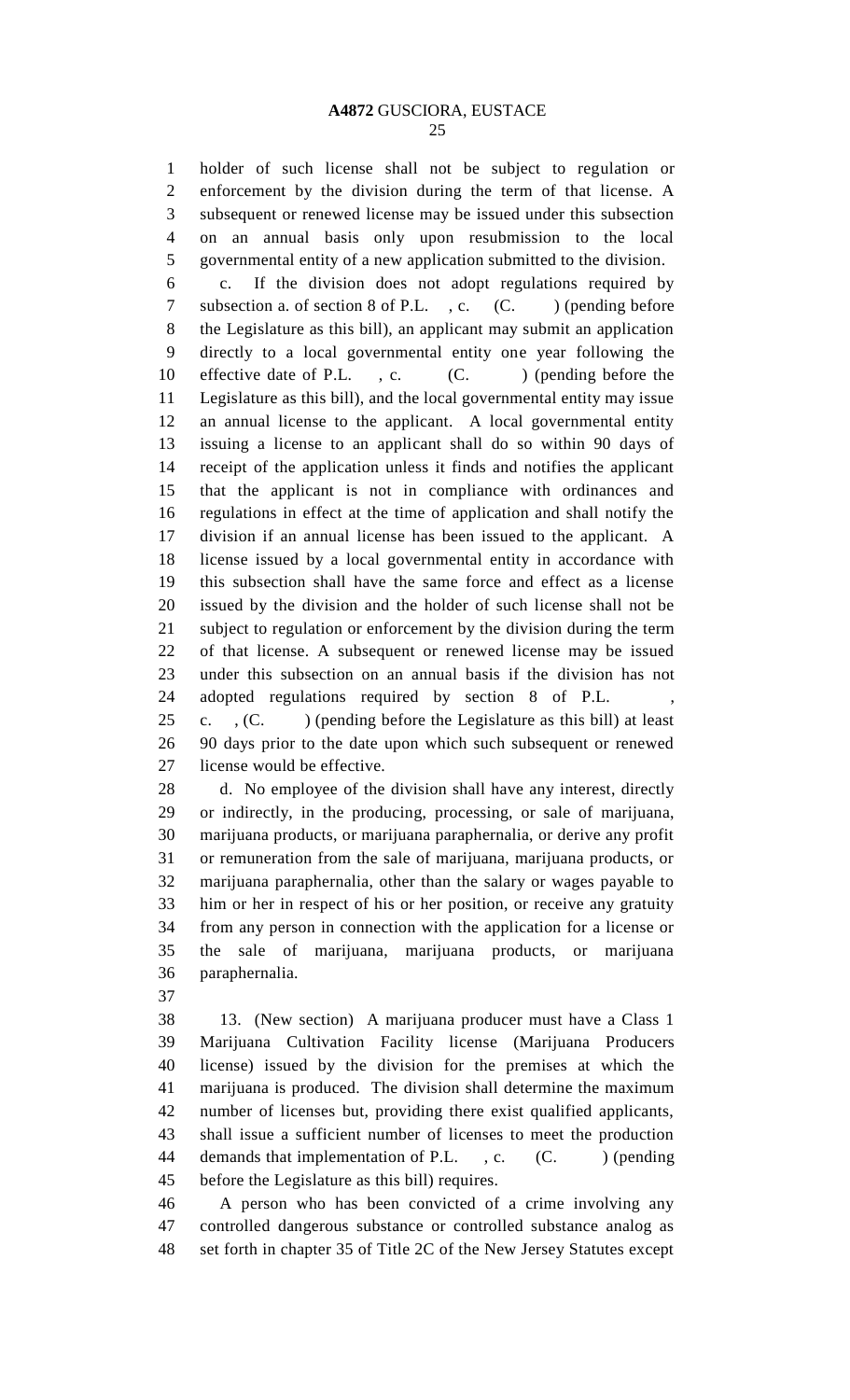paragraph (4) of subsection a. of N.J.S.2C:35-10, or any similar law of the United States or any other state shall not be issued a Class 1 Marijuana Cultivation Facility license, unless such conviction 4 occurred after the effective date of P.L., c. (C. ) (pending before the Legislature as this bill) and was for a violation of federal law relating to possession or sale of marijuana for 7 conduct that is authorized under P.L., c. (C. ) (pending before the Legislature as this bill). a. To hold a production license under this section, a marijuana producer: (1) Must apply for a license in the manner described in section 12 12 of P.L. , c. (C. ) (pending before the Legislature as this bill); (2) Must provide proof that an applicant listed on an application 15 submitted under section 12 of P.L., c. (C. ) (pending before the Legislature as this bill), has been a resident of this State for two or more years, and must provide proof that the applicant is 21 years of age or older; (3) Must meet the requirements of any rule or regulation adopted by the Division under subsection b. of this section; and (4) Must undergo a criminal history record background check. (a) Pursuant to this provision, the director is authorized to exchange fingerprint data with and receive criminal history record background information from the Division of State Police and the Federal Bureau of Investigation consistent with the provisions of applicable federal and State laws, rules, and regulations. The Division of State Police shall forward criminal history record background information to the director in a timely manner when requested pursuant to the provisions of this section. (b) An applicant shall submit to being fingerprinted in accordance with applicable State and federal laws, rules, and regulations. No check of criminal history record background information shall be performed pursuant to this section unless the applicant has furnished his written consent to that check. An applicant who refuses to consent to, or cooperate in, the securing of a check of criminal history record background information shall not be considered for a production license. An applicant shall bear the cost for the criminal history record background check, including all costs of administering and processing the check. (c) The director shall not approve an applicant for a Class 1 Marijuana Cultivation facility license (Marijuana Producers license) if the criminal history record background information of the applicant reveals any disqualifying conviction. (d) Upon receipt of the criminal history record background information from the Division of State Police and the Federal Bureau of Investigation, the director shall provide written notification to the applicant of his qualification for or disqualification for a Class 1 Marijuana Cultivation Facility license.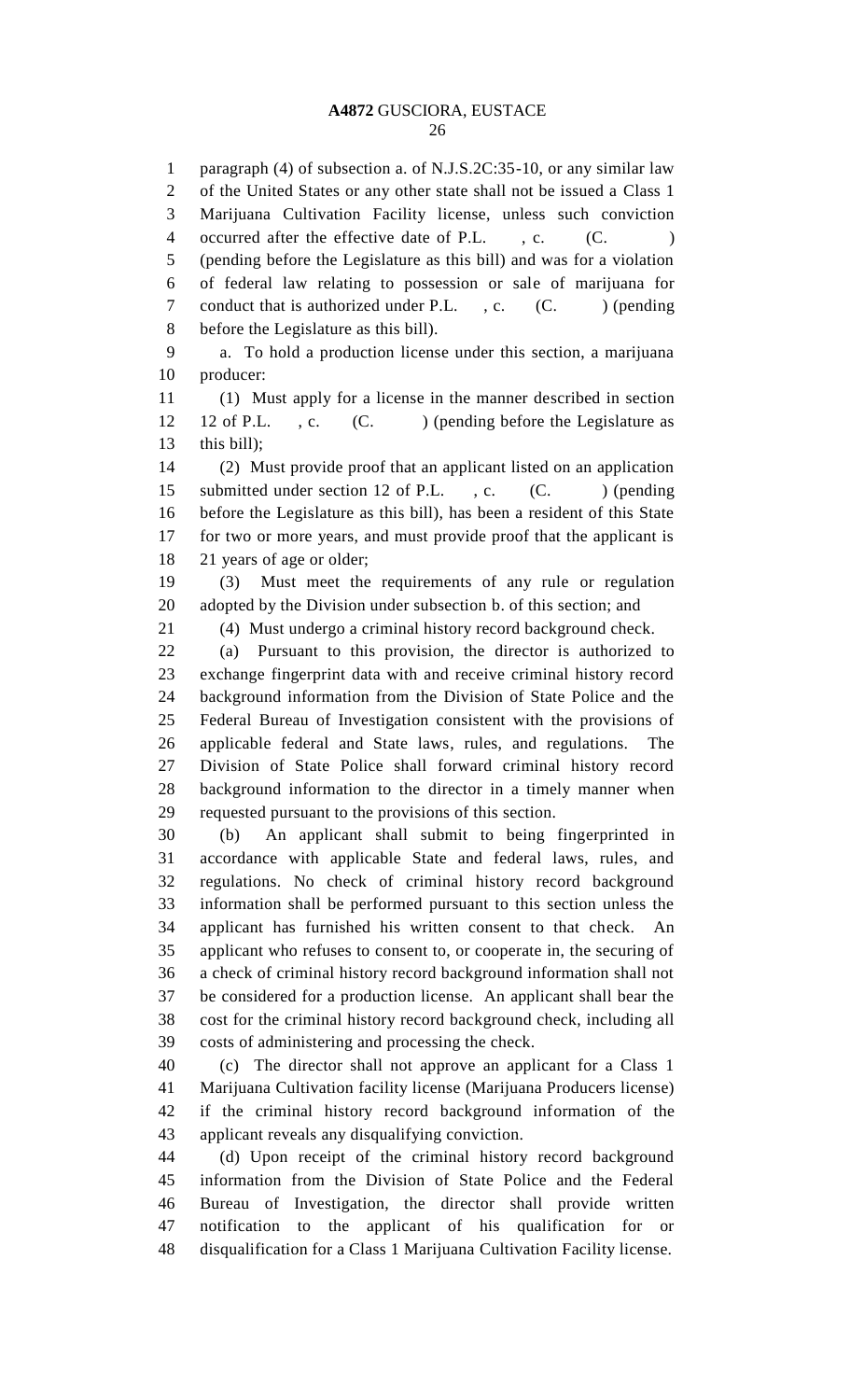If the applicant is disqualified because of a disqualifying conviction pursuant to the provisions of this section, the conviction that constitutes the basis for the disqualification shall be identified in the written notice.

 (e) The Division of State Police shall promptly notify the director in the event that an individual who was the subject of a criminal history record background check conducted pursuant to this section is convicted of a crime or offense in this State after the date the background check was performed. Upon receipt of that notification, the director shall make a determination regarding the continued eligibility to hold a Class 1 Marijuana Cultivation Facility license (Marijuana Producers license).

b. The division shall adopt rules that:

 (1) Require a marijuana producer to annually renew a license issued under this section;

 (2) Establish application, licensure, and renewal of licensure fees for marijuana producers;

 (3) Require marijuana produced by marijuana producers to be tested in accordance with section 8 of P.L. ,

20 c. (C. ) (pending before the Legislature as this bill);

 (4) Require marijuana producers to submit, at the time of 22 applying for or renewing a license under section 12 of P.L.

 c. (C. ) (pending before the Legislature as this bill), a report describing the applicant's or licensee's electrical and water usage; and

 (5) Require a marijuana producer to meet any public health and safety standards, industry best practices, and all applicable regulations established by the division by rule or regulation related to the production of marijuana; or the propagation of immature marijuana plants and the seeds of the plant Cannabis family Cannabaceae. The division may not limit the number of immature marijuana plants that may be possessed by a marijuana producer licensed under this section; the size of the grow canopy a marijuana producer licensed under this section uses to grow immature marijuana plants; or the weight or size of shipments of immature marijuana plants made by a marijuana producer licensed under this section.

c. Fees adopted under subsection b. of this section:

 (1) Shall be in the form of a schedule that imposes a greater fee for premises with more square footage or on which more mature marijuana plants are grown; and

 (2) Shall be deposited in the Marijuana Control and Regulation Fund established under section 38 of P.L. ,

c. (C. ) (pending before the Legislature as this bill).

 d. The director shall issue a Class 1 Marijuana Cultivation Facility license if it finds that issuing such a license would be 47 consistent with the purposes of P.L., c. (C. ) (pending before the Legislature as this bill) and the requirements of this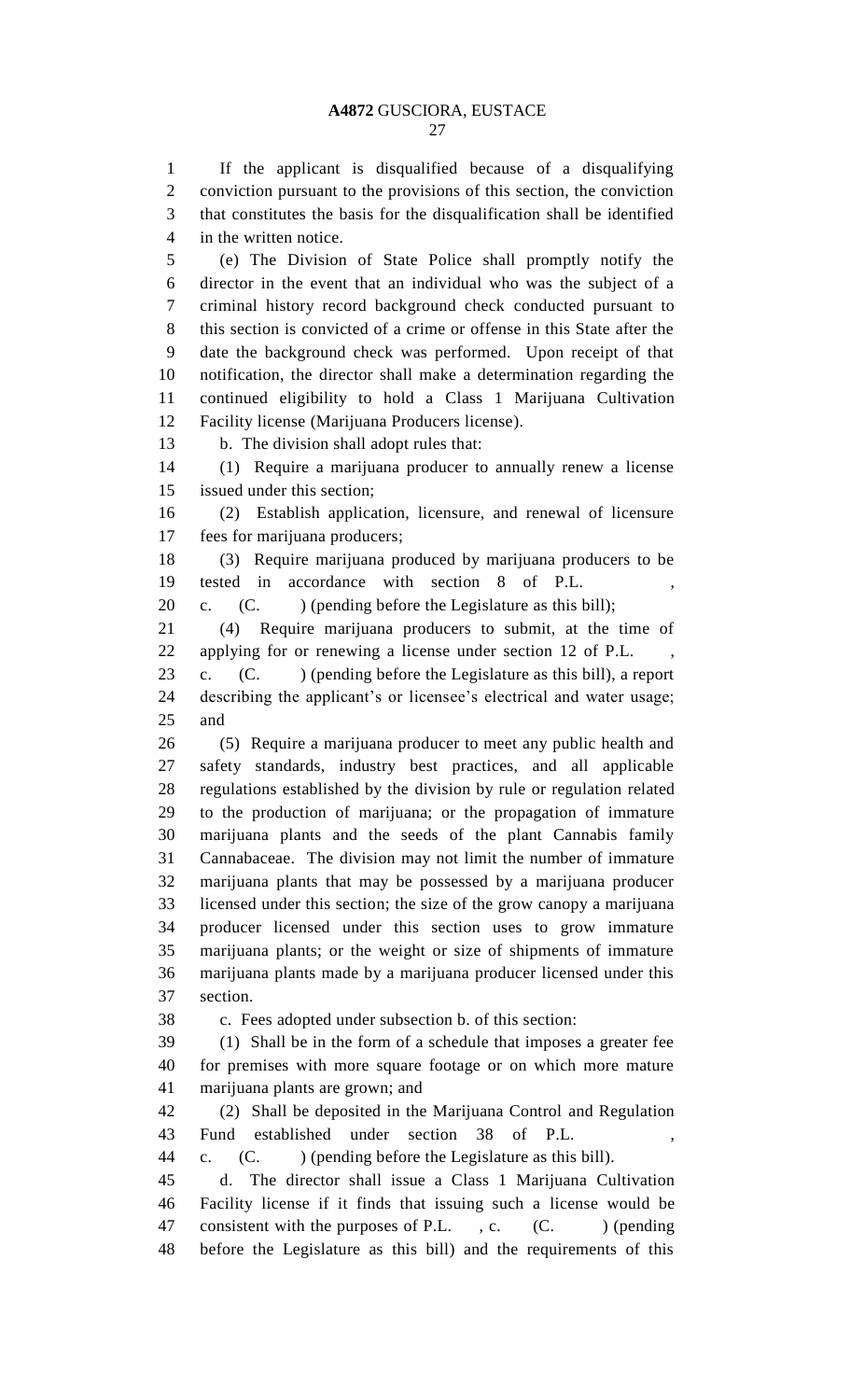section are met and the information contained in the application has been verified. The director shall approve or deny an application within 60 days after receipt of a completed application. The denial of an application shall be considered a final agency decision, subject to review by the Appellate Division of the Superior Court. The director may suspend or revoke a license to operate as a Class 1 Marijuana Cultivation Facility for cause, which shall be subject to review by the Appellate Division of the Superior Court.

 e. A person who has been issued a license pursuant to this section shall display the license at the premises at all times when marijuana is being produced.

 f. A licensee shall report any change in information to the Director not later than 10 days after such change, or the license shall be deemed null and void.

 14. (New section) a. Subject to subsection b. of this section, the division shall adopt rules or regulations restricting the size of mature marijuana plant grow canopies at premises for which a license has been issued under section 13 of P.L. ,

c. (C. ) (pending before the Legislature as this bill).

b. In adopting rules under this subsection, the division shall:

 (1) Limit the size of mature marijuana plant grow canopies for premises where marijuana is grown outdoors and for premises where marijuana is grown indoors in a manner calculated to result in premises that produce the same amount of harvested marijuana leaves and harvested marijuana flowers, regardless of whether the marijuana is grown outdoors or indoors.

 (2) Adopt a tiered system under which the permitted size of a marijuana producer's mature marijuana plant grow canopy increases at the time of licensure renewal, except that the permitted size of a marijuana producer's mature marijuana plant grow canopy may not increase following any year during which the division disciplined the marijuana producer for violating a provision of or a rule adopted 34 under a provision of P.L. , c. (C. ) (pending before the Legislature as this bill).

 (3) Take into consideration the market demand for marijuana items in this state, the number of persons applying for a license 38 under section 12 of P.L., c. (C. ) (pending before the Legislature as this bill), and to whom a license has been issued 40 under section 13 of P.L., c. (C. ) (pending before the Legislature as this bill), and whether the availability of marijuana items in this State is commensurate with the market demand.

 c. This section shall not apply to a premises for which a license has been issued under section 13 of P.L. ,

 c. (C. ) (pending before the Legislature as this bill), if the premises is used only to propagate immature marijuana plants.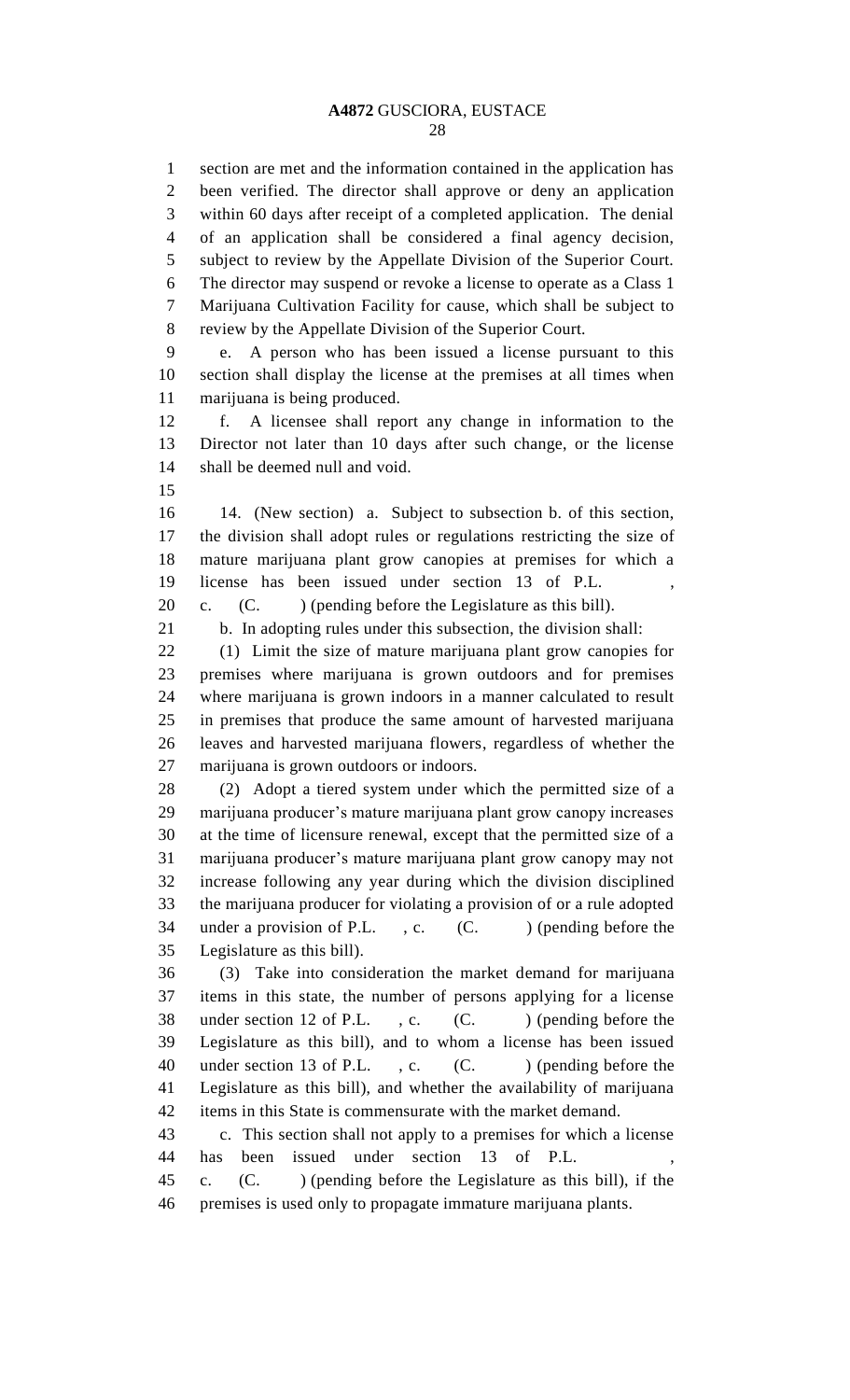15. (New section) A marijuana processer must have a Class 1 Marijuana Product Manufacturing Facility license (Marijuana Processor license) issued by the division for the premises at which the marijuana is produced. The division shall determine the maximum number of licenses but, providing there exist qualified applicants, shall issue a sufficient number of licenses to meet the 7 production demands that implementation of P.L. c. (C. ) (pending before the Legislature as this bill) requires. A person who has been convicted of a crime involving any controlled dangerous substance or controlled substance analog as set forth in chapter 35 of Title 2C of the New Jersey Statutes except paragraph (4) of subsection a. of N.J.S.2C:35-10, or any similar law of the United States or any other state shall not be issued a Class 1 Marijuana Product Manufacturing Facility license, unless such conviction occurred after the effective date of P.L. , c. (C. ) (pending before the Legislature as this bill) and was for a violation of federal law relating to possession or sale of marijuana for conduct that is authorized under P.L. , c. (C. ) (pending before the Legislature as this bill). a. To hold a processing license under this section, a marijuana processer: (1) Must apply for a license in the manner described in section 24 12 of P.L. , c. (C. ) (pending before the Legislature as this bill); (2) Must provide proof that an applicant listed on an application 27 submitted under section 12 of P.L., c. (C. ) (pending before the Legislature as this bill), has been a resident of this State for two or more years, and must provide proof that the applicant is 21 years of age or older; (3) Must meet the requirements of any rule or regulation adopted by the division under subsection b. of this section; and (4) Must undergo a criminal history record background check. (a) Pursuant to this provision, the Director is authorized to exchange fingerprint data with and receive criminal history record background information from the Division of State Police and the Federal Bureau of Investigation consistent with the provisions of applicable federal and State laws, rules, and regulations. The Division of State Police shall forward criminal history record background information to the commissioner in a timely manner when requested pursuant to the provisions of this section. (b) An applicant shall submit to being fingerprinted in accordance with applicable State and federal laws, rules, and regulations. No check of criminal history record background information shall be performed pursuant to this section unless the applicant has furnished his written consent to that check. An applicant who refuses to consent to, or cooperate in, the securing of a check of criminal history record background information shall not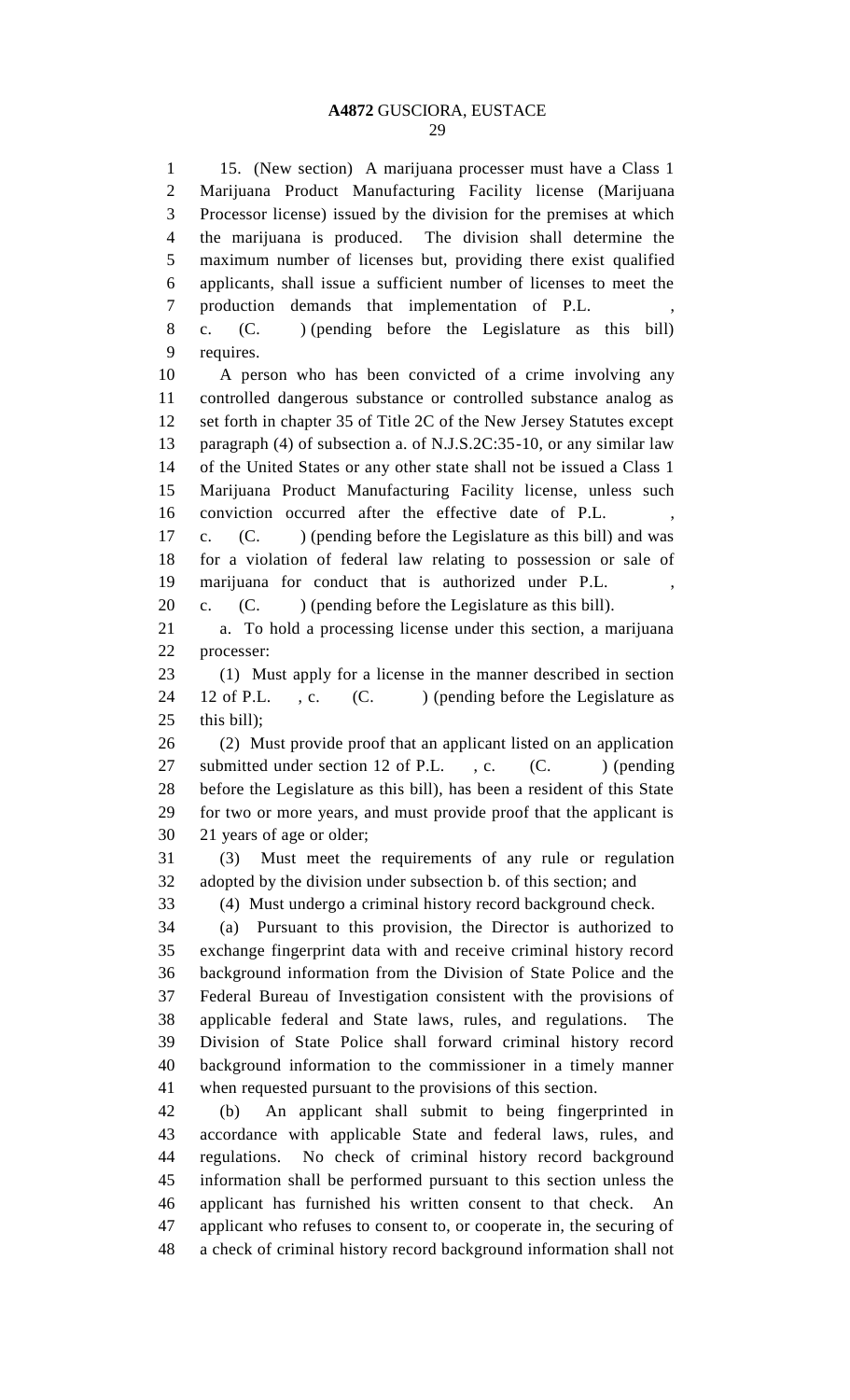be considered for a processing license. An applicant shall bear the cost for the criminal history record background check, including all costs of administering and processing the check.

 (c) The director shall not approve an applicant for a Class 1 Marijuana Product Manufacturing Facility license if the criminal history record background information of the applicant reveals any disqualifying conviction.

 (d) Upon receipt of the criminal history record background information from the Division of State Police and the Federal Bureau of Investigation, the director shall provide written notification to the applicant of his qualification for or disqualification for a Class 1 Marijuana Product Manufacturing Facility license.

 If the applicant is disqualified because of a disqualifying conviction pursuant to the provisions of this section, the conviction that constitutes the basis for the disqualification shall be identified in the written notice.

 (e) The Division of State Police shall promptly notify the director in the event that an individual who was the subject of a criminal history record background check conducted pursuant to this section is convicted of a crime or offense in this State after the date the background check was performed. Upon receipt of that notification, the director shall make a determination regarding the continued eligibility to hold a Class 1 Marijuana Product Manufacturing Facility license (Marijuana Processers license).

b. The division shall adopt rules that:

 (1) Require a marijuana processer to annually renew a license issued under this section;

 (2) Establish application, licensure, and renewal of licensure fees for marijuana processers;

 (3) Require marijuana produced by marijuana processers to be tested in accordance with section 8 of P.L. ,

c. (C. ) (pending before the Legislature as this bill);

 (4) Require marijuana processers to submit, at the time of applying for or renewing a license under section 12 of P.L. ,

 c. (C. ) (pending before the Legislature as this bill) a report describing the applicant's or licensee's electrical and water usage; and

 (5) Require a marijuana processer to meet any public health and safety standards, industry best practices, and all applicable regulations established by the division by rule or regulation related to the processing of marijuana.

c. Fees adopted under subsection b. of this section:

 (1) Shall be in the form of a schedule that imposes a greater fee for premises with more square footage; and

 (2) Shall be deposited in the Marijuana Control and Regulation Fund established under section 38 of P.L. ,

c. (C. ) (pending before the Legislature as this bill).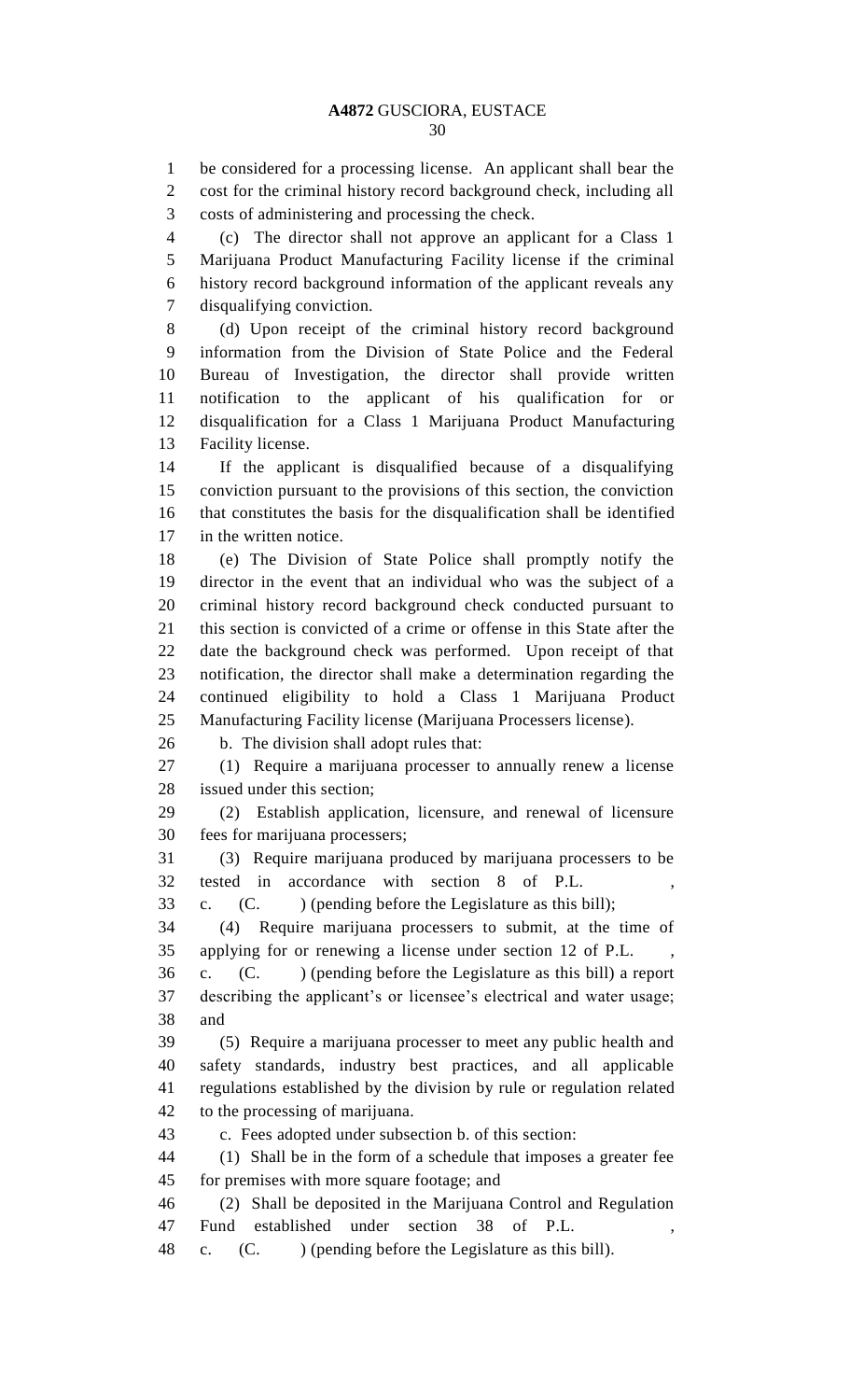d. The Director shall issue a Class 1 Marijuana Product Manufacturing Facility license if it finds that issuing such a license would be consistent with the purposes of P.L. , c. (C. ) (pending before the Legislature as this bill) and the requirements of this section are met and the information contained in the application has been verified. The director shall approve or deny an application within 60 days after receipt of a completed application. The denial of an application shall be considered a final agency decision, subject to review by the Appellate Division of the Superior Court. The director may suspend or revoke a license to operate as marijuana production facility for cause, which shall be subject to review by the Appellate Division of the Superior Court. e. A person who has been issued a license pursuant to this section shall display the license at the premises at all times when marijuana is being produced. f. A licensee shall report any change in information to the director not later than 10 days after such change, or the license shall be deemed null and void. 16. (New section) A marijuana wholesaler must have a Class 2 Marijuana Wholesaler license issued by the division for the premises at which the marijuana is warehoused. The division shall determine the maximum number of licenses but, providing there exist qualified applicants, shall issue a sufficient number of licenses to meet the wholesaler demands that implementation of this act requires. A person who has been convicted of a crime involving any controlled dangerous substance or controlled substance analog as set forth in chapter 35 of Title 2C of the New Jersey Statutes except paragraph (4) of subsection a. of N.J.S.2C:35-10, or any similar law of the United States or any other state shall not be issued a Class 2 Marijuana Wholesaler license, unless such conviction occurred after 33 the effective date of P.L. , c. (C. ) (pending before the Legislature as this bill) and was for a violation of federal law relating to possession or sale of marijuana for conduct that is 36 authorized under P.L., c. (C.) (pending before the Legislature as this bill). a. To hold a Marijuana Wholesaler license under this section, a marijuana wholesaler: (1) Must apply for a license in the manner described in section 41 12 of P.L. , c. (C. ) (pending before the Legislature as this bill); (2) Must provide proof that an applicant listed on an application 44 submitted under section 12 of P.L. c. (C. ) (pending before the Legislature as this bill), has been a resident of this State for two or more years, and must provide proof that the applicant is 21 years of age or older;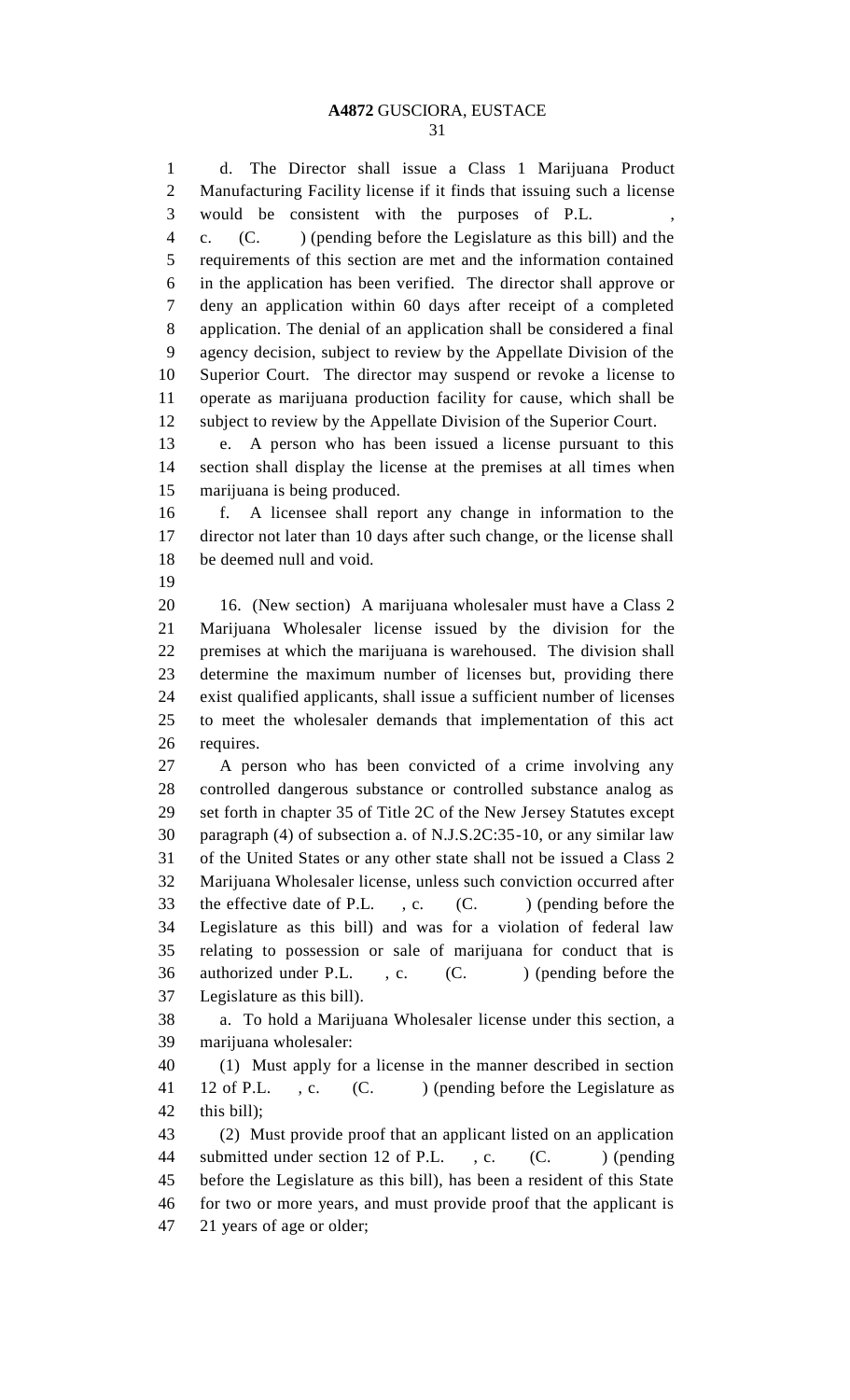(3) Must meet the requirements of any rule or regulation adopted by the Division under subsection b. of this section; and

(4) Must undergo a criminal history record background check.

 (a) Pursuant to this provision, the director is authorized to exchange fingerprint data with and receive criminal history record background information from the Division of State Police and the Federal Bureau of Investigation consistent with the provisions of applicable federal and State laws, rules, and regulations. The Division of State Police shall forward criminal history record background information to the director in a timely manner when requested pursuant to the provisions of this section.

 (b) An applicant shall submit to being fingerprinted in accordance with applicable State and federal laws, rules, and regulations. No check of criminal history record background information shall be performed pursuant to this section unless the applicant has furnished his written consent to that check. An applicant who refuses to consent to, or cooperate in, the securing of a check of criminal history record background information shall not be considered for a wholesalers license. An applicant shall bear the cost for the criminal history record background check, including all costs of administering and processing the check.

 (c) The director shall not approve an applicant for a Class 2 Marijuana Wholesaler license if the criminal history record background information of the applicant reveals any disqualifying conviction.

 (d) Upon receipt of the criminal history record background information from the Division of State Police and the Federal Bureau of Investigation, the director shall provide written notification to the applicant of his qualification for or disqualification for a Class 2 Marijuana Wholesaler license.

 If the applicant is disqualified because of a disqualifying conviction pursuant to the provisions of this section, the conviction that constitutes the basis for the disqualification shall be identified in the written notice.

 (e) The Division of State Police shall promptly notify the director in the event that an individual who was the subject of a criminal history record background check conducted pursuant to this section is convicted of a crime or offense in this State after the date the background check was performed. Upon receipt of that notification, the Director shall make a determination regarding the continued eligibility to hold a Marijuana Wholesaler license.

b. The division shall adopt rules that:

 (1) Require a marijuana wholesaler to annually renew a license issued under this section;

 (2) Establish application, licensure, and renewal of licensure fees for marijuana wholesalers;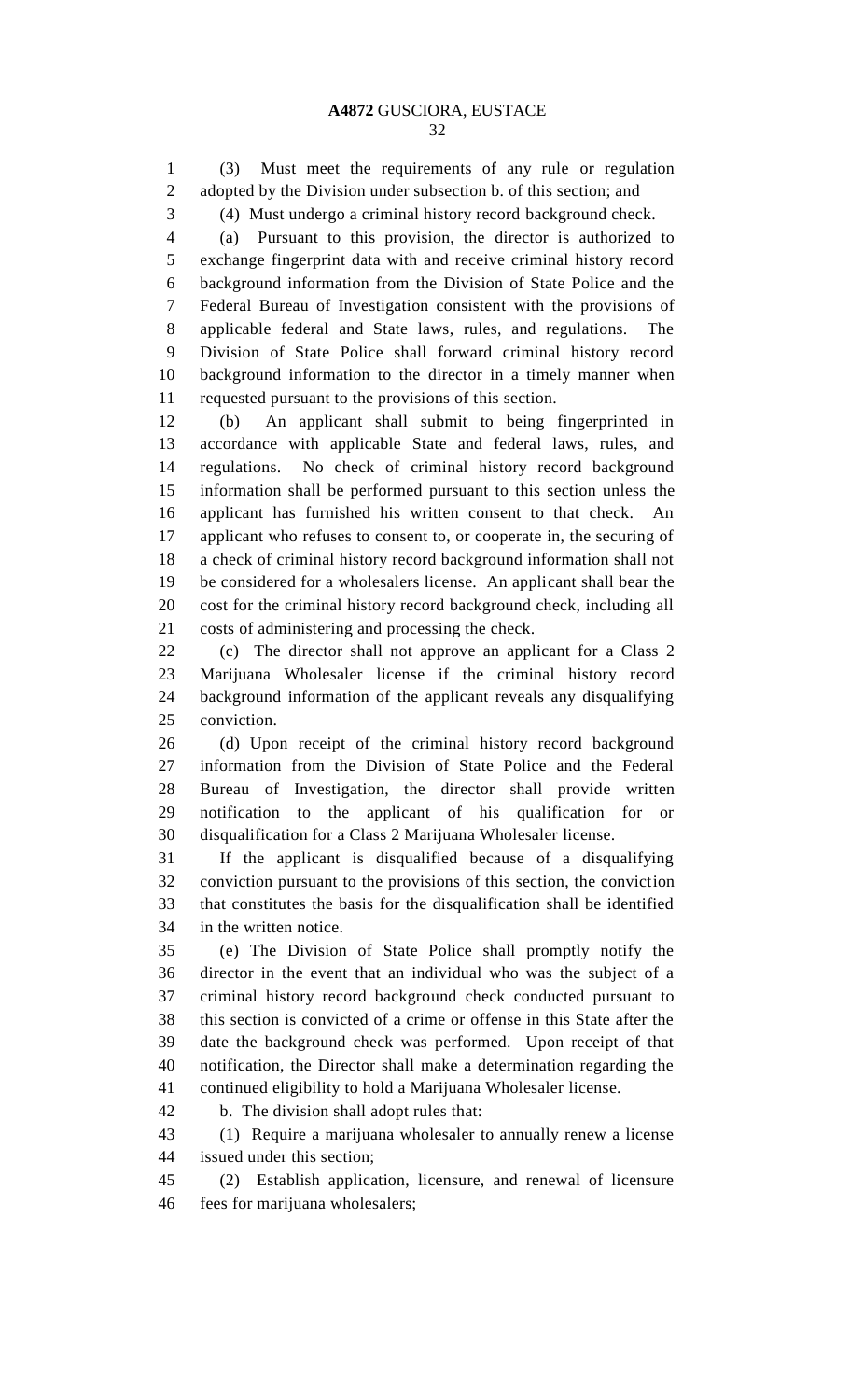(3) Require marijuana warehoused by marijuana wholesalers to be tested in accordance with section 8 of P.L. , c. (C. ) (pending before the Legislature as this bill); (4) Require marijuana wholesalers to submit, at the time of 5 applying for or renewing a license under section 12 of P.L. c. (C. ) (pending before the Legislature as this bill), a report describing the applicant's or licensee's electrical and water usage; and (5) Require a marijuana wholesaler to meet any public health and safety standards, industry best practices, and all applicable regulations established by the division by rule or regulation related to the warehousing of marijuana. c. Fees adopted under subsection b. of this section: (1) Shall be in the form of a schedule that imposes a greater fee for premises with more square footage; and (2) Shall be deposited in the Marijuana Control and Regulation Fund established under section 38 of P.L. , c. (C. ) (pending before the Legislature as this bill). d. The director shall issue a Class 2 Marijuana Wholesaler license if it finds that issuing such a license would be consistent with the purposes of this act and the requirements of this section are met and the information contained in the application has been verified. The director shall approve or deny an application within 60 days after receipt of a completed application. The denial of an application shall be considered a final agency decision, subject to review by the Appellate Division of the Superior Court. The Director may suspend or revoke a Marijuana Wholesaler license for cause, which shall be subject to review by the Appellate Division of the Superior Court. e. A person who has been issued a license pursuant to this section shall display the license at the premises at all times when marijuana is being warehoused. f. A licensee shall report any change in information to the director not later than 10 days after such change, or the license shall be deemed null and void. 17. (New section) A marijuana retailer must have a Class 3 Marijuana Retailer license issued by the division for the premises at which the marijuana is retailed. The division shall determine the maximum number of licenses but, providing there exist qualified applicants, shall issue a sufficient number of licenses to meet the 42 wholesaler demands that implementation of P.L. c. (C. ) (pending before the Legislature as this bill) requires. A person who has been convicted of a crime involving any controlled dangerous substance or controlled substance analog as set forth in chapter 35 of Title 2C of the New Jersey Statutes except paragraph (4) of subsection a. of N.J.S.2C:35-10, or any similar law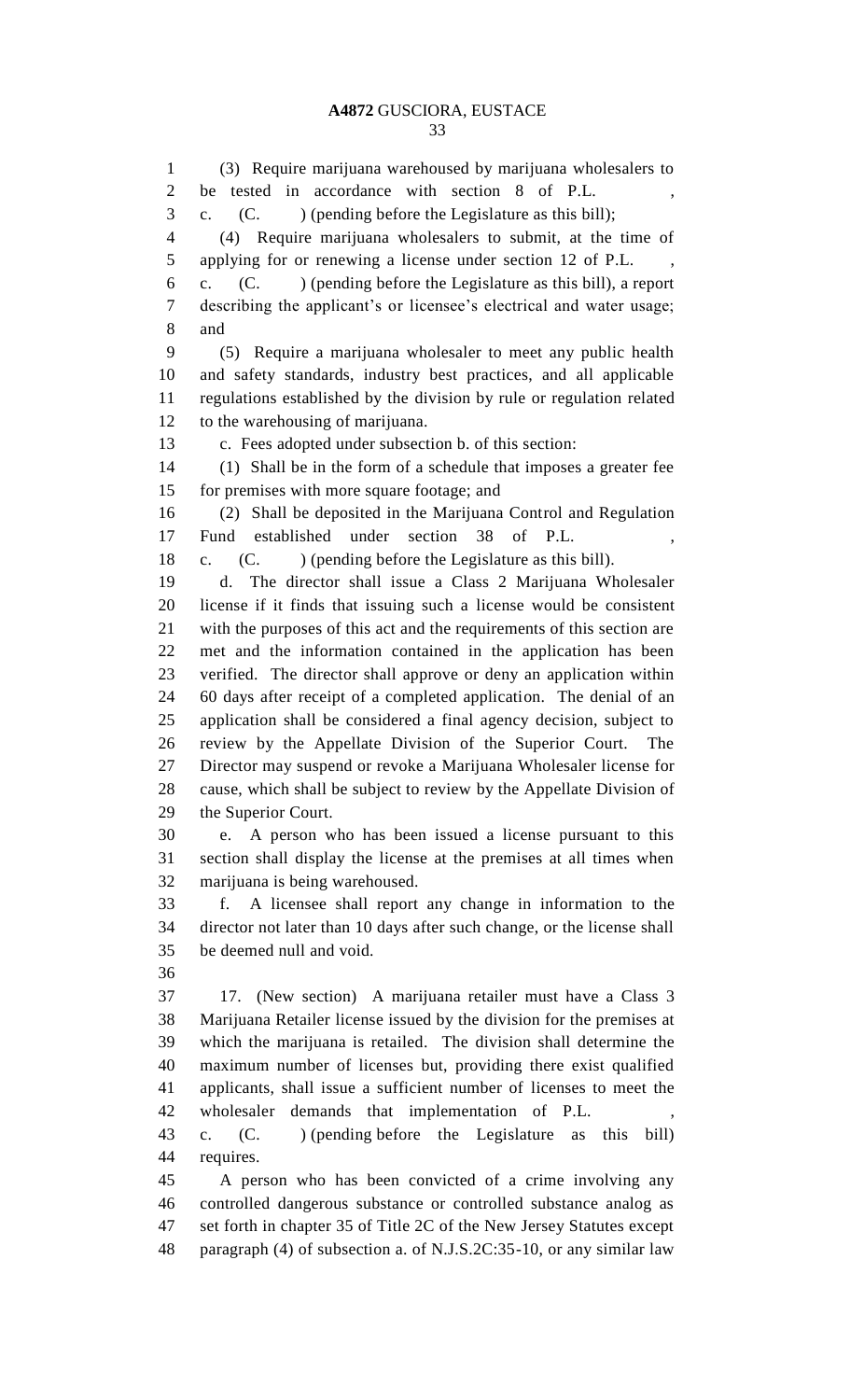of the United States or any other state shall not be issued a Class 3 Marijuana Retailer license, unless such conviction occurred after the effective date of this act and was for a violation of federal law relating to possession or sale of marijuana for conduct that is 5 authorized under P.L., c. (C. ) (pending before the Legislature as this bill).

 a. To hold a retailers license under this section, a marijuana retailer:

 (1) Must apply for a license in the manner described in section 10 12 of P.L. , c. (C. ) (pending before the Legislature as this bill);

 (2) Must provide proof that an applicant listed on an application 13 submitted under section 12 of P.L., c. (C. ) (pending before the Legislature as this bill), has been a resident of this State for two or more years, and must provide proof that the applicant is 21 years of age or older;

 (3) Must meet the requirements of any rule adopted by the Division under subsection b. of this section; and

(4) Must undergo a criminal history record background check.

 (a) Pursuant to this provision, the director is authorized to exchange fingerprint data with and receive criminal history record background information from the Division of State Police and the Federal Bureau of Investigation consistent with the provisions of applicable federal and State laws, rules, and regulations. The Division of State Police shall forward criminal history record background information to the director in a timely manner when requested pursuant to the provisions of this section.

 (b) An applicant shall submit to being fingerprinted in accordance with applicable State and federal laws, rules, and regulations. No check of criminal history record background information shall be performed pursuant to this section unless the applicant has furnished his written consent to that check. An applicant who refuses to consent to, or cooperate in, the securing of a check of criminal history record background information shall not be considered for a retailers license. An applicant shall bear the cost for the criminal history record background check, including all costs of administering and processing the check.

 (c) The director shall not approve an applicant for a Class 3 Marijuana Retailer license if the criminal history record background information of the applicant reveals any disqualifying conviction.

 (d) Upon receipt of the criminal history record background information from the Division of State Police and the Federal Bureau of Investigation, the director shall provide written notification to the applicant of his qualification for or disqualification for a Class 3 Marijuana Retailers license.

 If the applicant is disqualified because of a disqualifying conviction pursuant to the provisions of this section, the conviction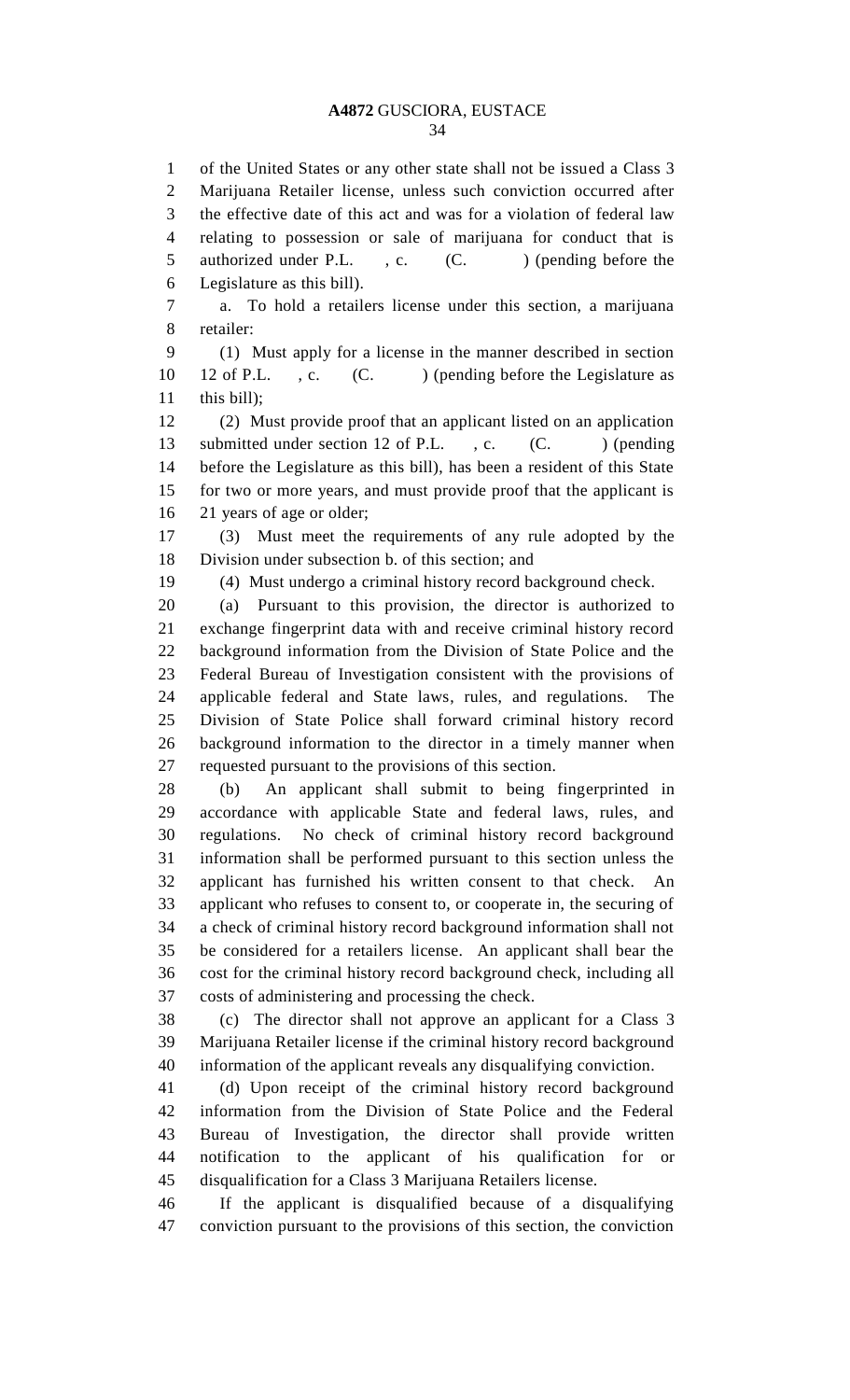that constitutes the basis for the disqualification shall be identified in the written notice. (e) The Division of State Police shall promptly notify the director in the event that an individual who was the subject of a criminal history record background check conducted pursuant to this section is convicted of a crime or offense in this State after the date the background check was performed. Upon receipt of that notification, the director shall make a determination regarding the continued eligibility to hold a Marijuana Retailers license. b. The division shall adopt rules that: (1) Require a marijuana retailers to annually renew a license issued under this section; (2) Establish application, licensure, and renewal of licensure fees for marijuana retailers; (3) Require marijuana sold by marijuana retailer to be tested in 16 accordance with section 8 of P.L., c. (C. ) (pending before the Legislature as this bill); (4) Require marijuana retailers to submit, at the time of applying for or renewing a license under section 12 of P.L. , c. (C. ) (pending before the Legislature as this bill), a report describing the applicant's or licensee's electrical and water usage; and (5) Require a marijuana retailer to meet any public health and safety standards, industry best practices, and all applicable regulations established by the division by rule related to the sale of marijuana. c. Fees adopted under subsection b. of this section: 28 (1) Shall be in the form of a schedule that imposes a greater fee for premises with more square footage; and (2) Shall be deposited in the Marijuana Control and Regulation Fund established under section 38 of P.L. , c. (C. ) (pending before the Legislature as this bill). d. The director shall issue a Class 3 Marijuana Retailer license if it finds that issuing such a license would be consistent with the purposes of this act and the requirements of this section are met and the information contained in the application has been verified. The director shall approve or deny an application within 60 days after receipt of a completed application. The denial of an application shall be considered a final agency decision, subject to review by the Appellate Division of the Superior Court. The director may suspend or revoke a Marijuana Retailer license for cause, which shall be subject to review by the Appellate Division of the Superior Court. e. A person who has been issued a license pursuant to this

 section shall display the license at the premises at all times when marijuana is being warehoused.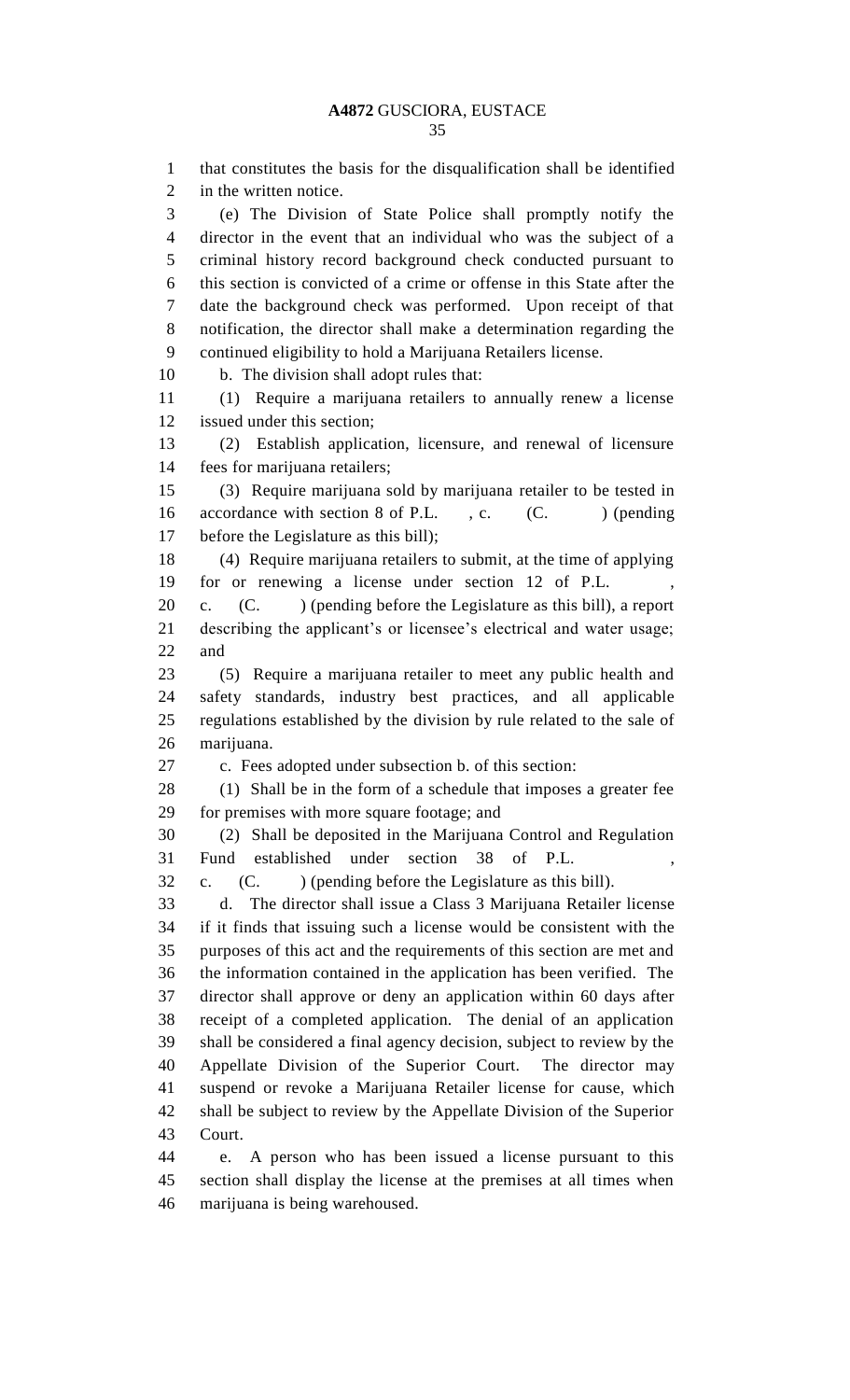f. A licensee shall report any change in information to the director not later than 10 days after such change, or the license shall be deemed null and void.

 18. (New section) A marijuana transporter must have a Class 4 Marijuana Transportation license issued by the division. The division shall determine the maximum number of licenses but, providing there exist qualified applicants, shall issue a sufficient number of licenses to meet the transportation demands that 10 implementation of P.L., c. (C. ) (pending before the Legislature as this bill) requires.

 A person who has been convicted of a crime involving any controlled dangerous substance or controlled substance analog as set forth in chapter 35 of Title 2C of the New Jersey Statutes except paragraph (4) of subsection a. of N.J.S.2C:35-10, or any similar law of the United States or any other state shall not be issued a Class 4 Marijuana Transportation license, unless such conviction occurred after the effective date of this act and was for a violation of federal law relating to possession or sale of marijuana for conduct that is 20 authorized under P.L., c. (C. ) (pending before the Legislature as this bill).

 a. To hold a transportation license under this section, a marijuana transporter:

 (1) Must apply for a license in the manner described in section 25 12 of P.L. , c.  $(C.$  ) (pending before the Legislature as 26 this bill);

 (2) Must provide proof that an applicant listed on an application 28 submitted under section 12 of P.L. , c. (C. ) (pending before the Legislature as this bill), has been a resident of this State for two or more years, and must provide proof that the applicant is 21 years of age or older;

 (3) Must meet the requirements of any rule adopted by the division under subsection b. of this section; and

(4) Must undergo a criminal history record background check.

 (a) Pursuant to this provision, the director is authorized to exchange fingerprint data with and receive criminal history record background information from the Division of State Police and the Federal Bureau of Investigation consistent with the provisions of applicable federal and State laws, rules, and regulations. The Division of State Police shall forward criminal history record background information to the director in a timely manner when requested pursuant to the provisions of this section.

 (b) An applicant shall submit to being fingerprinted in accordance with applicable State and federal laws, rules, and regulations. No check of criminal history record background information shall be performed pursuant to this section unless the applicant has furnished his written consent to that check. An applicant who refuses to consent to, or cooperate in, the securing of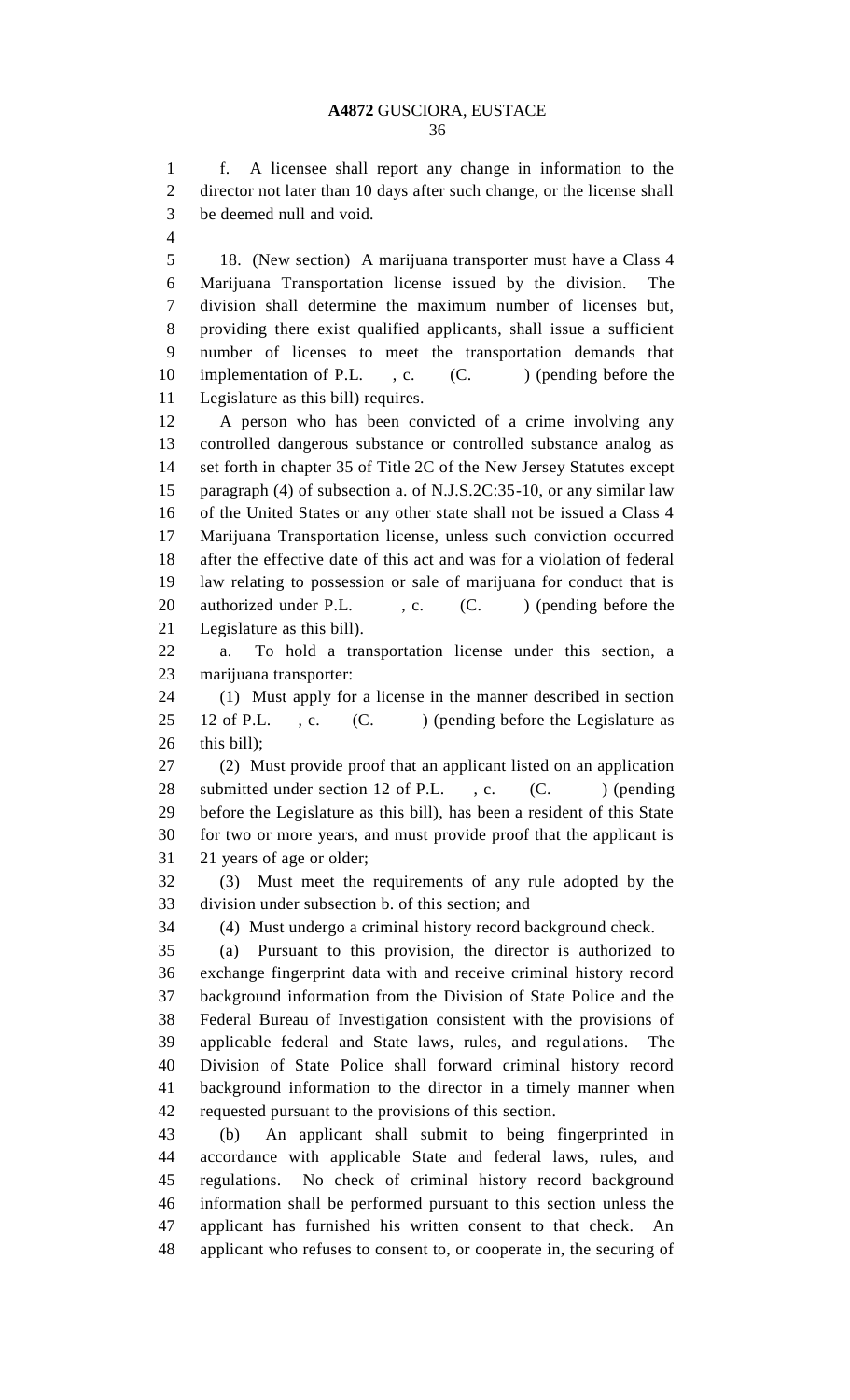a check of criminal history record background information shall not be considered for a transportation license. An applicant shall bear the cost for the criminal history record background check, including all costs of administering and processing the check.

 (c) The director shall not approve an applicant for a Class 4 Marijuana Transportation license if the criminal history record background information of the applicant reveals any disqualifying conviction.

 (d) Upon receipt of the criminal history record background information from the Division of State Police and the Federal Bureau of Investigation, the director shall provide written notification to the applicant of his qualification for or disqualification for a Class 4 Marijuana Transportation license.

 If the applicant is disqualified because of a disqualifying conviction pursuant to the provisions of this section, the conviction that constitutes the basis for the disqualification shall be identified in the written notice.

 (e) The Division of State Police shall promptly notify the director in the event that an individual who was the subject of a criminal history record background check conducted pursuant to this section is convicted of a crime or offense in this State after the date the background check was performed. Upon receipt of that notification, the director shall make a determination regarding the continued eligibility to hold a Marijuana Transportation license.

b. The division shall adopt rules that:

 (1) Require a marijuana transporter to annually renew a license issued under this section;

 (2) Establish application, licensure, and renewal of licensure fees for marijuana transporters;

 (3) Require marijuana that is transported by a Marijuana Transportation licensee to be tested in accordance with section 8 of 32 P.L. , c. (C. ) (pending before the Legislature as this bill);

 (4) Require marijuana transporter to submit, at the time of applying for or renewing a license under section 12 of P.L. ,

 c. (C. ) (pending before the Legislature as this bill), a report describing the applicant's or licensee's electrical and water usage; and

 (5) Require a marijuana transporter to meet any public health and safety standards, industry best practices, and all applicable regulations established by the division by rule related to the transporting of marijuana.

c. Fees adopted under subsection b. of this section:

 (1) Shall be in the form of a schedule that imposes a greater fee for premises with more square footage; and

 (2) Shall be deposited in the Marijuana Control and Regulation Fund established under section 38 of P.L. ,

c. (C. ) (pending before the Legislature as this bill).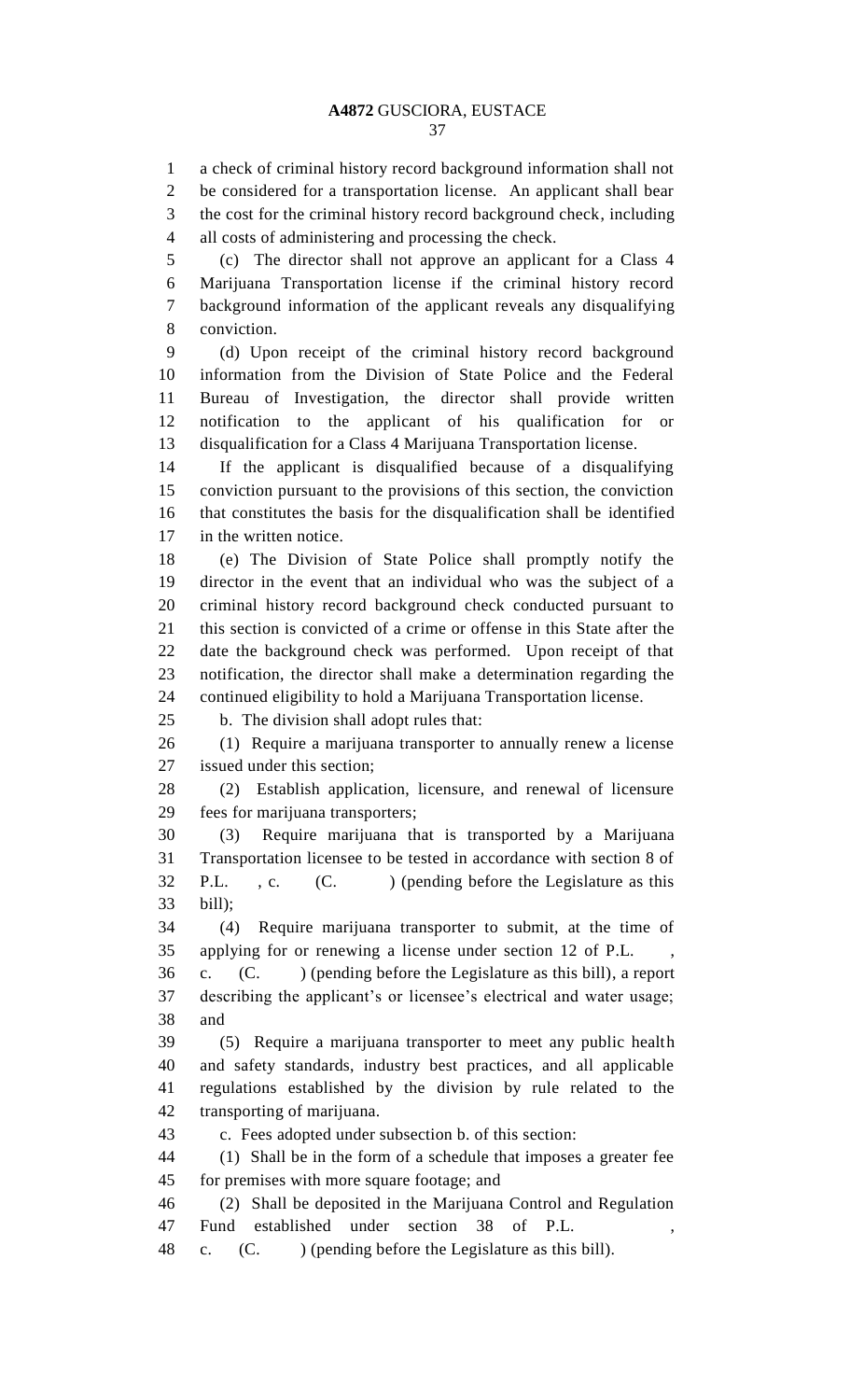d. The director shall issue a Class 4 Marijuana Transportation license if it finds that issuing such a license would be consistent with the purposes of this act and the requirements of this section are met and the information contained in the application has been verified. The director shall approve or deny an application within 60 days after receipt of a completed application. The denial of an application shall be considered a final agency decision, subject to review by the Appellate Division of the Superior Court. The director may suspend or revoke a Marijuana Transportation license for cause, which shall be subject to review by the Appellate Division of the Superior Court.

 e. A person who has been issued a license pursuant to this section shall display the license at the premises at all times when marijuana is being warehoused.

 f. A licensee shall report any change in information to the director not later than 10 days after such change, or the license shall be deemed null and void.

 19. (New section) Marijuana handlers. a. An individual who performs work for or on behalf of a person who holds a license 21 under P.L. , c. (C. ) (pending before the Legislature as this bill) shall have a valid permit issued by the division under this section if the individual participates in:

 (1) the possession, securing, or selling of marijuana items at the premises for which the license has been issued; or

 (2) the recording of the possession, securing, or selling of marijuana items at the premises for which the license has been issued.

29 b. A person who holds a license under P.L.

 c. (C. ) (pending before the Legislature as this bill) shall verify that an individual has a valid permit issued under this section before allowing the individual to perform any work described in subsection a. of this section at the premises for which the license has been issued.

 c. The division shall issue permits to qualified applicants to perform work described in this section. The division shall adopt rules and regulations establishing the qualifications for performing work described in this section, the terms of a permit issued under this section; procedures for applying for and renewing a permit issued under this section; and reasonable application, issuance and renewal fees for a permit issued under this section.

 d. The division may require an individual applying for a permit under this section to successfully complete a course, made available by or through the division, in which the individual receives training on checking identification; detecting intoxication; handling marijuana items; statutory and regulatory provisions relating to marijuana; and any matter deemed necessary by the division to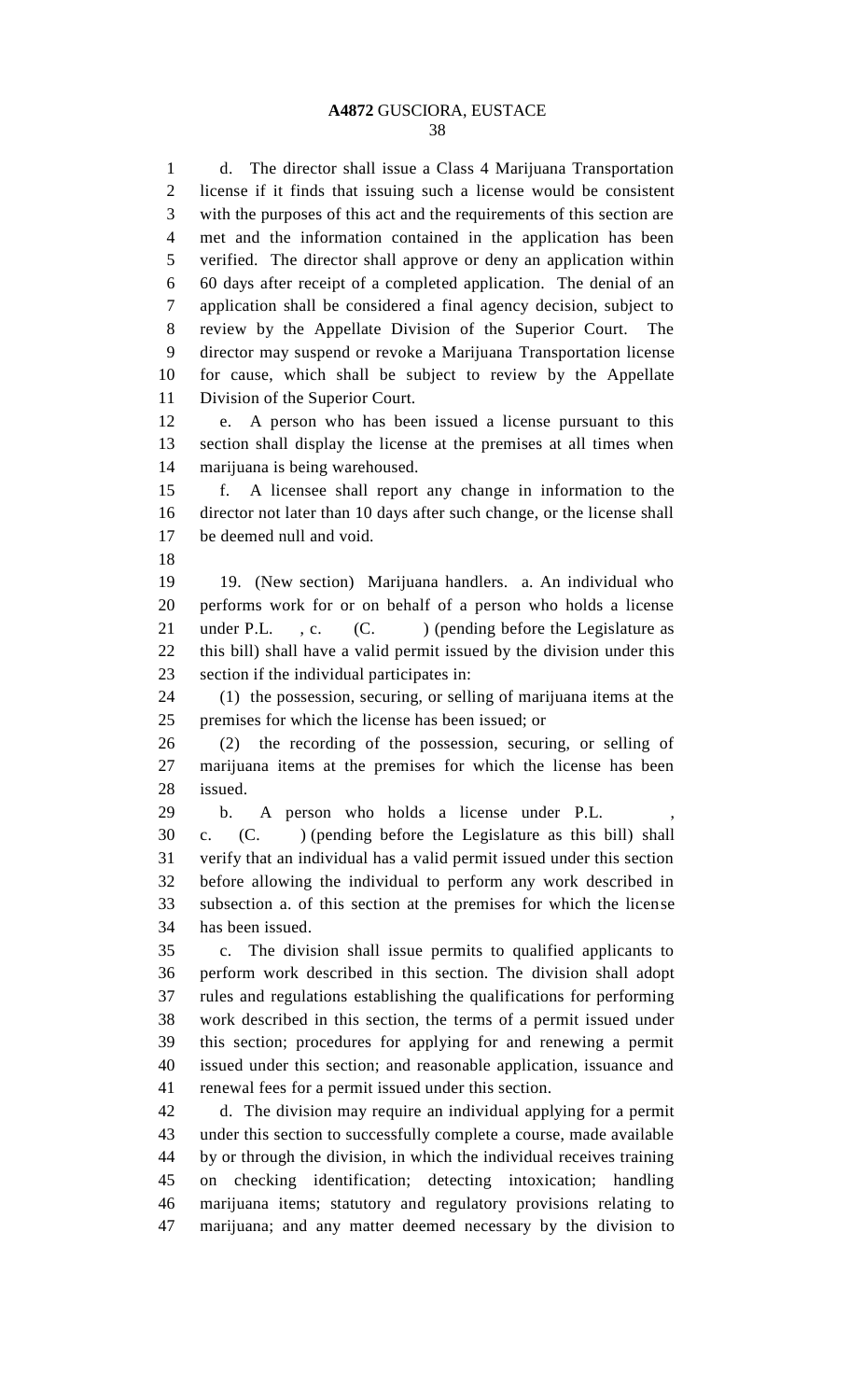protect the public health and safety. The division or other provider may charge a reasonable fee for the course.

 The division may not require an individual to successfully complete the course more than once, except that the division may adopt regulations directing continuing education training on a prescribed schedule.

 As part of a final order suspending a permit issued under this section, the division may require a permit holder to successfully complete the course as a condition of lifting the suspension and as part of a final order revoking a permit issued under this section, the division shall require an individual to successfully complete the course prior to applying for a new permit.

 e. The division shall conduct a criminal history record background check on an individual applying for a permit under this section.

16 f. The division may suspend, revoke or refuse to issue or renew a permit if the individual who is applying for or who holds the 18 permit violates any provision of P.L., c. (C. ) (pending before the Legislature as this bill), or any rule or regulation adopted 20 under P.L. , c. (C. ) (pending before the Legislature as this bill); or makes a false statement to the division; or refuses to cooperate in any investigation by the division, or, if the individual is convicted of a crime, except that the division may not consider a conviction for the manufacture or delivery of marijuana if the date of the conviction is two or more years before the date of the application or renewal; or if the date of the last criminal conviction is more than ten years before the date of the application or renewal.

 g. A permit issued under this section is a personal privilege and permits work described under this section only for the individual who holds the permit.

20. (New section) Marketplace Regulation.

 a. It shall be unlawful for any owner, part owner, stockholder, officer, or director of any corporation, or any other person interested in any marijuana cultivation facility, marijuana testing facility, or marijuana product manufacturing facility, or any wholesaler of marijuana, to conduct, own either in whole or in part, or be directly or indirectly interested in the retailing of any marijuana in New Jersey, and such interest shall include any payments or delivery of money or property by way of loan or otherwise accompanied by an agreement to sell the product of said marijuana cultivation facility, marijuana testing facility, or marijuana product manufacturing facility, or any wholesaler of marijuana.

 b. It shall be unlawful for any owner, part owner, stockholder, officer, or director of any corporation, or any other person interested in any retailing of marijuana to conduct, own either whole or in part, or to be a shareholder, officer or director of a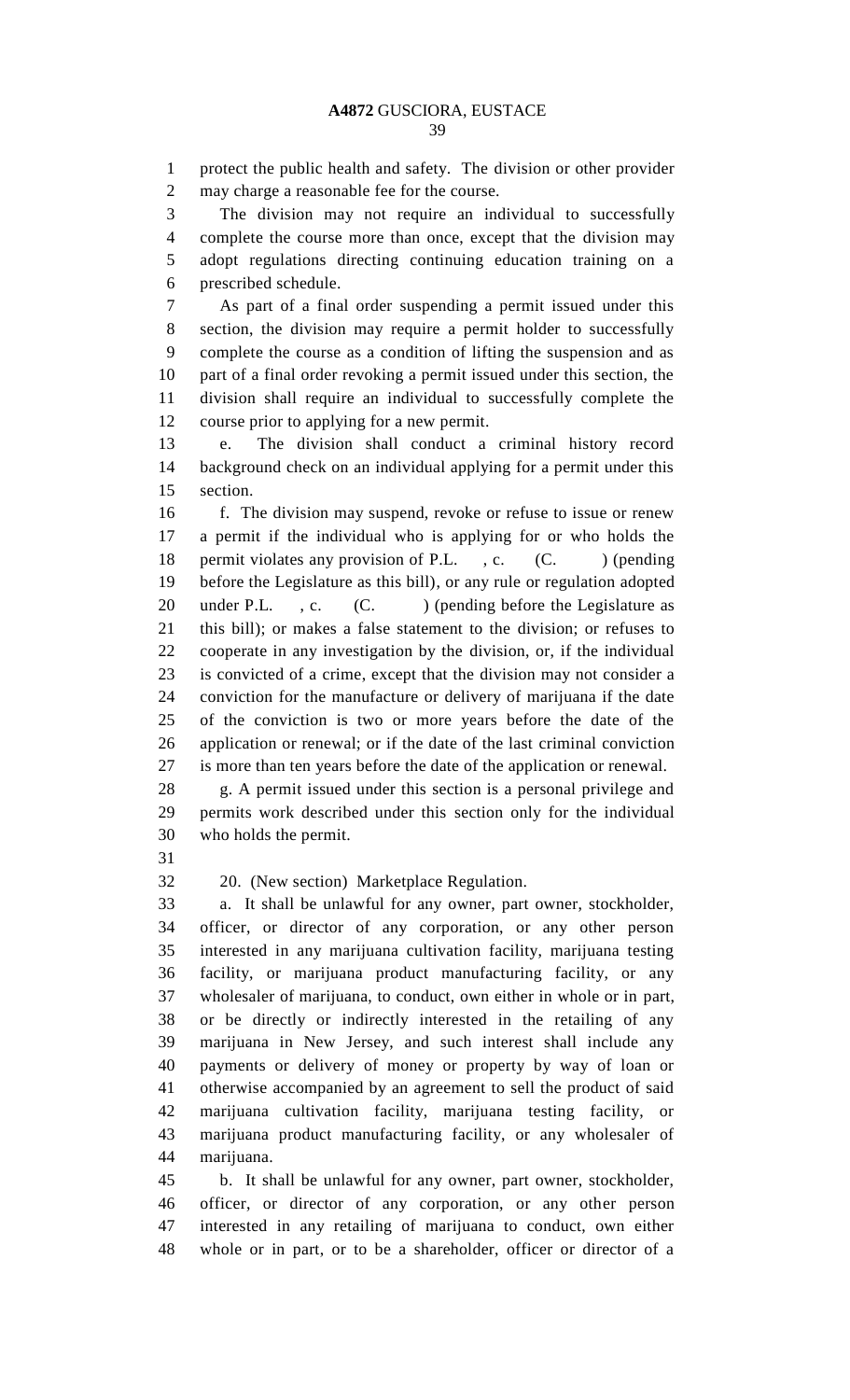corporation or association, directly or indirectly, interested in any marijuana cultivation facility, marijuana testing facility, or marijuana product manufacturing facility, or any wholesaler of marijuana.

 c. No person, partnership, employee cooperative, association, nonprofit corporation, corporation, or the agents thereof, shall hold more than three marijuana establishment licenses at any time.

 21. (New section) Employers, driving, minors and control of property.

11 a. Nothing in P.L., c. (C.) (pending before the Legislature as this bill) is intended to require an employer to permit or accommodate the use, consumption, possession, transfer, display, transportation, sale, or growing of marijuana items in the workplace or to affect the ability of employers to have policies prohibiting marijuana use or intoxication by employees during work hours. No employer shall refuse to hire or employ any person or shall discharge from employment or take any adverse action against any employee with respect to compensation, terms, conditions or other privileges of employment because that person does or does not smoke or use marijuana items, unless the employer has a rational basis for doing so which is reasonably related to the employment, including the responsibilities of the employee or prospective employee.

25 b. Nothing in P.L. , c. (C. ) (pending before the Legislature as this bill) is intended to allow driving under the influence of marijuana items or driving while impaired by marijuana items or to supersede laws related to driving under the influence of marijuana items or driving while impaired by marijuana items.

31 c. Nothing in P.L. , c. (C. ) (pending before the Legislature as this bill) is intended to permit the transfer of marijuana items, with or without remuneration, to a person under the age of 21 or to allow a person under the age of 21 to purchase, possess, use, transport, grow, or consume marijuana items.

36 d. Nothing in P.L. , c. (C. ) (pending before the Legislature as this bill) shall prohibit a person, or any other entity that occupies, owns, or controls a property from prohibiting or otherwise regulating the consumption, use, display, transfer, distribution, sale, transportation or growing of marijuana items on or in that property, provided that local government units may not prohibit possession permitted by section 3 of P.L. , c. (C. ) (pending before the Legislature as this bill) on or within a public place.

44 e. Nothing in P.L. , c. (C. ) (pending before the Legislature as this bill) is intended to permit any person to possess, consume, use, display, transfer, distribute, sell, transport or grow marijuana items in a school, hospital, detention facility, adult correctional facility, and youth correction facility.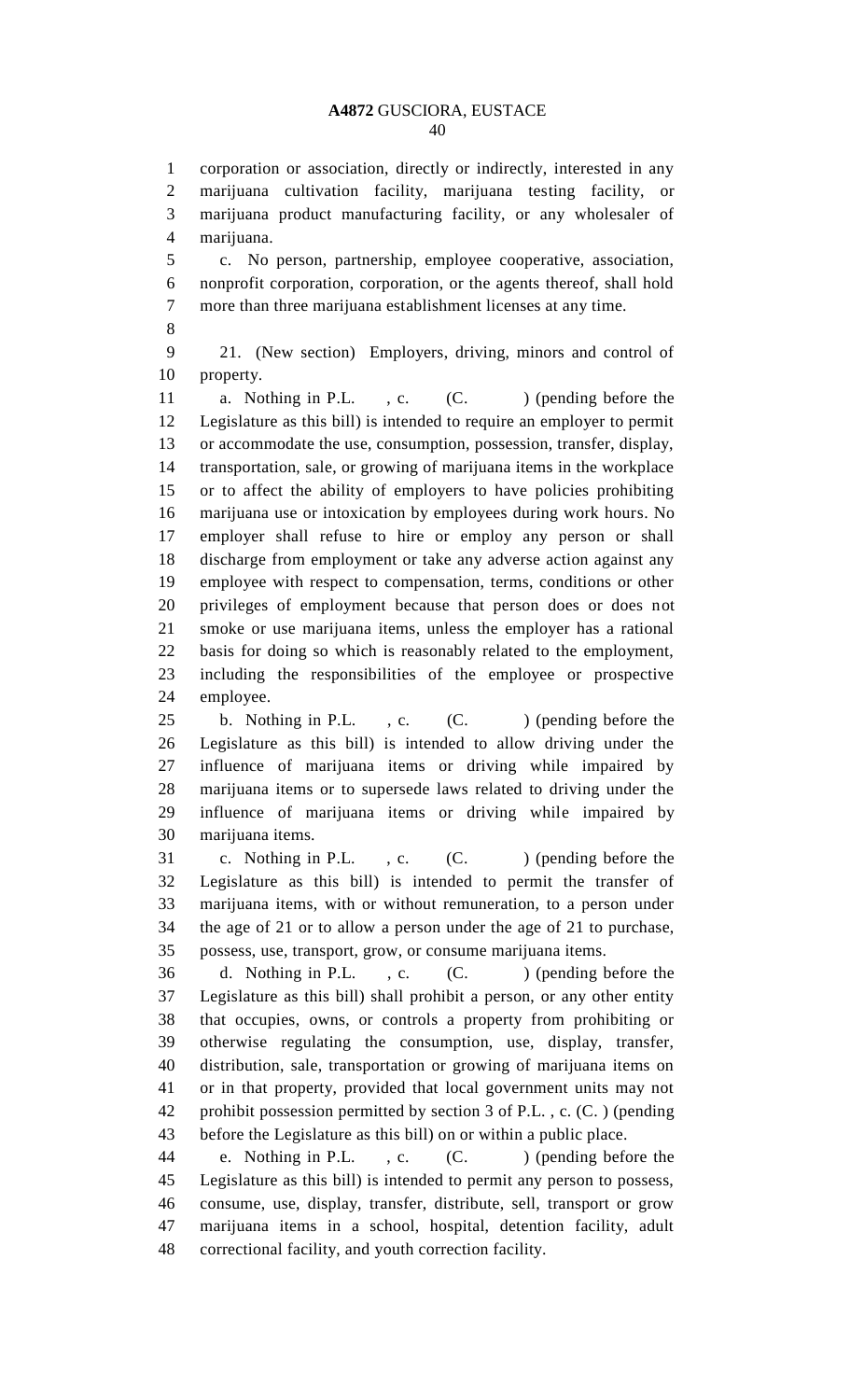1 f. Nothing in P.L., c. (C. ) (pending before the Legislature as this bill) is intended to permit the smoking of marijuana in any place that any other law prohibits the smoking of tobacco. Any fines that may be assessed for the smoking of tobacco in designated places shall be applicable to the smoking of marijuana. 22. (New section) Medical marijuana provisions. 9 Nothing in P.L., c. (C. ) (pending before the Legislature as this bill) shall be construed: a. to limit any privileges or rights of a medical marijuana patient, primary caregiver, or licensed entity as provided in the "New Jersey Compassionate Use Medical Marijuana Act," P.L.2009, c.307 (C.24:6I-1 et seq.); b. to permit a medical marijuana center to distribute marijuana to a person who is not a medical marijuana patient except that a medical marijuana center operating in good standing as of the 18 effective date of P.L., c. (C. ) (pending before the Legislature as this bill) may apply for a retail license to operate immediately. A license issued pursuant to this subsection may be subject to annual renewal until regulations are adopted pursuant to 22 section 8 of P.L. , c.  $(C.$  ) (pending before the Legislature as this bill); c. to permit a medical marijuana center to purchase marijuana or marijuana products in a manner or from a source not permitted under P.L.2009, c.307 (C.24:6I-1 et seq.); d. to permit any medical marijuana center licensed pursuant to P.L.2009, c.307 (C.24:6I-1 et seq.) to operate on the same premises as a marijuana retailer; or e. to discharge the Department of Health from its duties to regulate medical marijuana pursuant to P.L.2009, c.307 (C.24:6I-1 et seq. 23. (New section) Expungement. Any person convicted of marijuana possession as defined in paragraph (4) of subsection a. of N.J.S.2C:35-10 prior to the effective date of P.L. , c. (C. ) (pending before the Legislature as this bill) shall, 38 following the enactment of P.L., c. (C. ) (pending before the Legislature as this bill), be eligible to present an application for expungement to the Superior Court pursuant to the provisions of chapter 52 of Title 2C of the New Jersey Statutes. 24. (New section) Limitations. 44 The provisions of P.L. , c. (C. ) (pending before the Legislature as this bill) shall not be construed: a. To amend or affect in any way any state or federal law pertaining to employment matters;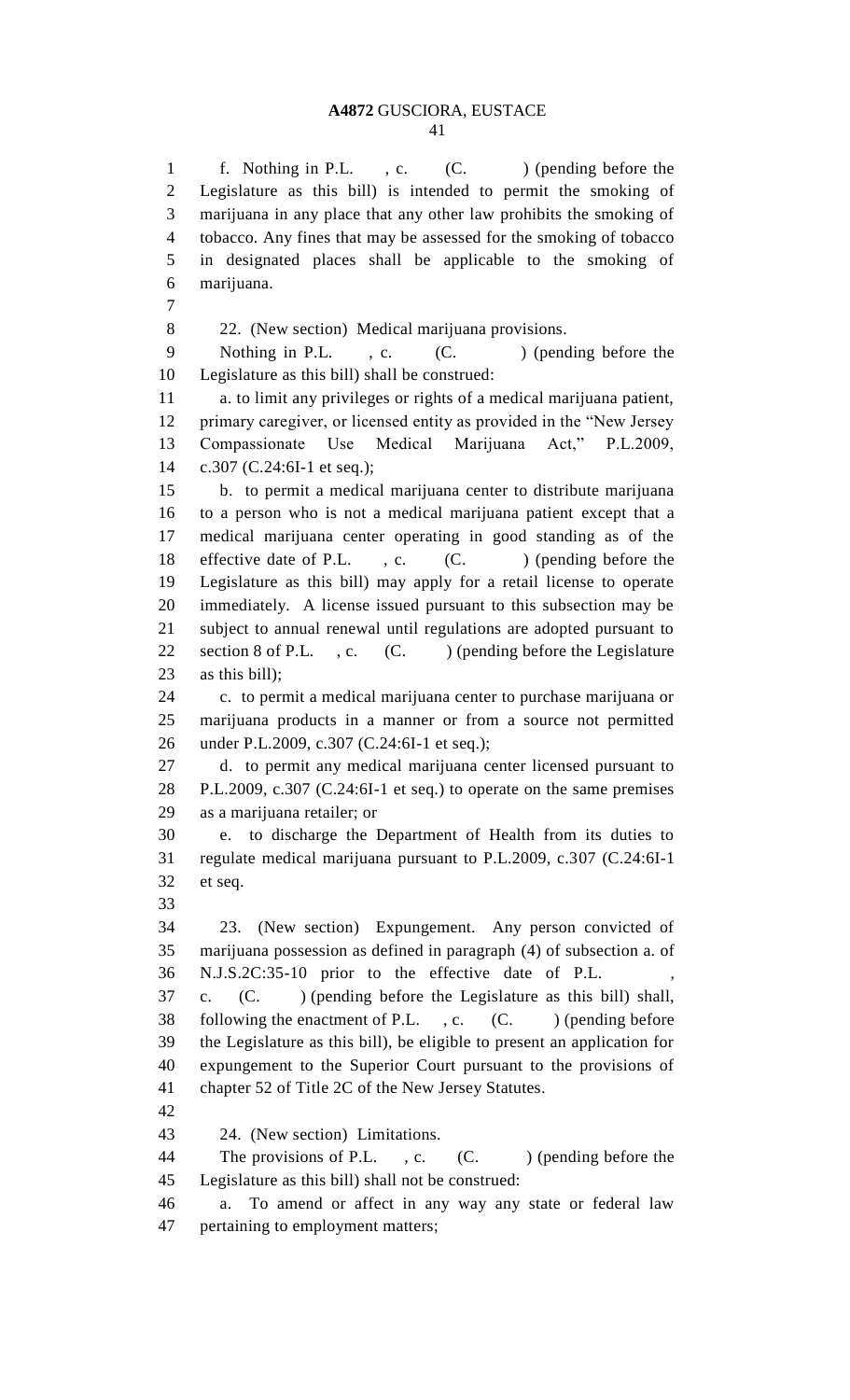b. To amend or affect in any way any state or federal law pertaining to landlord-tenant matters; c. To prohibit a recipient of a federal grant or an applicant for a federal grant from prohibiting the manufacture, delivery, possession, or use of marijuana to the extent necessary to satisfy federal requirements for the grant; d. To prohibit a party to a federal contract or a person applying to be a party to a federal contract from prohibiting the manufacture, delivery, possession, or use of marijuana to the extent necessary to comply with the terms and conditions of the contract or to satisfy federal requirements for the contract; e. To require a person to violate a federal law; f. To exempt a person from a federal law or obstruct the enforcement of a federal law. 25. N.J.S.2C:35-4 is amended to read as follows: 2C:35-4. Except as authorized by P.L.1970, c.226 (C.24:21-1 et seq.), or by P.L. , c. (C. ) (pending before the Legislature as this bill), any person who knowingly maintains or operates any premises, place or facility used for the manufacture of methamphetamine, lysergic acid diethylamide, phencyclidine, gamma hydroxybutyrate, flunitrazepam, marijuana in an amount greater than five pounds or ten plants or any substance listed in Schedule I or II, or the analog of any such substance, or any person who knowingly aids, promotes, finances or otherwise participates in the maintenance or operations of such premises, place or facility, is guilty of a crime of the first degree and shall, except as provided in N.J.S.2C:35-12, be sentenced to a term of imprisonment which shall include the imposition of a minimum term which shall be fixed at, or between, one-third and one-half of the sentence imposed, during which the defendant shall be ineligible for parole. Notwithstanding the provisions of subsection a. of N.J.S.2C:43-3, the court may also impose a fine not to exceed \$750,000.00 or five times the street value of all controlled dangerous substances, controlled substance analogs, gamma hydroxybutyrate or flunitrazepam at any time manufactured or stored at such premises, place or facility, whichever is greater. (cf: P.L.1999, c.133, s.2) 26. (New section) Personal Use of Cannabis Resin. a. Notwithstanding any other provision of law, the following acts are not unlawful and shall not be an offense or a basis for seizure or forfeiture of assets under N.J.S.2C:64-1 et seq. or other applicable law for persons 21 years of age or older: (1) Possessing, using, displaying, purchasing, or transporting five grams or less of resin extracted from any part of the plant Genus Cannabis L. and any compound, manufacture, salt, derivative, mixture, or preparation of such resin, or "Hashish."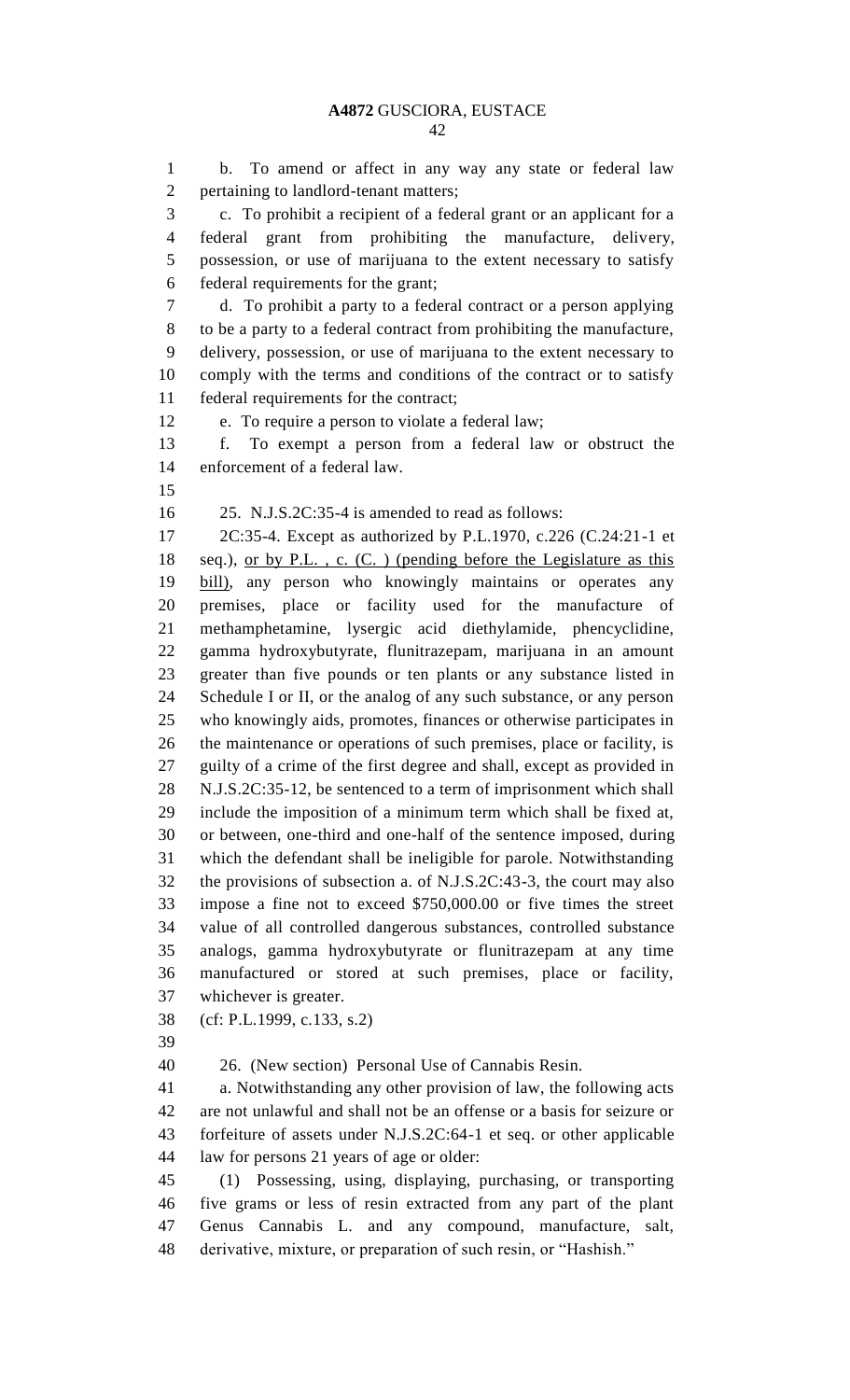(2) Transfer of five grams or less of resin extracted from any part of the Genus Cannabis L. and any compound, manufacture, salt, derivative, mixture, or preparation of such resin without remuneration to a person who is 21 years of age or older, provided that such transfer is for non-promotional, non-business purposes;

 (3) Consumption of the resin extracted from any part of the plant Genus Cannabis L. and any compound, manufacture, salt, derivative, mixture, or preparation of such resin, provided that nothing in this section shall permit a person to smoke or otherwise consume such resin or its derivatives openly in a public place;

 (4) Assisting another person who is 21 years of age or older in any of the acts described in subparagraphs (1) through (3) of this subsection.

 b. It shall be unlawful for a person or persons to manufacture or process resin extracted from any part of the plant Genus Cannabis L. and any compound, manufacture, salt, derivative, mixture, or preparation of such resin, unless licensed to do so under the 18 provisions of P.L., c. (C.) (pending before the Legislature as this bill).

27. N.J.S.2C:35-2 is amended to read as follows:

2C:35-2. As used in this chapter:

 "Administer" means the direct application of a controlled dangerous substance or controlled substance analog, whether by injection, inhalation, ingestion, or any other means, to the body of a patient or research subject by: (1) a practitioner (or, in his presence, by his lawfully authorized agent), or (2) the patient or research subject at the lawful direction and in the presence of the practitioner.

 "Agent" means an authorized person who acts on behalf of or at the direction of a manufacturer, distributor, or dispenser but does not include a common or contract carrier, public warehouseman, or employee thereof.

 "Controlled dangerous substance" means a drug, substance, or immediate precursor in Schedules I through V, any substance the distribution of which is specifically prohibited in N.J.S.2C:35-3, in section 3 of P.L.1997, c.194 (C.2C:35-5.2), in section 5 of P.L.1997, c.194 (C.2C:35-5.3), in section 2 of P.L.2011, c.120 (C.2C:35-5.3a), or in section 2 of P.L.2013, c.35 (C.2C:35- 5.3b), and any drug or substance which, when ingested, is metabolized or otherwise becomes a controlled dangerous substance in the human body. When any statute refers to controlled dangerous substances, or to a specific controlled dangerous substance, it shall also be deemed to refer to any drug or substance which, when ingested, is metabolized or otherwise becomes a controlled dangerous substance or the specific controlled dangerous substance, and to any substance that is an immediate precursor of a controlled dangerous substance or the specific controlled dangerous substance.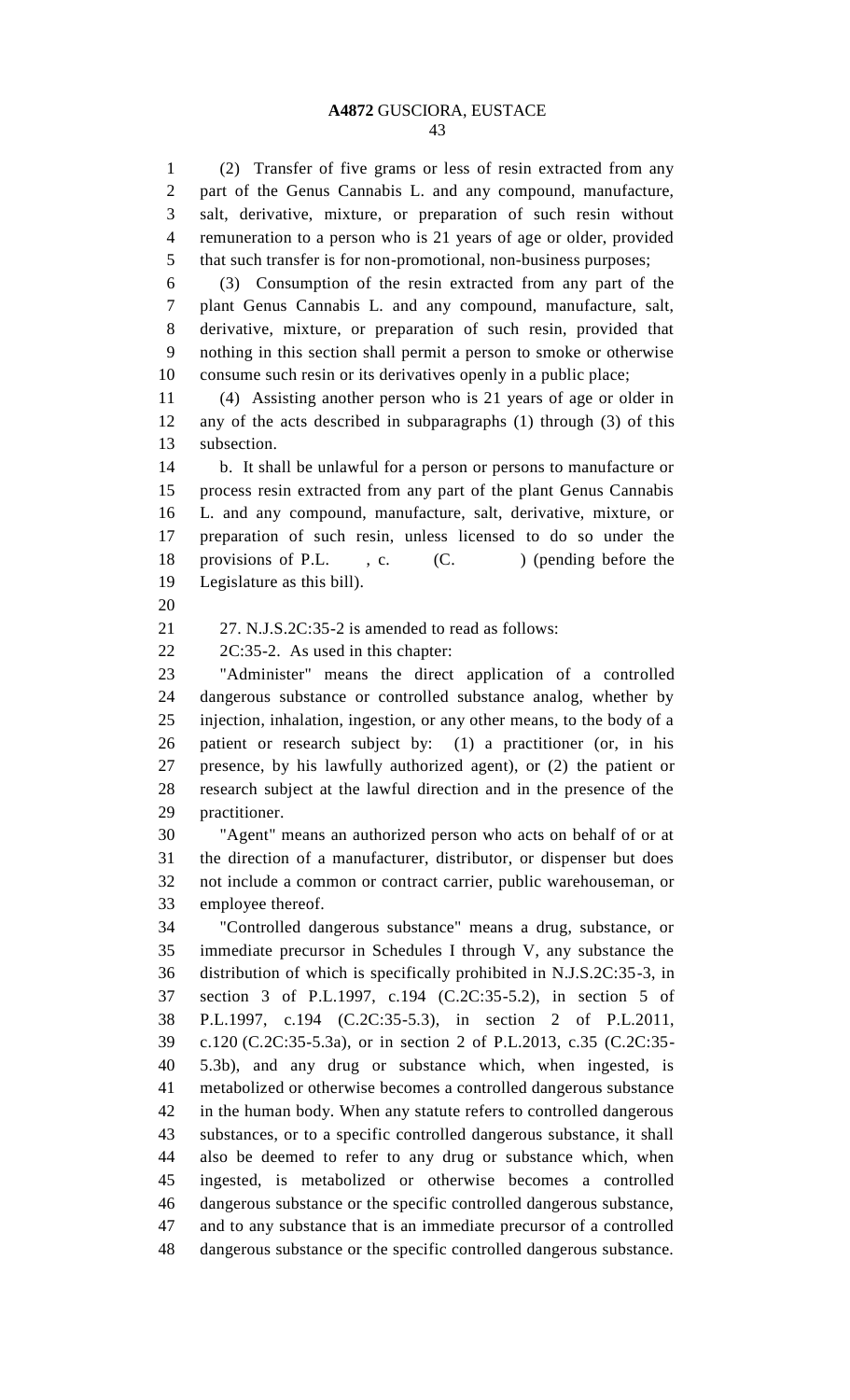The term shall not include distilled spirits, wine, malt beverages, as those terms are defined or used in R.S.33:1-1 et seq., or tobacco and tobacco products. The term, wherever it appears in any law or administrative regulation of this State, shall include controlled substance analogs.

 "Controlled substance analog" means a substance that has a chemical structure substantially similar to that of a controlled dangerous substance and that was specifically designed to produce an effect substantially similar to that of a controlled dangerous substance. The term shall not include a substance manufactured or distributed in conformance with the provisions of an approved new drug application or an exemption for investigational use within the meaning of section 505 of the "Federal Food, Drug and Cosmetic Act," 52 Stat. 1052 (21 U.S.C. s.355).

 "Counterfeit substance" means a controlled dangerous substance or controlled substance analog which, or the container or labeling of which, without authorization, bears the trademark, trade name, or other identifying mark, imprint, number, or device, or any likeness thereof, of a manufacturer, distributor, or dispenser other than the person or persons who in fact manufactured, distributed, or dispensed the substance and which thereby falsely purports or is represented to be the product of, or to have been distributed by, such other manufacturer, distributor, or dispenser.

 "Deliver" or "delivery" means the actual, constructive, or attempted transfer from one person to another of a controlled dangerous substance or controlled substance analog, whether or not there is an agency relationship.

 "Dispense" means to deliver a controlled dangerous substance or controlled substance analog to an ultimate user or research subject by or pursuant to the lawful order of a practitioner, including the prescribing, administering, packaging, labeling, or compounding necessary to prepare the substance for that delivery. "Dispenser" means a practitioner who dispenses.

 "Distribute" means to deliver other than by administering or dispensing a controlled dangerous substance or controlled substance analog. "Distributor" means a person who distributes.

 "Drugs" means (a) substances recognized in the official United States Pharmacopoeia, official Homeopathic Pharmacopoeia of the United States, or official National Formulary, or any supplement to any of them; and (b) substances intended for use in the diagnosis, cure, mitigation, treatment, or prevention of disease in man or other animals; and (c) substances (other than food) intended to affect the structure or any function of the body of man or other animals; and (d) substances intended for use as a component of any article specified in subsections (a), (b), and (c) of this section; but does not include devices or their components, parts, or accessories.

 "Drug or alcohol dependent person" means a person who as a result of using a controlled dangerous substance or controlled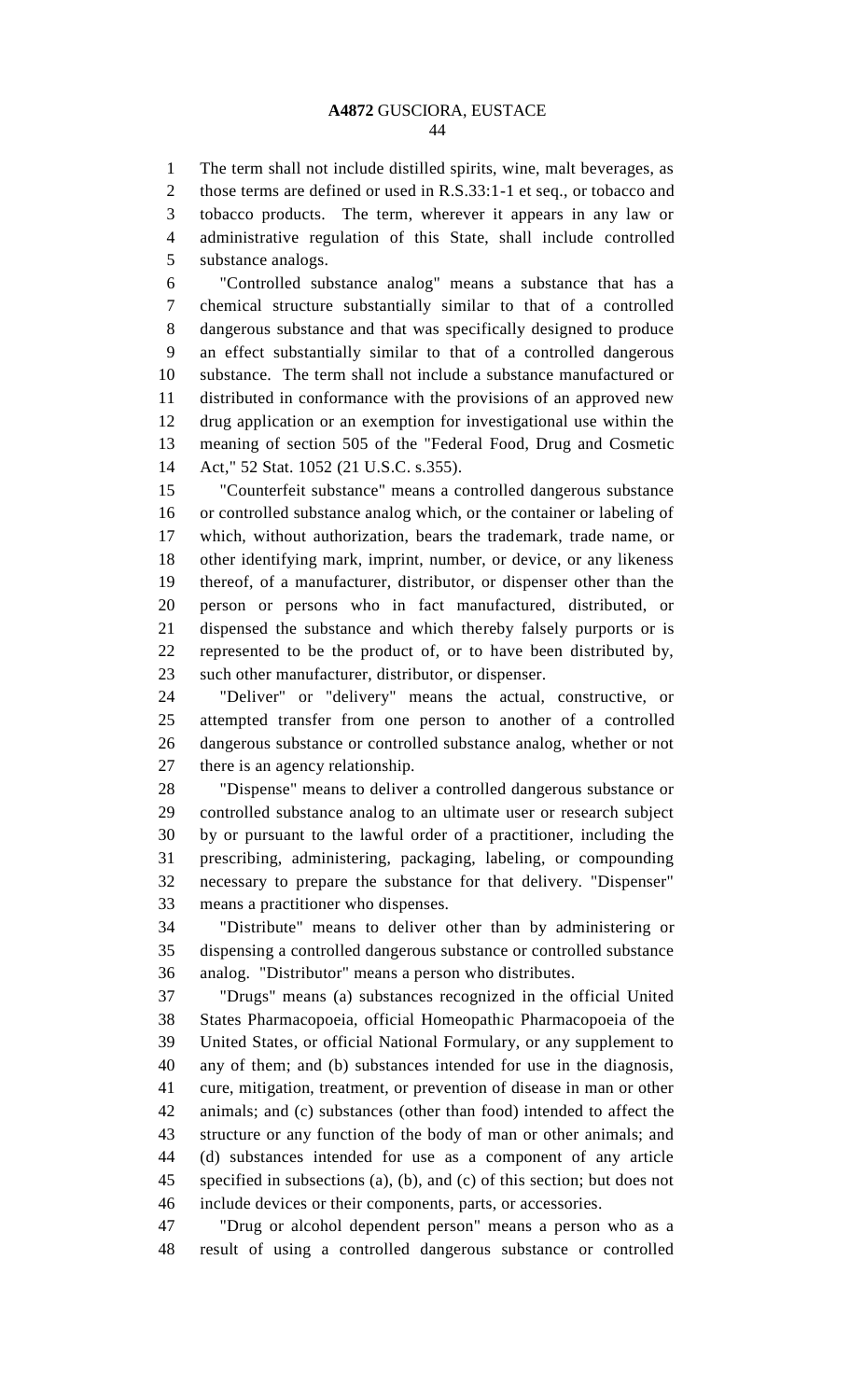substance analog or alcohol has been in a state of psychic or physical dependence, or both, arising from the use of that controlled dangerous substance or controlled substance analog or alcohol on a continuous or repetitive basis. Drug or alcohol dependence is characterized by behavioral and other responses, including but not limited to a strong compulsion to take the substance on a recurring basis in order to experience its psychic effects, or to avoid the discomfort of its absence.

 "Hashish" means the resin extracted from any part of the plant Genus Cannabis L. and any compound, manufacture, salt, derivative, mixture, or preparation of such resin.

 "Manufacture" means the production, preparation, propagation, compounding, conversion, or processing of a controlled dangerous substance or controlled substance analog, either directly or by extraction from substances of natural origin, or independently by means of chemical synthesis, or by a combination of extraction and chemical synthesis, and includes any packaging or repackaging of the substance or labeling or relabeling of its container, except that this term does not include the preparation or compounding of a controlled dangerous substance or controlled substance analog by an individual for his own use or the preparation, compounding, packaging, or labeling of a controlled dangerous substance: (1) by a practitioner as an incident to his administering or dispensing of a controlled dangerous substance or controlled substance analog in the course of his professional practice, or (2) by a practitioner (or under his supervision) for the purpose of, or as an incident to, research, teaching, or chemical analysis and not for sale.

 "Marijuana" means all parts of the plant Genus Cannabis L., whether growing or not; the seeds thereof, and every compound, manufacture, salt, derivative, mixture, or preparation of the plant or its seeds, except those containing resin extracted from the plant**[**; but shall not include the mature stalks of the plant, fiber produced from the stalks, oil, or cake made from the seeds of the plant, any other compound, manufacture, salt, derivative, mixture, or preparation of mature stalks, fiber, oil, or cake, or the sterilized seed of the plant which is incapable of germination**]**.

 "Narcotic drug" means any of the following, whether produced directly or indirectly by extraction from substances of vegetable origin, or independently by means of chemical synthesis, or by a combination of extraction and chemical synthesis:

(a) Opium, coca leaves, and opiates;

 (b) A compound, manufacture, salt, derivative, or preparation of opium, coca leaves, or opiates;

 (c) A substance (and any compound, manufacture, salt, derivative, or preparation thereof) which is chemically identical with any of the substances referred to in subsections (a) and (b), except that the words "narcotic drug" as used in this act shall not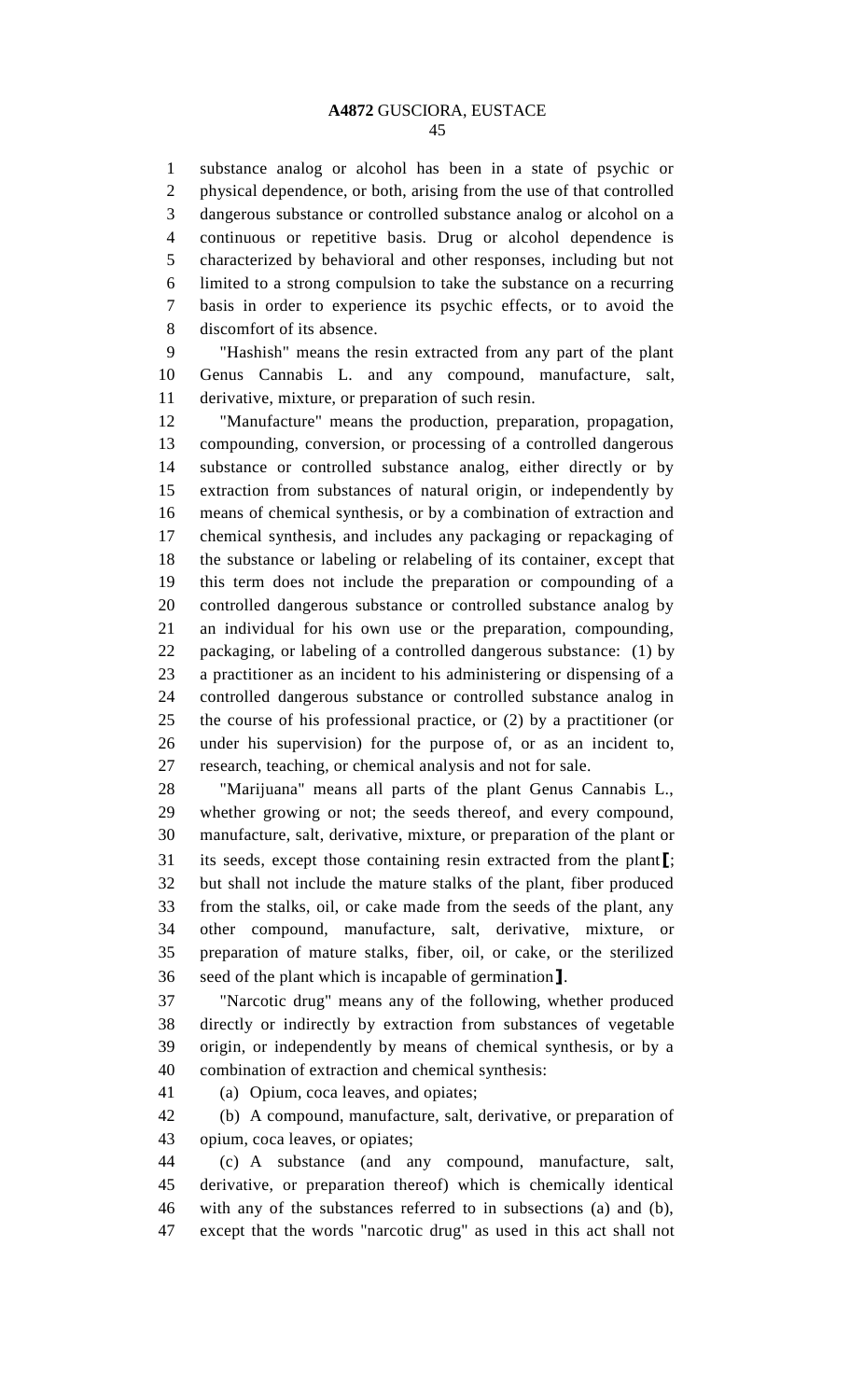include decocainized coca leaves or extracts of coca leaves, which extracts do not contain cocaine or ecogine. "Opiate" means any dangerous substance having an addiction- forming or addiction-sustaining liability similar to morphine or being capable of conversion into a drug having such addiction- forming or addiction-sustaining liability. It does not include, unless specifically designated as controlled pursuant to the provisions of section 3 of P.L.1970, c.226 (C.24:21-3), the dextrorotatory isomer of 3-methoxy-n-methylmorphinan and its salts (dextromethorphan). It does include its racemic and levorotatory forms. "Opium poppy" means the plant of the species Papaver somniferum L., except the seeds thereof. "Person" means any corporation, association, partnership, trust, other institution or entity, or one or more individuals. "Plant" means an organism having leaves and a readily observable root formation, including, but not limited to, a cutting having roots, a rootball or root hairs. "Poppy straw" means all parts, except the seeds, of the opium poppy, after mowing. "Practitioner" means a physician, dentist, veterinarian, scientific investigator, laboratory, pharmacy, hospital, or other person licensed, registered, or otherwise permitted to distribute, dispense, conduct research with respect to, or administer a controlled dangerous substance or controlled substance analog in the course of professional practice or research in this State. (a) "Physician" means a physician authorized by law to practice medicine in this or any other state and any other person authorized by law to treat sick and injured human beings in this or any other state. (b) "Veterinarian" means a veterinarian authorized by law to practice veterinary medicine in this State. (c) "Dentist" means a dentist authorized by law to practice dentistry in this State. (d) "Hospital" means any federal institution, or any institution for the care and treatment of the sick and injured, operated or approved by the appropriate State department as proper to be entrusted with the custody and professional use of controlled dangerous substances or controlled substance analogs. (e) "Laboratory" means a laboratory to be entrusted with the custody of narcotic drugs and the use of controlled dangerous substances or controlled substance analogs for scientific, experimental, and medical purposes and for purposes of instruction approved by the Department of Health. "Production" includes the manufacture, planting, cultivation, growing, or harvesting of a controlled dangerous substance or controlled substance analog. "Immediate precursor" means a substance which the Division of Consumer Affairs in the Department of Law and Public Safety has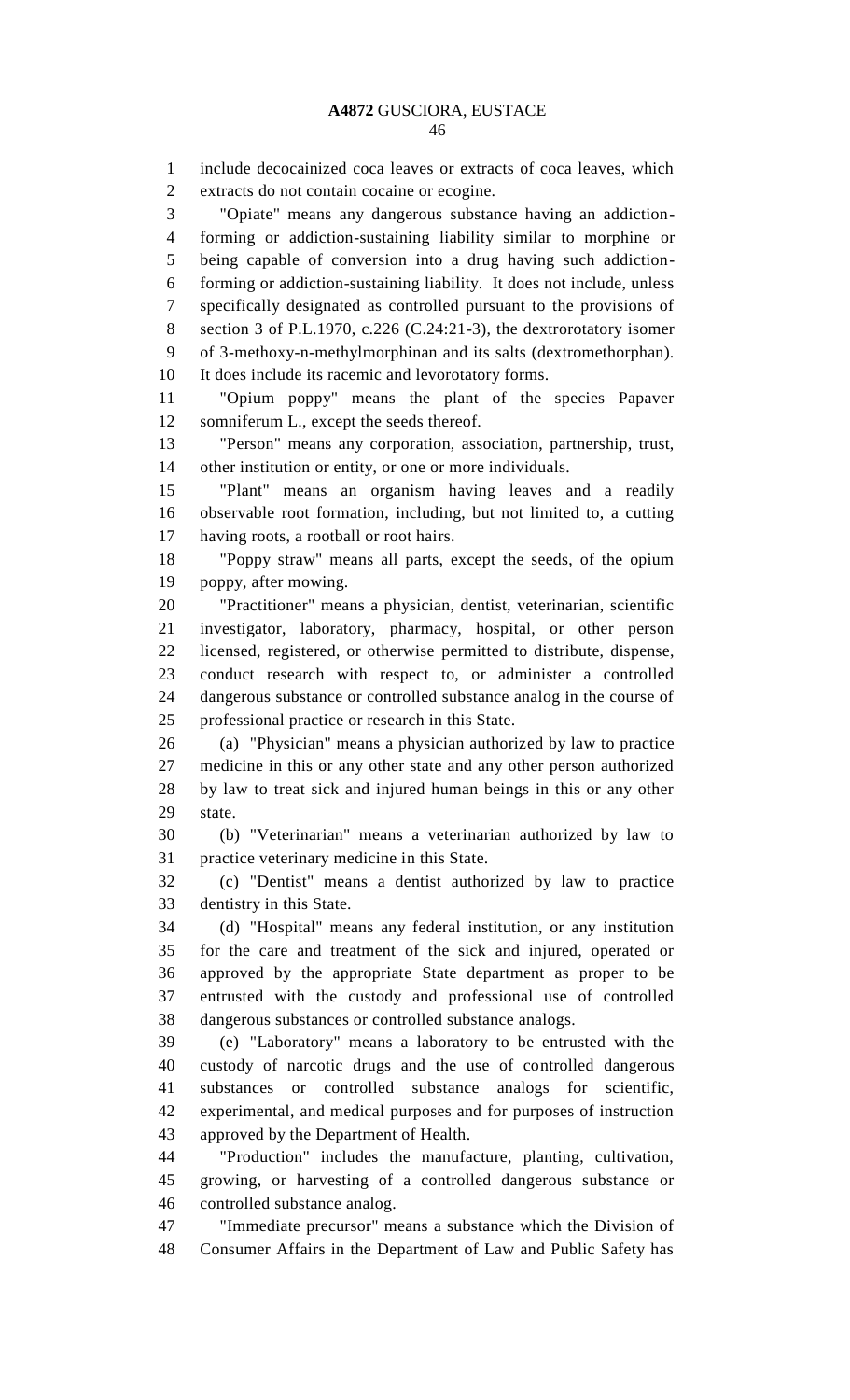found to be and by regulation designates as being the principal compound commonly used or produced primarily for use, and which is an immediate chemical intermediary used or likely to be used in the manufacture of a controlled dangerous substance or controlled substance analog, the control of which is necessary to prevent, curtail, or limit such manufacture.

 "Residential treatment facility" means any facility licensed and approved by the Department of Human Services and which is approved by any county probation department for the inpatient treatment and rehabilitation of drug or alcohol dependent persons.

 "Schedules I, II, III, IV, and V" are the schedules set forth in sections 5 through 8 of P.L.1970, c.226 (C.24:21-5 through 24:21- 8) and in section 4 of P.L.1971, c.3 (C.24:21-8.1) and as modified by any regulations issued by the Director of the Division of Consumer Affairs in the Department of Law and Public Safety pursuant to the director's authority as provided in section 3 of P.L.1970, c.226 (C.24:21-3).

"State" means the State of New Jersey.

 "Ultimate user" means a person who lawfully possesses a controlled dangerous substance or controlled substance analog for his own use or for the use of a member of his household or for administration to an animal owned by him or by a member of his household.

 "Prescription legend drug" means any drug which under federal or State law requires dispensing by prescription or order of a licensed physician, veterinarian, or dentist and is required to bear the statement "Rx only" or similar wording indicating that such drug may be sold or dispensed only upon the prescription of a licensed medical practitioner and is not a controlled dangerous substance or stramonium preparation.

 "Stramonium preparation" means a substance prepared from any part of the stramonium plant in the form of a powder, pipe mixture, cigarette, or any other form with or without other ingredients.

 "Stramonium plant" means the plant Datura Stramonium Linne, including Datura Tatula Linne.

(cf: P.L.2013, c.35, s.1)

28. N.J.S.2C:35-5 is amended to read as follows:

 2C:35-5. Manufacturing, Distributing or Dispensing. a. Except 40 as authorized by P.L.1970, c.226 (C.24:21-1 et seq.), or P.L. c. (C. ) (pending before the Legislature as this bill), it shall be unlawful for any person knowingly or purposely:

 (1) To manufacture, distribute or dispense, or to possess or have under his control with intent to manufacture, distribute or dispense, a controlled dangerous substance or controlled substance analog; or (2) To create, distribute, or possess or have under his control with intent to distribute, a counterfeit controlled dangerous substance.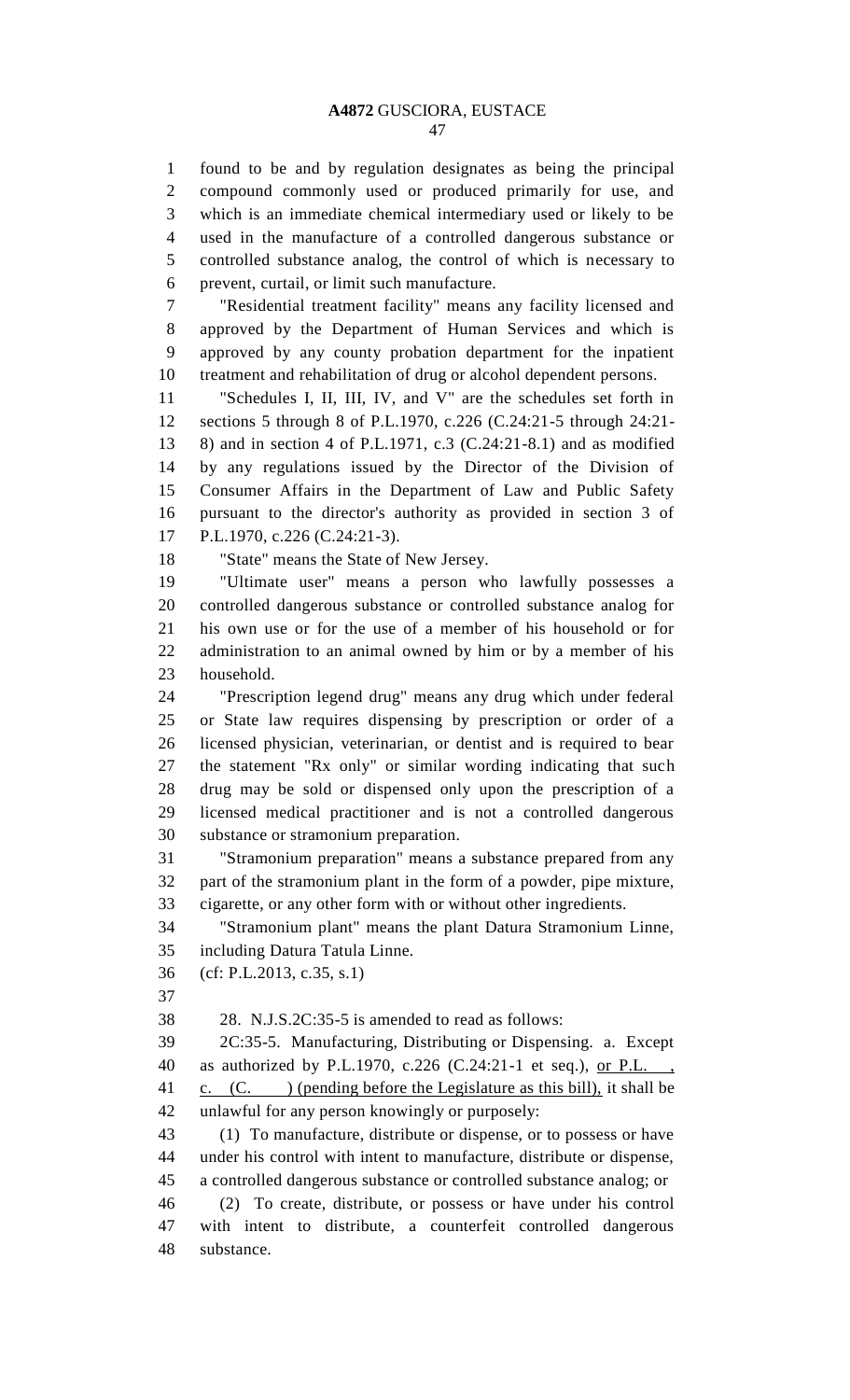b. Any person who violates subsection a. with respect to:

 (1) Heroin, or its analog, or coca leaves and any salt, compound, derivative, or preparation of coca leaves, and any salt, compound, derivative, or preparation thereof which is chemically equivalent or identical with any of these substances, or analogs, except that the substances shall not include decocainized coca leaves or extractions which do not contain cocaine or ecogine, or 3,4- methylenedioxymethamphetamine or 3,4- methylenedioxyamphetamine, in a quantity of five ounces or more including any adulterants or dilutants is guilty of a crime of the first degree. The defendant shall, except as provided in N.J.S.2C:35-12, be sentenced to a term of imprisonment by the court. The term of imprisonment shall include the imposition of a minimum term which shall be fixed at, or between, one-third and one-half of the sentence imposed, during which the defendant shall be ineligible for parole. Notwithstanding the provisions of subsection a. of N.J.S.2C:43-3, a fine of up to \$500,000.00 may be imposed;

 (2) A substance referred to in paragraph (1) of this subsection, in a quantity of one-half ounce or more but less than five ounces, including any adulterants or dilutants is guilty of a crime of the second degree;

 (3) A substance referred to paragraph (1) of this subsection in a quantity less than one-half ounce including any adulterants or dilutants is guilty of a crime of the third degree except that, notwithstanding the provisions of subsection b. of N.J.S.2C:43-3, a fine of up to \$75,000.00 may be imposed;

 (4) A substance classified as a narcotic drug in Schedule I or II other than those specifically covered in this section, or the analog of any such substance, in a quantity of one ounce or more including any adulterants or dilutants is guilty of a crime of the second degree;

 (5) A substance classified as a narcotic drug in Schedule I or II other than those specifically covered in this section, or the analog of any such substance, in a quantity of less than one ounce including any adulterants or dilutants is guilty of a crime of the third degree except that, notwithstanding the provisions of subsection b. of N.J.S.2C:43-3, a fine of up to \$75,000.00 may be imposed;

 (6) Lysergic acid diethylamide, or its analog, in a quantity of 100 milligrams or more including any adulterants or dilutants, or phencyclidine, or its analog, in a quantity of 10 grams or more including any adulterants or dilutants, is guilty of a crime of the first degree. Except as provided in N.J.S.2C:35-12, the court shall impose a term of imprisonment which shall include the imposition of a minimum term, fixed at, or between, one-third and one-half of the sentence imposed by the court, during which the defendant shall be ineligible for parole. Notwithstanding the provisions of subsection a. of N.J.S.2C:43-3, a fine of up to \$500,000.00 may be imposed;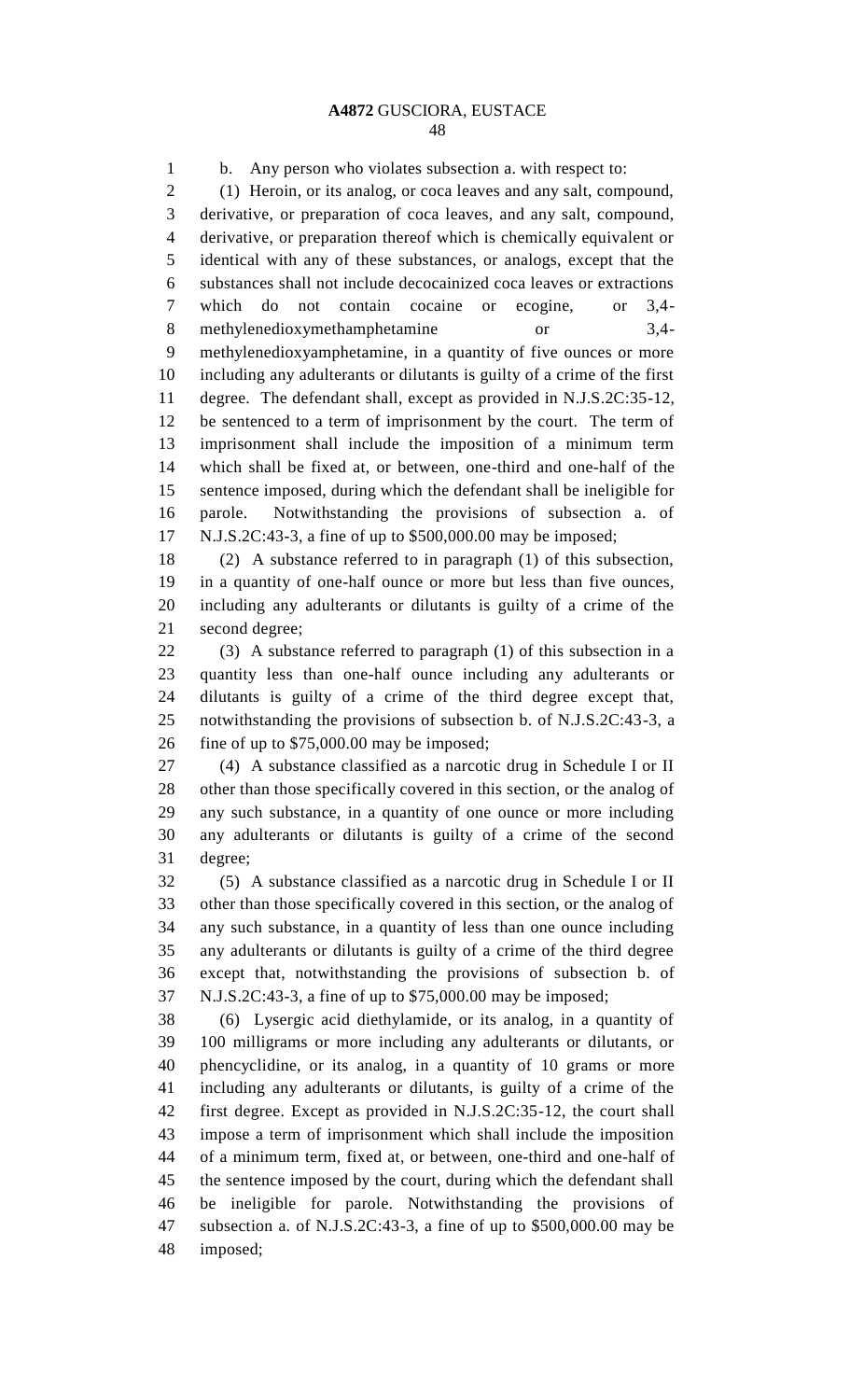(7) Lysergic acid diethylamide, or its analog, in a quantity of less than 100 milligrams including any adulterants or dilutants, or where the amount is undetermined, or phencyclidine, or its analog, in a quantity of less than 10 grams including any adulterants or dilutants, or where the amount is undetermined, is guilty of a crime of the second degree;

 (8) Methamphetamine, or its analog, or phenyl-2-propanone (P2P), in a quantity of five ounces or more including any adulterants or dilutants is guilty of a crime of the first degree. Notwithstanding the provisions of subsection a. of N.J.S.2C:43-3, a fine of up to \$300,000.00 may be imposed;

 (9) (a) Methamphetamine, or its analog, or phenyl-2-propanone (P2P), in a quantity of one-half ounce or more but less than five ounces including any adulterants or dilutants is guilty of a crime of the second degree;

 (b) Methamphetamine, or its analog, or phenyl-2-propanone (P2P), in a quantity of less than one-half ounce including any adulterants or dilutants is guilty of a crime of the third degree except that notwithstanding the provisions of subsection b. of N.J.S.2C:43-3, a fine of up to \$75,000.00 may be imposed;

 (10) (a) Marijuana in a quantity of 25 pounds or more including any adulterants or dilutants, or 50 or more marijuana plants, regardless of weight, or hashish in a quantity of five pounds or more including any adulterants or dilutants, is guilty of a crime of the first degree. Notwithstanding the provisions of subsection a. of N.J.S.2C:43-3, a fine of up to \$300,000.00 may be imposed;

 (b) Marijuana in a quantity of five pounds or more but less than 25 pounds including any adulterants or dilutants, or 10 or more but fewer than 50 marijuana plants, regardless of weight, or hashish in a quantity of one pound or more but less than five pounds, including any adulterants and dilutants, is guilty of a crime of the second degree;

 (11) Marijuana in a quantity of one ounce or more but less than five pounds including any adulterants or dilutants, or hashish in a quantity of five grams or more but less than one pound including any adulterants or dilutants, is guilty of a crime of the third degree except that, notwithstanding the provisions of subsection b. of N.J.S.2C:43-3, a fine of up to \$25,000.00 may be imposed; (12) **[**Marijuana in a quantity of less than one ounce including any adulterants or dilutants, or hashish in a quantity of less than five grams including any adulterants or dilutants, is guilty of a crime of the fourth degree;**]** (Deleted by amendment, P.L. c. ) (pending before the Legislature as this bill)

 (13) Any other controlled dangerous substance classified in Schedule I, II, III or IV, or its analog, is guilty of a crime of the third degree, except that, notwithstanding the provisions of subsection b. of N.J.S.2C:43-3, a fine of up to \$25,000.00 may be imposed; or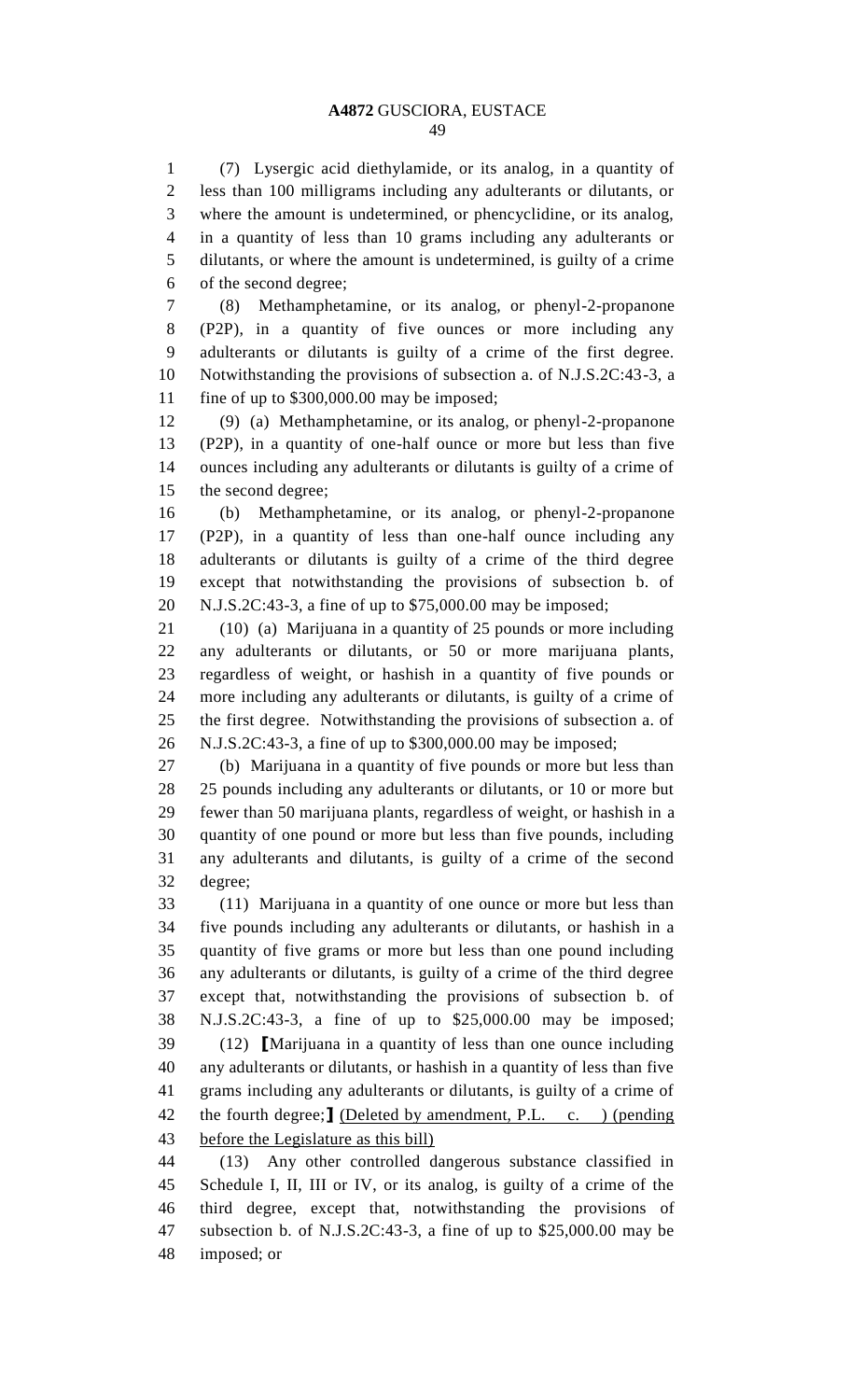(14) Any Schedule V substance, or its analog, is guilty of a crime of the fourth degree except that, notwithstanding the provisions of subsection b. of N.J.S.2C:43-3, a fine of up to \$25,000.00 may be imposed.

 c. Where the degree of the offense for violation of this section depends on the quantity of the substance, the quantity involved shall be determined by the trier of fact. Where the indictment or accusation so provides, the quantity involved in individual acts of manufacturing, distribution, dispensing or possessing with intent to distribute may be aggregated in determining the grade of the offense, whether distribution or dispensing is to the same person or several persons, provided that each individual act of manufacturing, distribution, dispensing or possession with intent to distribute was committed within the applicable statute of limitations.

- (cf: P.L.2000, c.136)
- 

 29. Section 1 of P.L.1987, c.101 (C.2C:35-7) is amended to read as follows:

19 1. Except as authorized by P.L., c. (C. ) (pending 20 before the Legislature as this bill):

 a. Any person who violates subsection a. of N.J.S.2C:35-5 by distributing, dispensing or possessing with intent to distribute a controlled dangerous substance or controlled substance analog while on any school property used for school purposes which is owned by or leased to any elementary or secondary school or school board, or within 1,000 feet of such school property or a school bus, or while on any school bus, is guilty of a crime of the third degree and shall, except as provided in N.J.S.2C:35-12, be sentenced by the court to a term of imprisonment. Where the violation involves less than one ounce of marijuana, the term of imprisonment shall include the imposition of a minimum term which shall be fixed at, or between, one-third and one-half of the sentence imposed, or one year, whichever is greater, during which the defendant shall be ineligible for parole. In all other cases, the term of imprisonment shall include the imposition of a minimum term which shall be fixed at, or between, one-third and one-half of the sentence imposed, or three years, whichever is greater, during which the defendant shall be ineligible for parole. Notwithstanding the provisions of subsection b. of N.J.S.2C:43-3, a fine of up to \$150,000 may also be imposed upon any conviction for a violation of this section.

 b. (1) Notwithstanding the provisions of N.J.S.2C:35-12 or subsection a. of this section, the court may waive or reduce the minimum term of parole ineligibility required under subsection a. of this section or place the defendant on probation pursuant to paragraph (2) of subsection b. of N.J.S.2C:43-2. In making this determination, the court shall consider: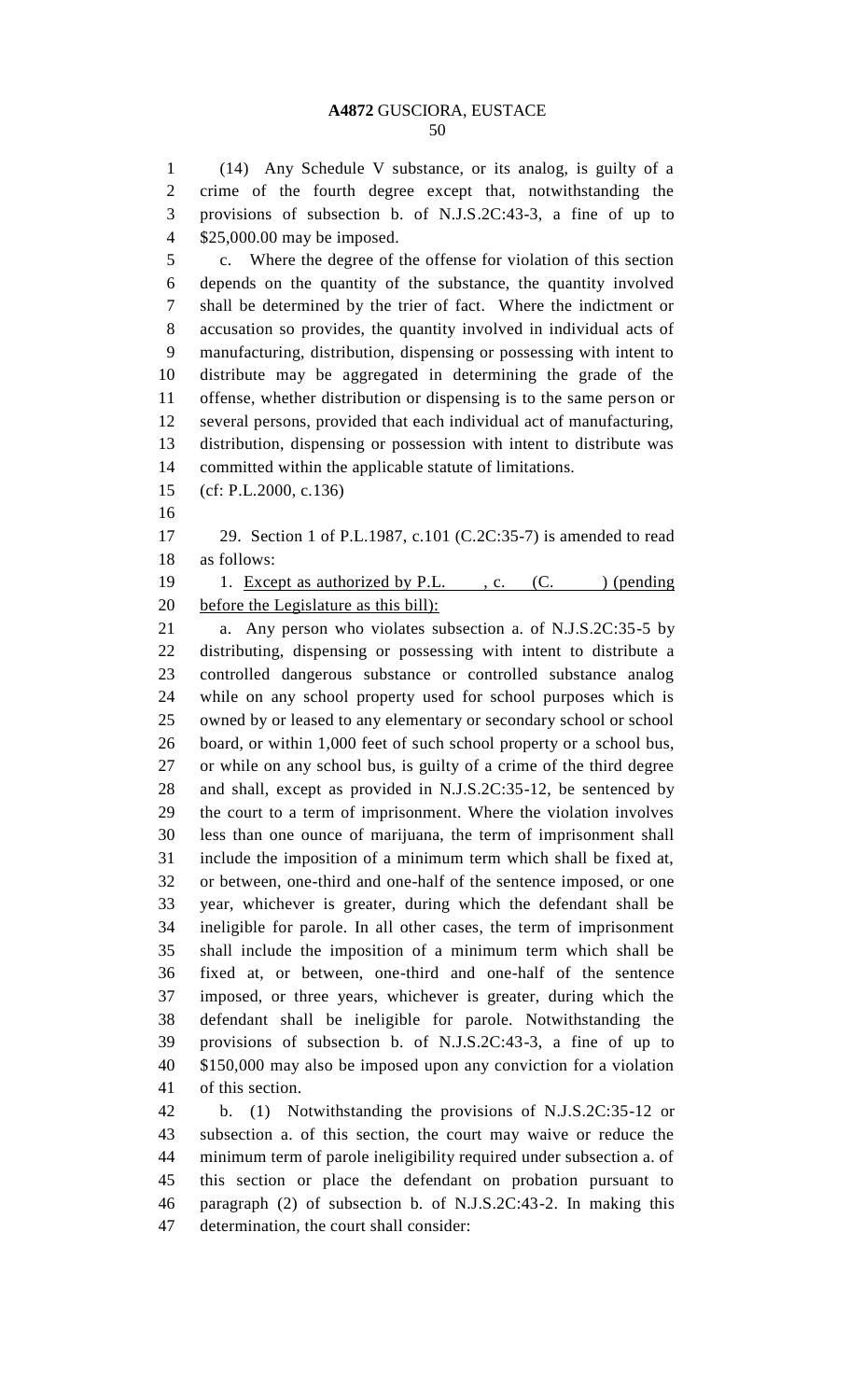(a) the extent of the defendant's prior criminal record and the seriousness of the offenses for which the defendant has been convicted;

 (b) the specific location of the present offense in relation to the school property, including distance from the school and the reasonable likelihood of exposing children to drug-related activities at that location;

(c) whether school was in session at the time of the offense; and

 (d) whether children were present at or in the immediate vicinity of the location when the offense took place.

 (2) The court shall not waive or reduce the minimum term of parole ineligibility or sentence the defendant to probation if it finds that:

 (a) the offense took place while on any school property used for school purposes which is owned by or leased to any elementary or secondary school or school board, or while on any school bus; or

 (b) the defendant in the course of committing the offense used or threatened violence or was in possession of a firearm.

 If the court at sentencing elects not to impose a minimum term of imprisonment and parole ineligibility pursuant to this subsection, imposes a term of parole ineligibility less than the minimum term prescribed in subsection a. of this section, or places the defendant on probation for a violation of subsection a. of this section, the sentence shall not become final for 10 days in order to permit the prosecution to appeal the court's finding and the sentence imposed. The Attorney General shall develop guidelines to ensure the uniform exercise of discretion in making determinations regarding whether to appeal a decision to waive or reduce the minimum term of parole ineligibility or place the defendant on probation.

 Nothing in this subsection shall be construed to establish a basis for overcoming a presumption of imprisonment authorized or required by subsection d. of N.J.S.2C:44-1, or a basis for not imposing a term of imprisonment or term of parole ineligibility authorized or required to be imposed pursuant to subsection f. of N.J.S.2C:43-6 or upon conviction for a crime other than the offense set forth in this subsection.

 c. Notwithstanding the provisions of N.J.S.2C:1-8 or any other provisions of law, a conviction arising under this section shall not merge with a conviction for a violation of subsection a. of N.J.S.2C:35-5 (manufacturing, distributing or dispensing) or N.J.S.2C:35-6 (employing a juvenile in a drug distribution scheme). d. It shall be no defense to a prosecution for a violation of this section that the actor was unaware that the prohibited conduct took place while on or within 1,000 feet of any school property. Nor

 shall it be a defense to a prosecution under this section, or under any other provision of this title, that no juveniles were present on the school property at the time of the offense or that the school was

not in session.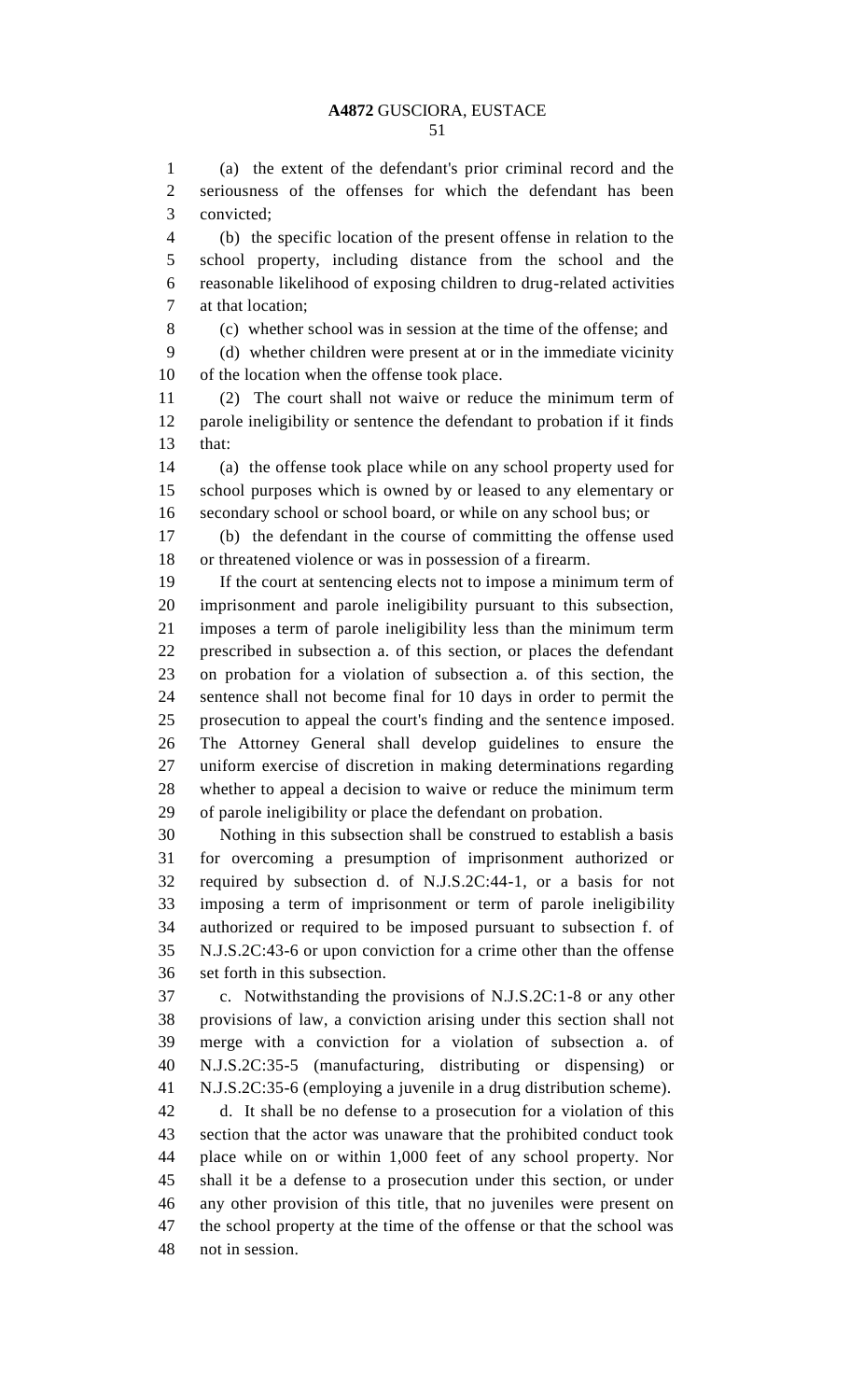e. It is an affirmative defense to prosecution for a violation of this section that the prohibited conduct took place entirely within a private residence, that no person 17 years of age or younger was present in such private residence at any time during the commission of the offense, and that the prohibited conduct did not involve distributing, dispensing or possessing with the intent to distribute or dispense any controlled dangerous substance or controlled substance analog for profit. The affirmative defense established in this section shall be proved by the defendant by a preponderance of the evidence. Nothing herein shall be construed to establish an affirmative defense with respect to a prosecution for an offense defined in any other section of this chapter.

 f. In a prosecution under this section, a map produced or reproduced by any municipal or county engineer for the purpose of depicting the location and boundaries of the area on or within 1,000 feet of any property used for school purposes which is owned by or leased to any elementary or secondary school or school board, or a true copy of such a map, shall, upon proper authentication, be admissible and shall constitute prima facie evidence of the location and boundaries of those areas, provided that the governing body of the municipality or county has adopted a resolution or ordinance approving the map as official finding and record of the location and boundaries of the area or areas on or within 1,000 feet of the school property. Any map approved pursuant to this section may be changed from time to time by the governing body of the municipality or county. The original of every map approved or revised pursuant to this section, or a true copy thereof, shall be filed with the clerk of the municipality or county, and shall be maintained as an official record of the municipality or county. Nothing in this section shall be construed to preclude the prosecution from introducing or relying upon any other evidence or testimony to establish any element of this offense; nor shall this section be construed to preclude the use or admissibility of any map or diagram other than one which has been approved by the governing body of a municipality or county, provided that the map or diagram is otherwise admissible pursuant to the Rules of Evidence.

(cf: P.L.2009, c.192, s.1)

 30. Section 1 of P.L.1997, c.327 (C.2C:35-7.1) is amended to read as follows:

42 1. Except as authorized by P.L., c. (C. ) (pending before the Legislature as this bill):

 a. Any person who violates subsection a. of N.J.S.2C:35-5 by distributing, dispensing or possessing with intent to distribute a controlled dangerous substance or controlled substance analog while in, on or within 500 feet of the real property comprising a public housing facility, a public park, or a public building is guilty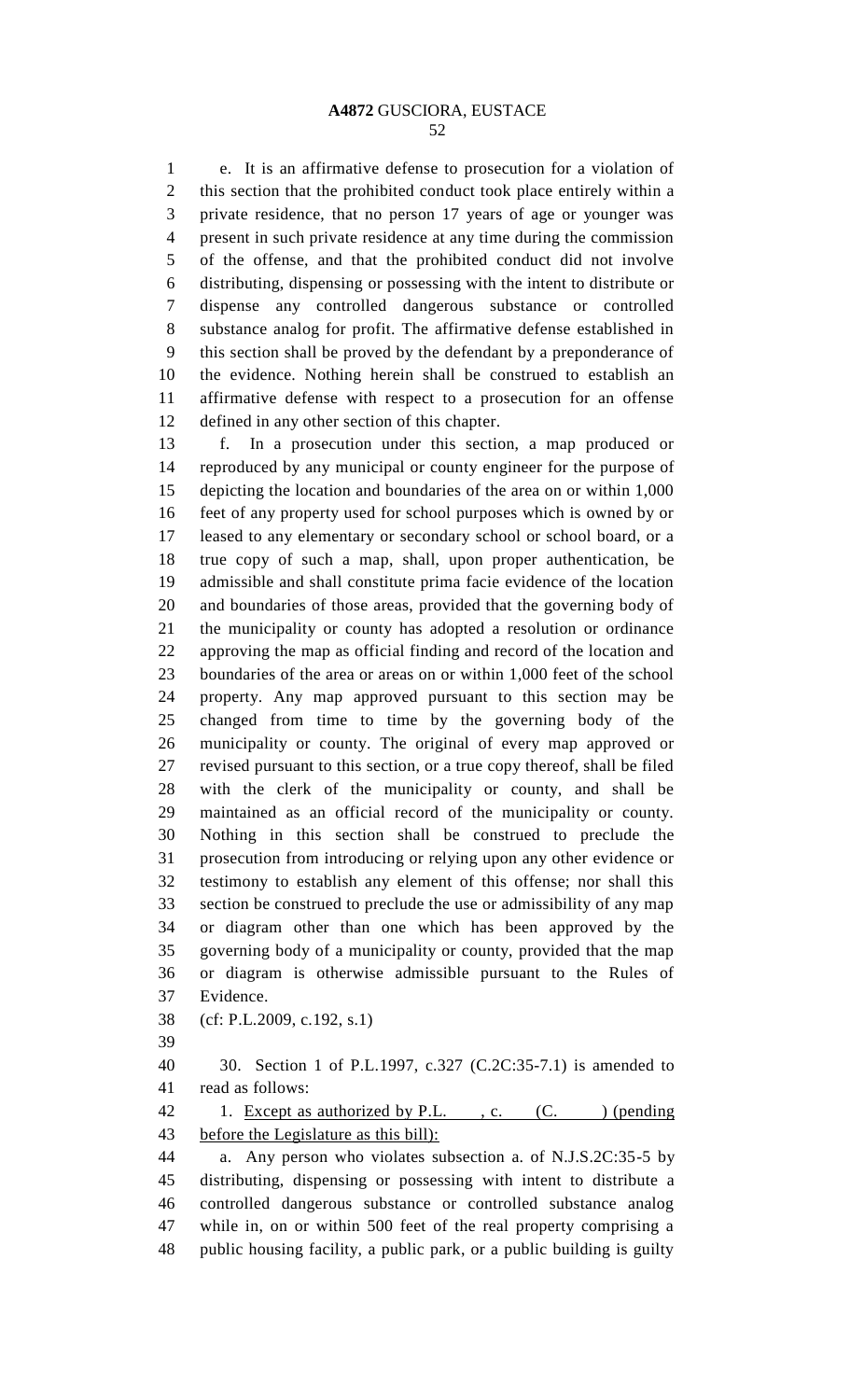of a crime of the second degree, except that it is a crime of the third degree if the violation involved less than one ounce of marijuana.

 b. It shall be no defense to a prosecution for violation of this section that the actor was unaware that the prohibited conduct took place while on or within 500 feet of a public housing facility, a public park, or a public building.

 c. Notwithstanding the provisions of N.J.S.2C:1-8 or any other provisions of law, a conviction arising under this section shall not merge with a conviction for a violation of subsection a. of N.J.S.2C:35-5 (manufacturing, distributing or dispensing) or N.J.S.2C:35-6 (employing a juvenile in a drug distribution scheme). Nothing in this section shall be construed to preclude or limit a prosecution or conviction for a violation of N.J.S.2C:35-7 or any other offense defined in this chapter.

 d. It is an affirmative defense to prosecution for a violation of this section that the prohibited conduct did not involve distributing, dispensing or possessing with the intent to distribute or dispense any controlled dangerous substance or controlled substance analog for profit, and that the prohibited conduct did not involve distribution to a person 17 years of age or younger. The affirmative defense established in this section shall be proved by the defendant by a preponderance of the evidence. Nothing herein shall be construed to establish an affirmative defense with respect to a prosecution for an offense defined in any other section of this chapter.

 e. In a prosecution under this section, a map produced or reproduced by any municipal or county engineer for the purpose of depicting the location and boundaries of the area on or within 500 feet of a public housing facility which is owned by or leased to a housing authority according to the "Local Redevelopment and Housing Law," P.L.1992, c.79 (C.40A:12A-1 et seq.), the area in or within 500 feet of a public park, or the area in or within 500 feet of a public building, or a true copy of such a map, shall, upon proper authentication, be admissible and shall constitute prima facie evidence of the location and boundaries of those areas, provided that the governing body of the municipality or county has adopted a resolution or ordinance approving the map as official finding and record of the location and boundaries of the area or areas on or within 500 feet of a public housing facility, a public park, or a public building. Any map approved pursuant to this section may be changed from time to time by the governing body of the municipality or county. The original of every map approved or revised pursuant to this section, or a true copy thereof, shall be filed with the clerk of the municipality or county, and shall be maintained as an official record of the municipality or county. Nothing in this section shall be construed to preclude the prosecution from introducing or relying upon any other evidence or testimony to establish any element of this offense; nor shall this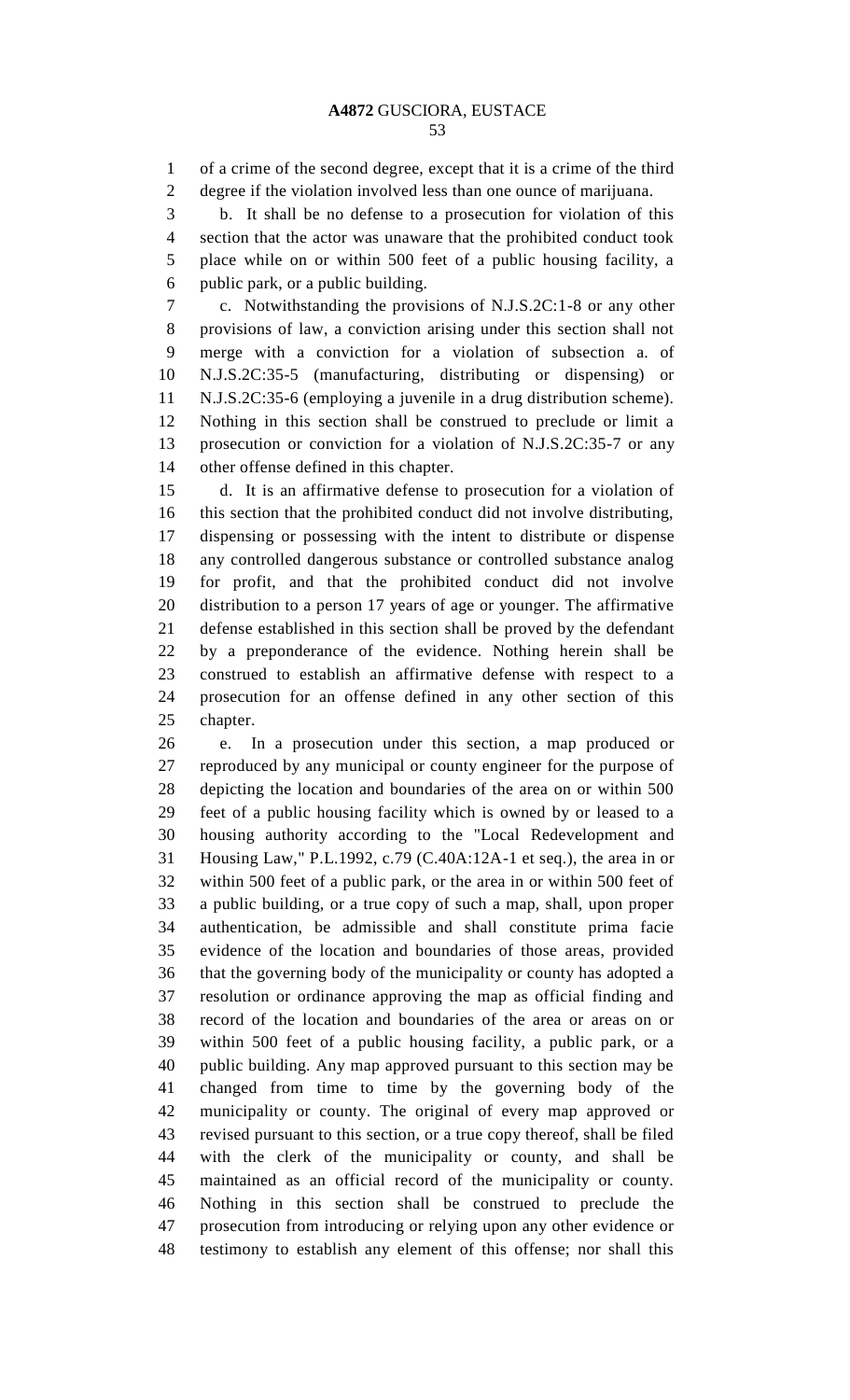section be construed to preclude the use or admissibility of any map or diagram other than one which has been approved by the governing body of a municipality or county, provided that the map or diagram is otherwise admissible pursuant to the Rules of Evidence. f. As used in this act: "Public housing facility" means any dwelling, complex of dwellings, accommodation, building, structure or facility and real property of any nature appurtenant thereto and used in connection therewith, which is owned by or leased to a local housing authority in accordance with the "Local Redevelopment and Housing Law," P.L.1992, c.79 (C.40A:12A-1 et seq.) for the purpose of providing living accommodations to persons of low income. "Public park" means a park, recreation facility or area or playground owned or controlled by a State, county or local government unit. "Public building" means any publicly owned or leased library or museum. (cf: P.L.1997, c.327, s.1) 31. N.J.S.2C:35-10 is amended to read as follows: 2C:35-10. Possession, Use or Being Under the Influence, or Failure to Make Lawful Disposition. a. It is unlawful for any person, knowingly or purposely, to obtain, or to possess, actually or constructively, a controlled dangerous substance or controlled substance analog, unless the substance was obtained directly, or pursuant to a valid prescription or order form from a practitioner, while acting in the course of his professional practice, or except as otherwise authorized by P.L.1970, c.226 (C.24:21-1 et seq.), or except as authorized by P.L. , c. (C. ) (pending before the Legislature as this bill). Any person who violates this section with respect to: (1) A controlled dangerous substance, or its analog, classified in Schedule I, II, III or IV other than those specifically covered in this section, is guilty of a crime of the third degree except that, notwithstanding the provisions of subsection b. of N.J.S.2C:43-3, a fine of up to \$35,000.00 may be imposed; (2) Any controlled dangerous substance, or its analog, classified in Schedule V, is guilty of a crime of the fourth degree except that, notwithstanding the provisions of subsection b. of N.J.S.2C:43-3, a fine of up to \$15,000.00 may be imposed; (3) Possession of **[**more than**]** 50 grams or more of marijuana, including any adulterants or dilutants, or more than five grams of hashish is guilty of a crime of the fourth degree, except that, notwithstanding the provisions of subsection b. of N.J.S.2C:43-3, a fine of up to \$25,000.00 may be imposed; or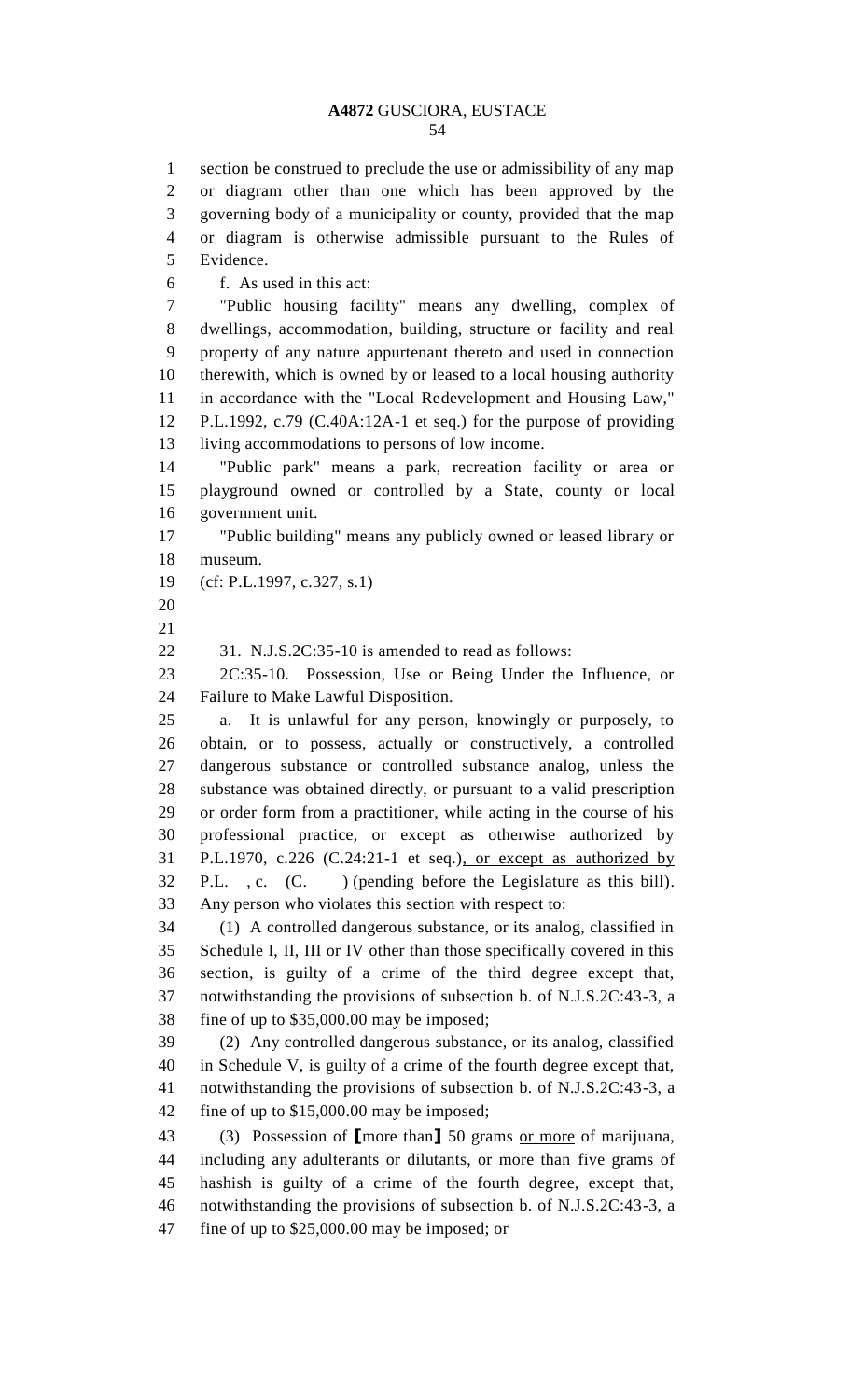(4) Possession of **[**50 grams or less**]** more than one ounce (28.38 grams) but less than 50 grams, of marijuana, including any adulterants or dilutants, **[**or five grams or less of hashish**]** is a disorderly person.

 b. Any person who uses or who is under the influence of any controlled dangerous substance, or its analog, for a purpose other than the treatment of sickness or injury as lawfully prescribed or administered by a physician is a disorderly person.

 In a prosecution under this subsection, it shall not be necessary for the State to prove that the accused did use or was under the influence of any specific drug, but it shall be sufficient for a conviction under this subsection for the State to prove that the accused did use or was under the influence of some controlled dangerous substance, counterfeit controlled dangerous substance, or controlled substance analog, by proving that the accused did manifest physical and physiological symptoms or reactions caused by the use of any controlled dangerous substance or controlled substance analog.

 c. Any person who knowingly obtains or possesses a controlled dangerous substance or controlled substance analog in violation of subsection a. of this section and who fails to voluntarily deliver the substance to the nearest law enforcement officer is guilty of a disorderly persons offense. Nothing in this subsection shall be construed to preclude a prosecution or conviction for any other offense defined in this title or any other statute.

(cf: P.L.1997, c.181, s.6)

32. N.J.S 2C:36-1 is amended to read as follows:

2C:36-1. Drug paraphernalia, defined; determination.

 **[**As**]** Except as authorized by P.L. , c. (C. ) (pending before the Legislature as this bill), as used in this act, "drug paraphernalia" means all equipment, products and materials of any kind which are used or intended for use in planting, propagating, cultivating, growing, harvesting, manufacturing, compounding, converting, producing, processing, preparing, testing, analyzing, packaging, repackaging, storing, containing, concealing, ingesting, inhaling, or otherwise introducing into the human body a controlled dangerous substance, controlled substance analog or toxic chemical in violation of the provisions of chapter 35 of this title. It shall include, but not be limited to: a. kits used or intended for use in planting, propagating, cultivating, growing or harvesting of any species of plant which is a controlled dangerous substance or from which a controlled dangerous substance can be derived; b. kits used or intended for use in manufacturing, compounding, converting, producing, processing, or preparing controlled dangerous substances or controlled substance analogs; c. isomerization devices used or intended for use in increasing the potency of any species of plant which is a controlled dangerous substance; d. testing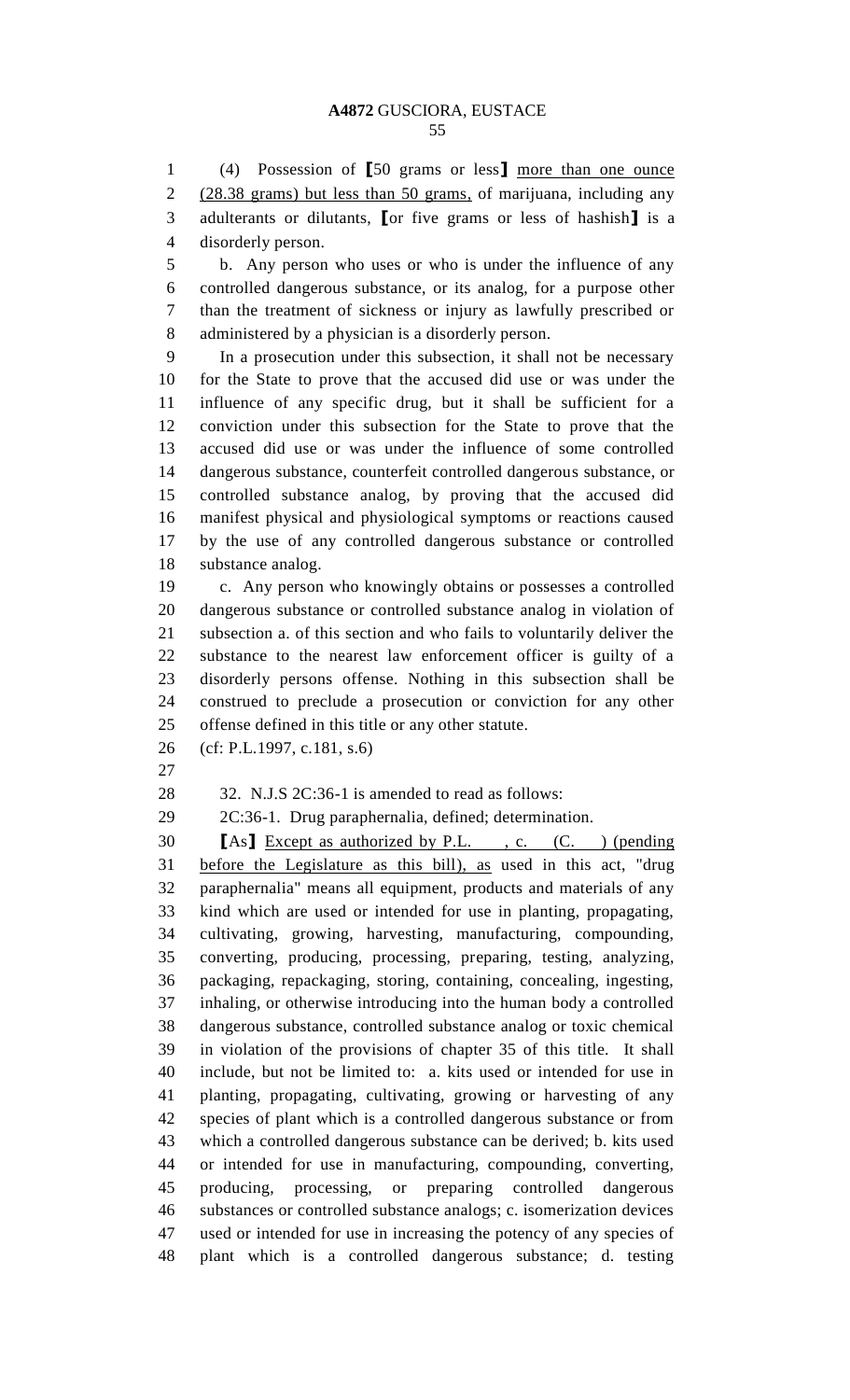equipment used or intended for use identifying, or in analyzing the strength, effectiveness or purity of controlled dangerous substances or controlled substance analogs; e. scales and balances used or intended for use in weighing or measuring controlled dangerous substances or controlled substance analogs; f. dilutants and adulterants, such as quinine hydrochloride, mannitol, mannite, dextrose and lactose, used or intended for use in cutting controlled dangerous substances or controlled substance analogs; g. **[**separation gins and sifters used or intended for use in removing twigs and seeds from, or in otherwise cleaning or refining, marihuana;**]** h. blenders, bowls, containers, spoons and mixing devices used or intended for use in compounding controlled dangerous substances or controlled substance analogs; i. capsules, balloons, envelopes and other containers used or intended for use in packaging small quantities of controlled dangerous substances or controlled substance analogs; j. containers and other objects used or intended for use in storing or concealing controlled dangerous substances, controlled substance analogs or toxic chemicals; k. objects used or intended for use in ingesting, inhaling, or otherwise introducing **[**marihuana,**]** cocaine, **[**hashish, hashish oil,**]** nitrous oxide or the fumes of a toxic chemical into the human body, such as (1) metal, wooden, acrylic, glass, stone, plastic, or ceramic pipes with or without screens, permanent screens, **[**hashish heads,**]** or punctured metal bowls; (2) **[**water pipes; (3)**]** carburetion tubes and devices; **[**(4)**]** (3) smoking and carburetion masks; **[**(5) roach clips, meaning objects used to hold burning material, such as a marihuana cigarette, that has become too small or too short to be held in the hand; (6)**]** (4) miniature cocaine spoons, and cocaine vials; **[**(7)**]** (5) chamber pipes; **[**(8)**]** (6) carburetor pipes; **[**(9)**]** (7) electric pipes; **[**(10)**]** (8) air-driven pipes; **[**(11)**]** (9) chillums; **[**(12)**]** (10) 31 bongs;  $[(13)]$   $(11)$  ice pipes or chillers;  $[(14)]$   $(12)$  compressed gas containers, such as tanks, cartridges or canisters, that contain food grade or pharmaceutical grade nitrous oxide as a principal ingredient; **[**(15)**]** (13) chargers or charging bottles, meaning metal, ceramic or plastic devices that contain an interior pin that may be used to expel compressed gas from a cartridge or canister; and **[**(16)**]** (14) tubes, balloons, bags, fabrics, bottles or other containers used to concentrate or hold in suspension a toxic chemical or the fumes of a toxic chemical.

 In determining whether or not an object is drug paraphernalia, the trier of fact, in addition to or as part of the proofs, may consider the following factors: a. statements by an owner or by anyone in control of the object concerning its use; b. the proximity of the object of illegally possessed controlled dangerous substances, controlled substance analogs or toxic chemicals; c. the existence of any residue of illegally possessed controlled dangerous substances, controlled substance analogs or toxic chemicals on the object; d.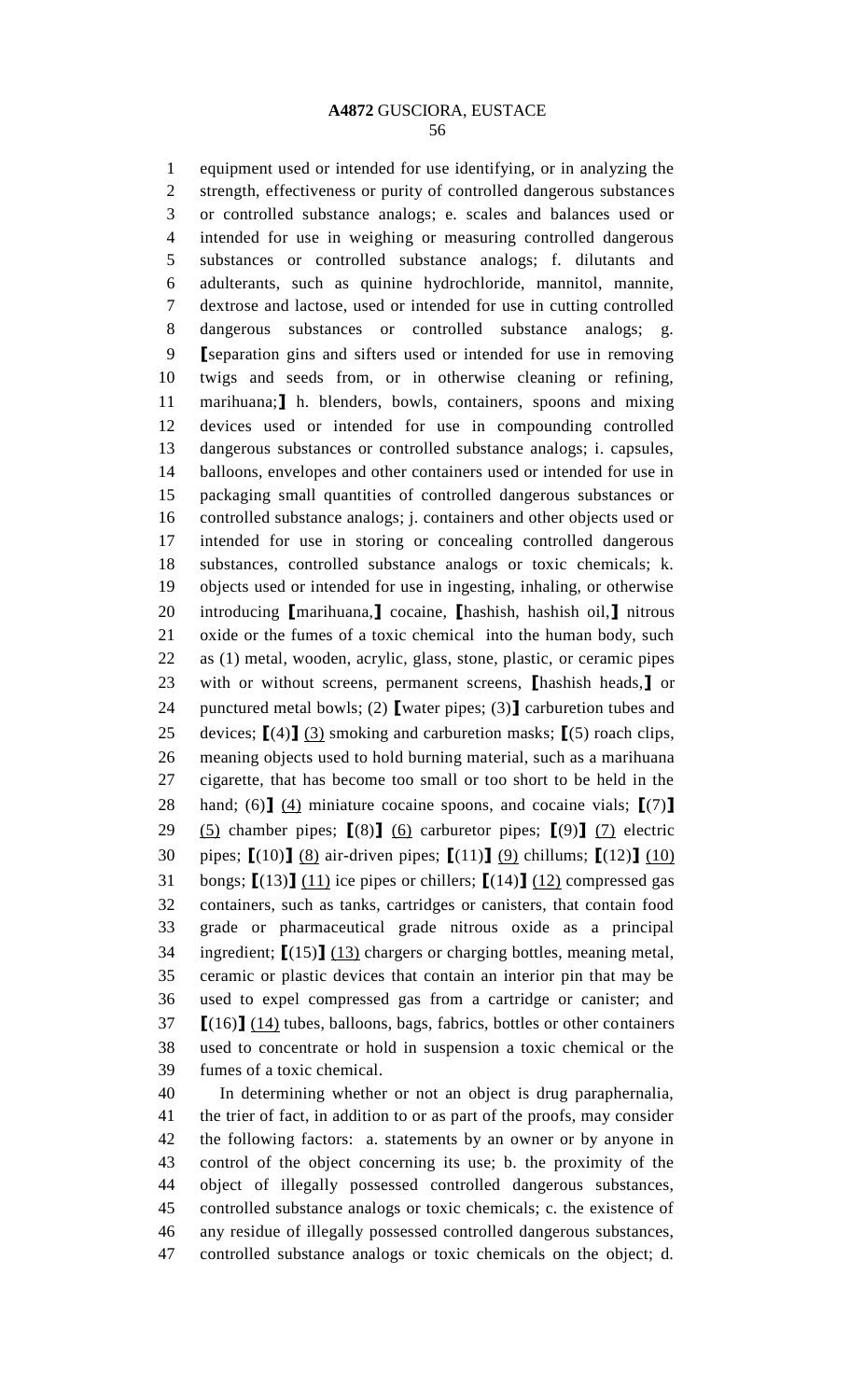direct or circumstantial evidence of the intent of an owner, or of anyone in control of the object, to deliver it to persons whom he knows intend to use the object to facilitate a violation of this act; the innocence of an owner, or of anyone in control of the object, as to a direct violation of this act shall not prevent a finding that the object is intended for use as drug paraphernalia; e. instructions, oral or written, provided with the object concerning its use; f. descriptive materials accompanying the object which explain or depict its use; g. national or local advertising whose purpose the person knows or should know is to promote the sale of objects intended for use as drug paraphernalia; h. the manner in which the object is displayed for sale; i. the existence and scope of legitimate uses for the object in the community; and j. expert testimony concerning its use. (cf: P.L. 2007, c.31, s.2) 33. Section 1 of P.L. 1964, c.289, (C.39:4-49.1) is amended to read as follows: **[**No**]** Except as authorized by P.L. , c. (C. ) (pending before 20 the Legislature as this bill), no person shall operate a motor vehicle on any highway while knowingly having in his possession or in the motor vehicle any controlled dangerous substance as classified in Schedules I, II, III, IV and V of the "New Jersey Controlled

 Dangerous Substances Act," P.L.1970, c.226 (C. 24:21-1 et seq.) or any prescription legend drug, unless the person has obtained the substance or drug from, or on a valid written prescription of, a duly licensed physician, veterinarian, dentist or other medical practitioner licensed to write prescriptions intended for the treatment or prevention of disease in man or animals or unless the person possesses a controlled dangerous substance pursuant to a lawful order of a practitioner or lawfully possesses a Schedule V substance.

 A person who violates this section shall be fined not less than **[**\$50.00**]** \$50 and shall forthwith forfeit his right to operate a motor vehicle for a period of two years from the date of his conviction.

(cf: P.L. 1985, c. 239, s. 1)

34. (New section) Consumer Protections.

 a. Individuals and licensed marijuana establishments shall not be subject to arrest, prosecution, or penalty in any manner, or denied any right or privilege, including but not limited to civil liability or disciplinary action by a business, occupational, or professional licensing board or bureau, solely for conduct permitted under this act.

 b. The presence of cannabinoid metabolites in the bodily fluids of a person engaged in conduct permitted under P.L. , c. (C. ) (pending before the Legislature as this bill) by: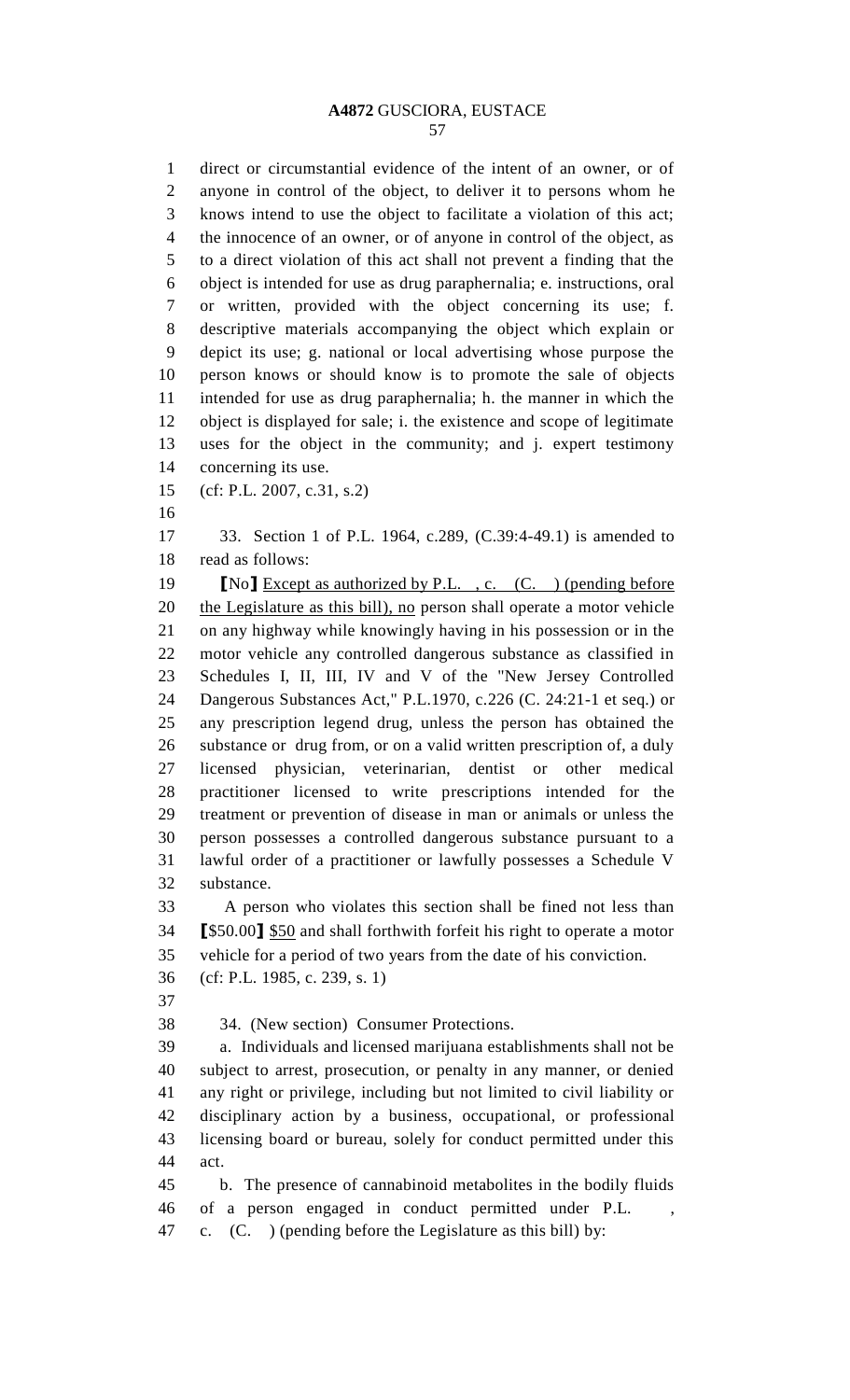(1) a student, employee, or tenant, shall not form the basis for refusal to enroll or employ or lease to or otherwise penalize that person, unless failing to do so would put the school, employer, or landlord in violation of federal law or cause it to lose a federal contract or funding;

 (2) a patient, shall not constitute the use of an illicit substance resulting in denial of medical care, including organ transplant, and a patient's use of marijuana may only be considered with respect to evidence-based clinical criteria; iii. a parent or legal guardian of a child or newborn infant, or a pregnant woman, shall not form the sole or primary basis for any action or proceeding by the Division of Child Protection and Permanency, or any successor agencies.

 35. (New section) a. Law enforcement agencies in New Jersey shall not cooperate with or provide assistance to the government of the United States or any agency thereof in enforcing the Controlled Substance Act, 21 U.S.C. 801 et seq., solely for actions consistent with P.L. , c. (C. ) (pending before the Legislature as this bill), except as pursuant to a valid court order.

 b. No agency or subdivision of an agency of the State of New 21 Jersey may refuse to perform any duty under P.L., c. (C.) (pending before the Legislature as this bill) on the basis that manufacturing, distributing, dispensing, possessing, or using marijuana is prohibited by federal law.

 c. The division may not revoke or refuse to issue or renew a license P.L. c. (C. ) (pending before the Legislature as this bill) on the basis that manufacturing, distributing, dispensing, possessing, or using marijuana is prohibited by federal law.

36. (New section) Contract Enforceability.

 No contract shall be unenforceable on the basis that manufacturing, distributing, dispensing, possessing, or using marijuana is prohibited by federal law. No contract entered into by a licensee, its employees, or its agents as permitted pursuant to a valid license issued by the division, or by those who allow property to be used by a licensee, its employees, or its agents as permitted pursuant to a valid license issued by the division, shall be deemed unenforceable on the basis that the actions or conduct permitted pursuant to the license are prohibited by federal law.

37. (New section) Criminal Investigation.

 a. None of the following shall, individually or in combination, constitute reasonable articulable suspicion of a crime:

(1) The odor of marijuana or burnt marijuana;

 (2) The possession of or the suspicion of possession of marijuana without evidence of quantity in excess of one ounce;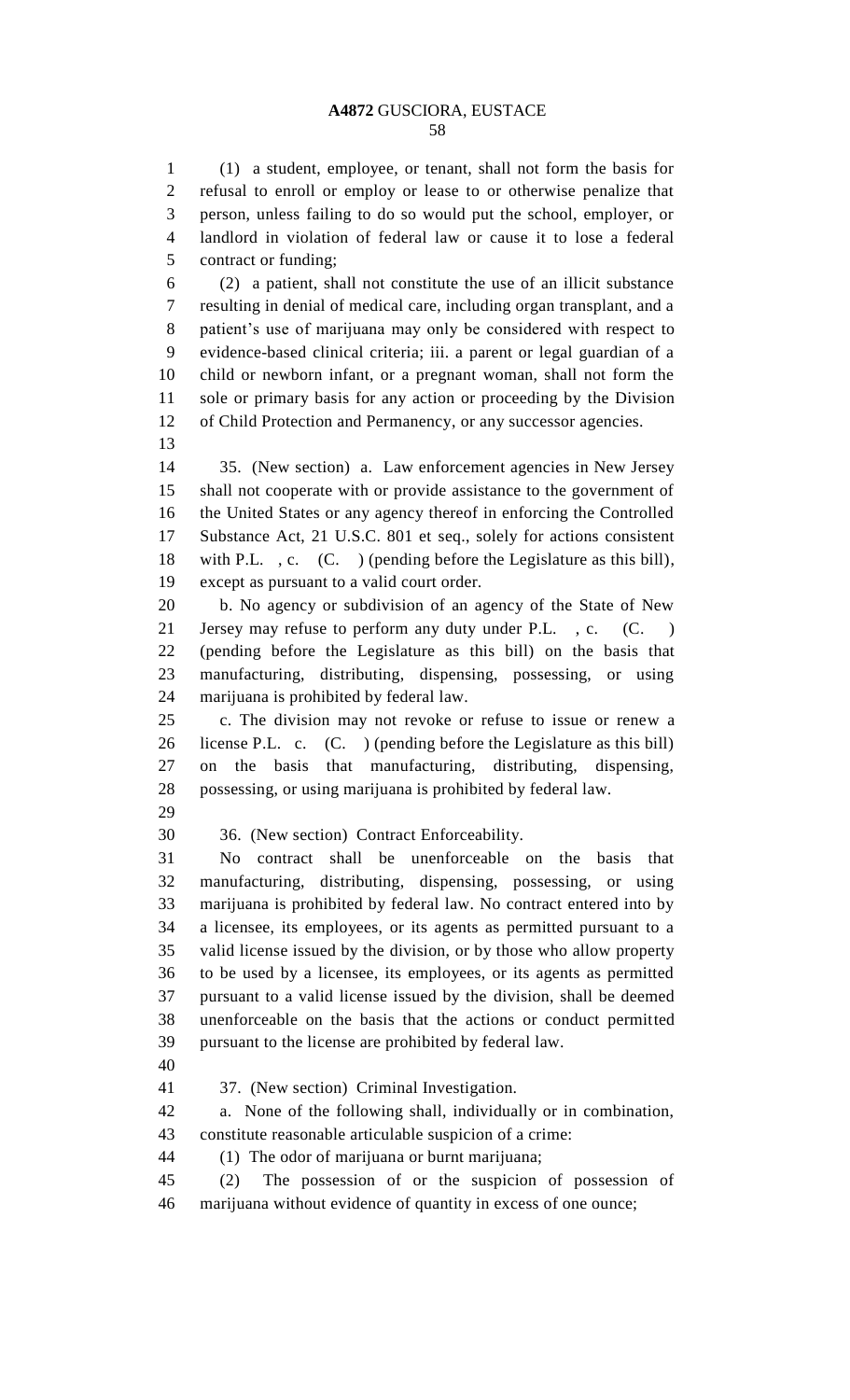(3) The possession of marijuana without evidence of quantity in excess of one ounce in proximity to any amount of cash or currency;

 b. Subsection a. of this section shall not apply when a law enforcement officer is investigating whether a person is driving under the influence of marijuana or driving while impaired by marijuana in violation of R.S.39:4-50.

 38. (New section) All fees and penalties collected by the Director of the Division of Marijuana Enforcement pursuant to the provisions of P.L. c. (C. ) (pending before the Legislature as this bill) shall be forwarded to the State Treasurer for deposit in a special nonlapsing fund which shall be known as the Marijuana Control and Regulation Fund. Monies in the fund shall be used exclusively for the operation of the Division of Marijuana Enforcement and for reimbursement of all additional costs of enforcement of the provisions of P.L. c. (C. ) (pending before the Legislature as this bill) incurred by the Department of Law and Public Safety.

39. (New section) Marijuana Regulation Review Commission.

 a. The Marijuana Regulation Review Commission shall consist of one member appointed by the Governor, one member appointed by the President of the Senate who shall be a member of the Senate, and one member appointed by the Speaker of the General Assembly who shall be a member of the General Assembly. The presiding officer of the commission shall be determined by the members. The members of the commission shall serve without pay in connection with all such duties as are prescribed in P.L. , c. (C. ) (pending before the Legislature as this bill).

 b. The commission shall call upon the Department of Law and Public Safety to assist in any staff or clerical functions of the commission.

c. Meetings of commission, copies of minutes.

 All meetings of the commission shall be open to the public and all the business of the commission shall be transacted at public meetings held at such time and place as the commission shall prescribe. The commission shall meet at such times as determined by the chairperson of the commission.

 The secretary shall transmit to each member of the commission a copy of the minutes of each meeting within twenty-four hours after the adjournment thereof. The minutes of the commission shall be open to inspection by any citizen of the State at all times during business hours.

 d. Rules. The commission shall formulate and adopt rules of procedure for the commission in exercising its powers and fulfilling its duties under P.L. , c. (C. ) (pending before the Legislature as this bill).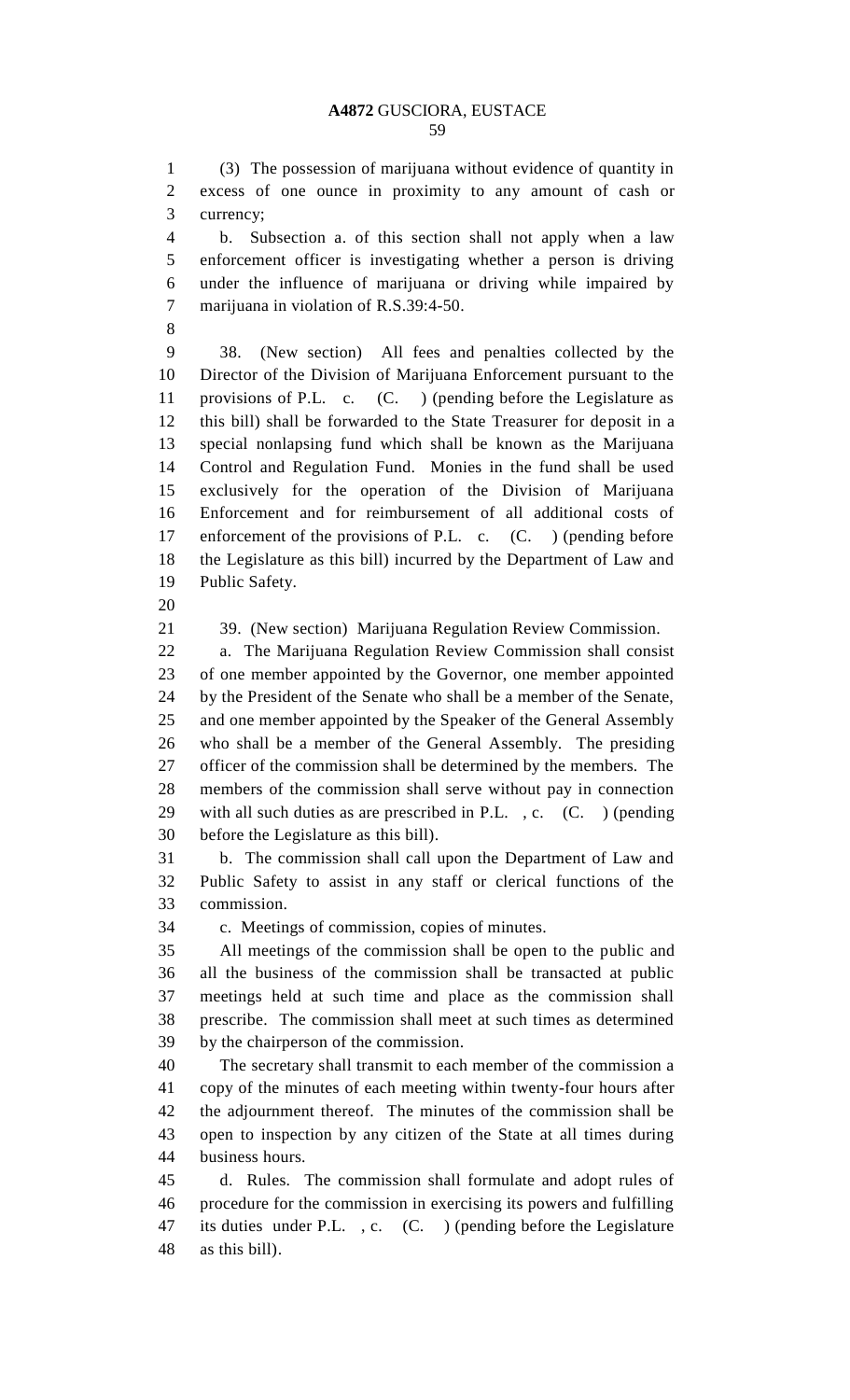e. Number of members necessary to act. The concurrence of two of the members of the commission shall be necessary to validate all acts of the commission. f. Annual report to Legislature. The commission shall make an annual detailed report of its actions and operations to the Legislature and render such other reports to the Legislature as it shall from time to time require. g. Powers and duties of commission. The Marijuana Regulation Review Commission shall review and approve regulations developed by the division pursuant to section 8 of P.L. , c. (C. ) (pending before the Legislature as this bill) and may require regulations as deemed necessary. The commission shall have such other and further powers and perform such other and further duties as may be conferred or imposed upon it from time to time by the Legislature. 40. (New section) Following the enactment of, but prior to the effective date of, P.L. , c. (C. ) (pending before the Legislature as this bill), possession of up to 50 grams of marijuana shall constitute a civil violation not subject to arrest, and limited to a fine of up to \$100, notwithstanding the provisions of N.J.S.2C:35- 10. 41. This act shall take effect on the 360th day following enactment, but the director may take such anticipatory action as may be necessary to effectuate the provisions of this act. STATEMENT This bill would legalize the possession and personal use of small amounts of marijuana for persons age 21 and over. Section 3 of the bill specifies that the following acts are not unlawful and would not be an offense or a basis for seizure or forfeiture of assets under N.J.S.2C:64-1 et seq. or other applicable law for persons 21 years of age or older: possessing, using, displaying, purchasing, or transporting marijuana accessories or one ounce or less of marijuana and certain other related products; transfer of one ounce or less of marijuana or other related products to a person who is 21 years of age or older; consumption of marijuana, provided that nothing in the bill would permit consumption that is conducted openly and publicly; or assisting another person who is 21 years of age or older in any of the acts described above.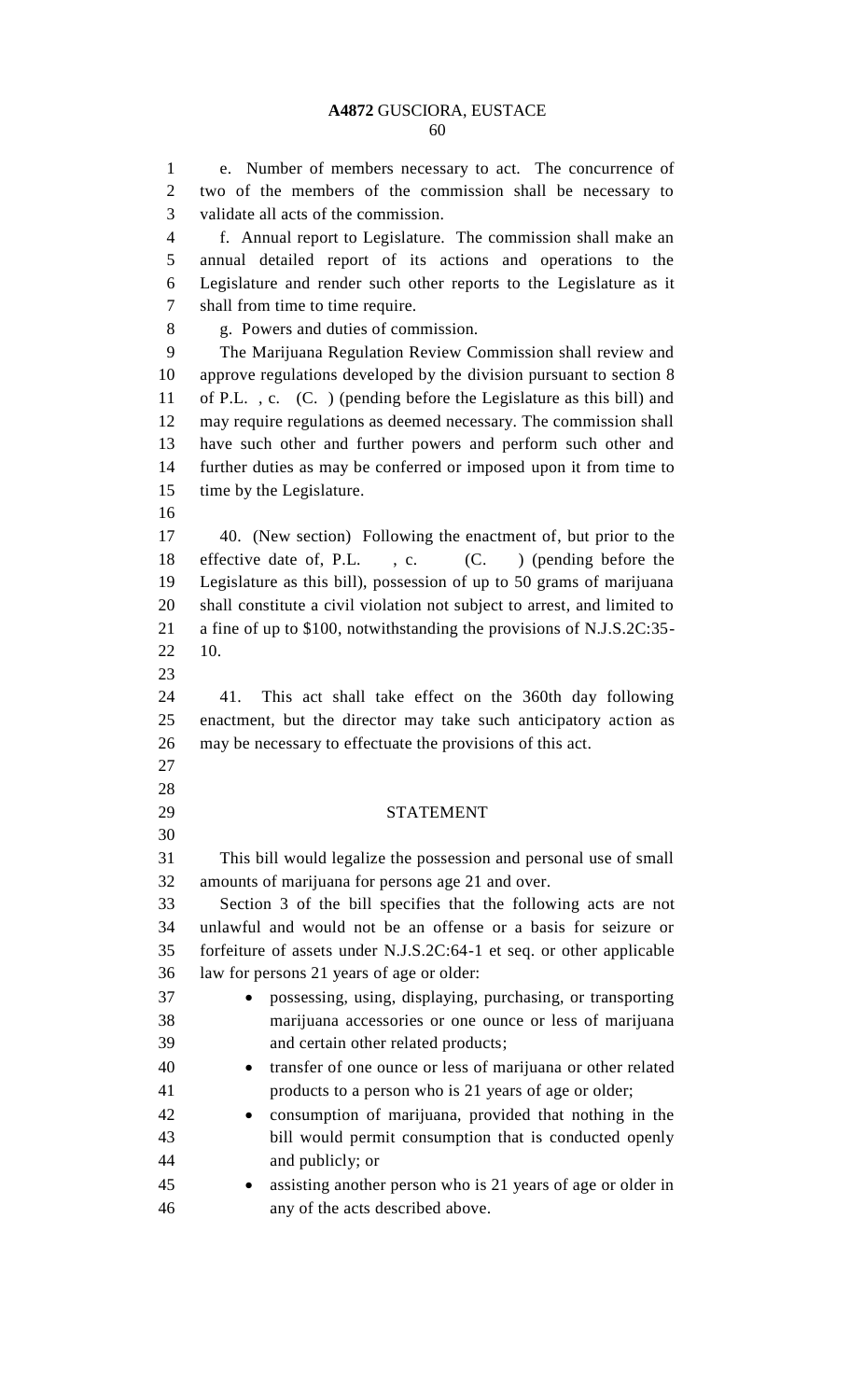Section 4 of the bill provides that the following acts would also not be unlawful or a basis for seizure or forfeiture of assets for persons 21 years of age or older:

- manufacture, possession, or purchase of marijuana accessories or the sale of marijuana accessories to a person who is 21 years of age or older;
- possessing, displaying, or transporting marijuana or marijuana products; purchase of marijuana from a marijuana cultivation facility; purchase of marijuana or marijuana products from a marijuana product manufacturing facility; or sale of marijuana or marijuana products to consumers, if the person conducting the activities has obtained a current, valid license to operate a retail marijuana store or is acting in his capacity as an owner, employee or agent of a licensed retail marijuana store;
- 17 cultivating, harvesting, processing, packaging, transporting, displaying, or possessing marijuana; delivery or transfer of marijuana to a marijuana testing facility; selling marijuana to a marijuana cultivation facility, a marijuana product manufacturing facility, or a retail marijuana store; or the purchase of marijuana from a marijuana cultivation facility, if the person conducting the activities has obtained a current, valid license to operate a marijuana cultivation facility or is acting in his capacity as an owner, employee, or agent of a licensed marijuana cultivation facility;
- packaging, processing, transporting, manufacturing, displaying, or possessing marijuana or marijuana products; delivery or transfer of marijuana or marijuana products to a marijuana testing facility; selling marijuana or marijuana products to a retail marijuana store or a marijuana product manufacturing facility; the purchase of marijuana from a marijuana cultivation facility; or the purchase of marijuana or marijuana products from a marijuana product manufacturing facility, if the person conducting the activities has obtained a current, valid license to operate a marijuana product manufacturing facility or is acting in his capacity as an owner, employee, or agent of a licensed marijuana product manufacturing facility;
- possessing, cultivating, processing, repackaging, storing, transporting, displaying, transferring or delivering marijuana or marijuana products if the person has obtained a current, valid license to operate a marijuana testing facility or is acting in his capacity as an owner, employee, or agent of a licensed marijuana testing facility;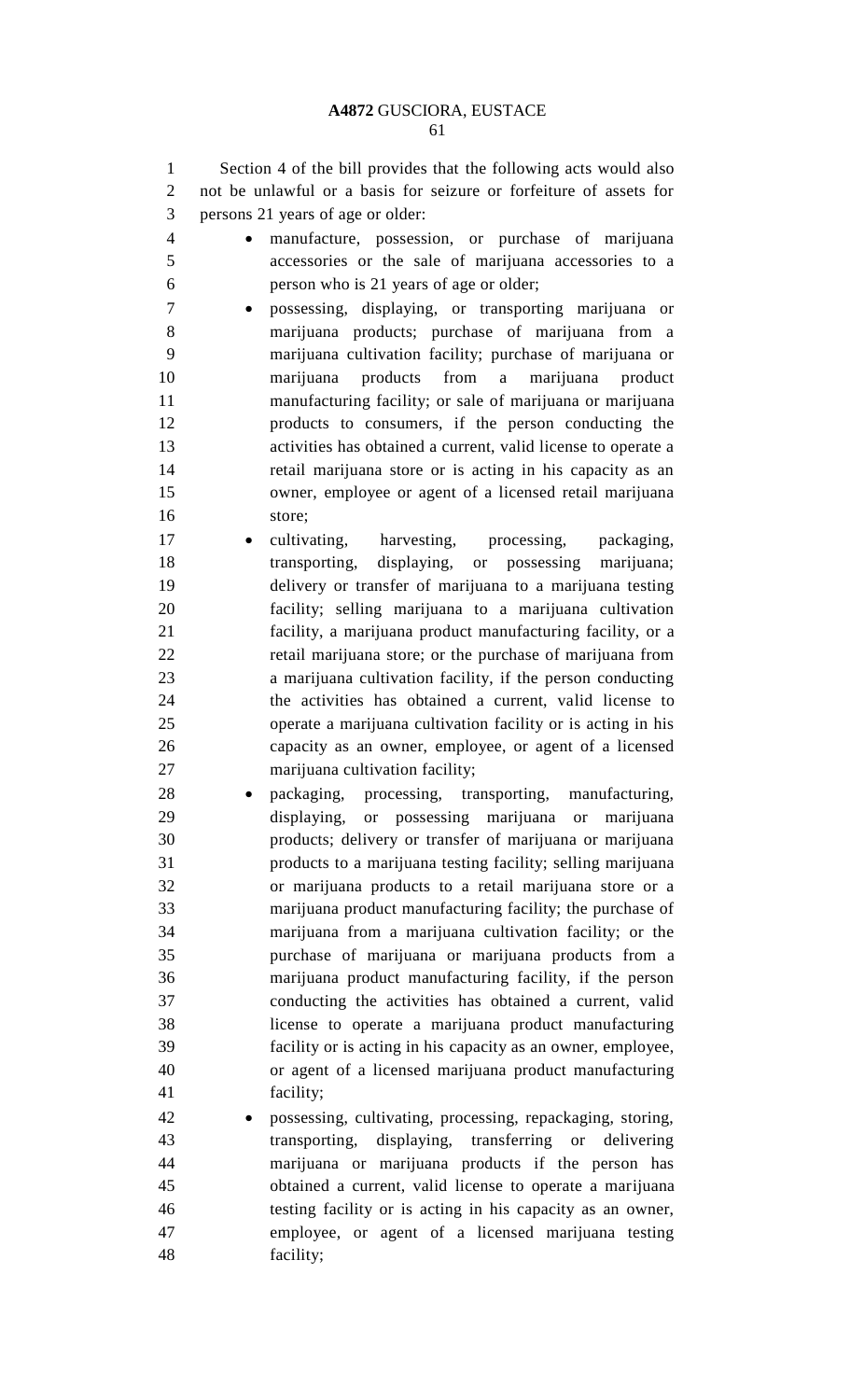1 • leasing or otherwise allowing the use of property owned, occupied or controlled by any person, corporation or other entity for any of the activities conducted lawfully.

 Sections 7 and 8 describe the powers and duties of the newly created Division of Marijuana Enforcement and the regulation of marijuana generally. The bill provides for the division to adopt rules and regulations necessary for implementation of the bill. The regulations could not prohibit the operation of marijuana establishments, either expressly or through regulations that make their operation unreasonably impracticable. The bill would require regulations to include the following: procedures for the application, issuance, denial, renewal, suspension, and revocation of a license to operate a marijuana establishment; the establishment by the division of license application fees. Additional required regulations must include licensing goals for minority owned and female owned businesses under the act; security requirements for marijuana establishments; requirements to prevent the sale or diversion of marijuana and marijuana products to underage persons; labeling and packaging requirements; health and safety regulations and standards for the manufacture and sale of marijuana products; advertisement restrictions; procedures for the division to conduct unannounced visits to marijuana establishments; a requirement that only marijuana, marijuana based products and paraphernalia be available for sale at a marijuana establishment; and civil penalties for the failure to comply with established regulations.

 Section 9 mandates that the division develop a system for tracking the transfer of marijuana items between licensed premises capable, at a minimum, of tracking among other categories, the propagation of immature marijuana plants, the processing of marijuana by a processor, the receiving, storing and delivering of marijuana items by a wholesaler, the sale of marijuana items by a marijuana retailer to a consumer; the purchase and sale of marijuana items between licensees, the transfer of marijuana items between licensed premises; and the collection of taxes imposed upon the retail sale of marijuana items.

 Section 10 of the bill establishes a tax levied upon marijuana sold or otherwise transferred by a marijuana cultivation facility to a marijuana product manufacturing facility or to a retail marijuana store. To encourage early participation in and development of marijuana establishments and to undermine the illegal market, the bill proposes an escalating tax rate of seven percent in the first year; 10 percent in year two; 15% in year three; 20% in year four; and 25% in year five and beyond. The Department of the Treasury would establish procedures for the collection of all taxes levied.

 The bill specifies that no tax would be levied upon marijuana intended for sale at medical marijuana centers pursuant to the "New Jersey Compassionate Use Medical Marijuana Act," P.L.2009, c.307 (C.24:6I-1 et seq.).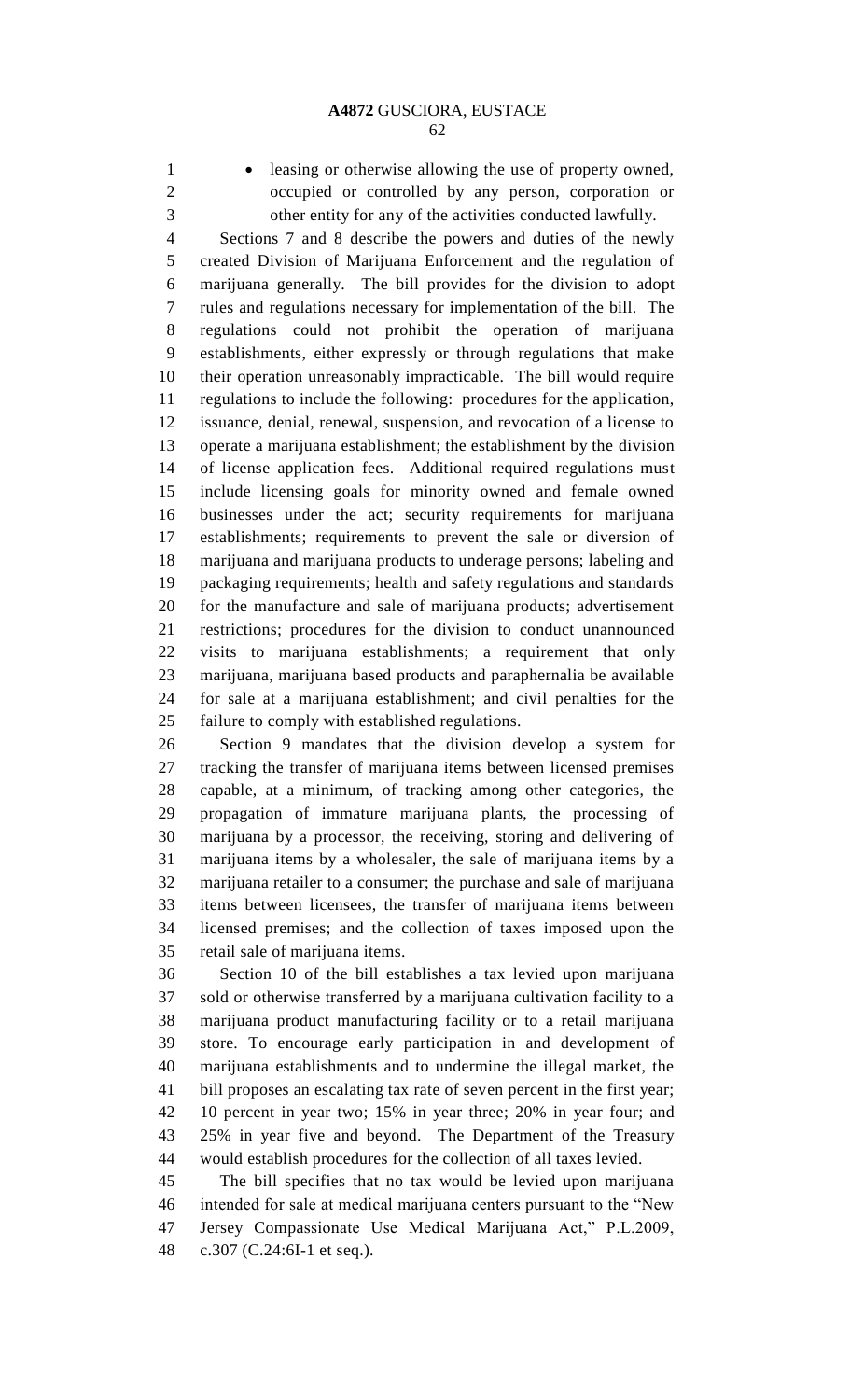Section 11 provides for local governmental entity regulations or ordinances. The bill provides that each local governmental entity shall enact an ordinance or regulation specifying the entity within the local governmental entity that is responsible for processing applications submitted for a license to operate a marijuana establishment within the boundaries of the local governmental entity and for the issuance of such licenses, should the issuance by the local governmental entity become necessary because of a failure by the division to adopt regulations or to process and issue licenses.

 The local governmental entity may enact ordinances or regulations, not in conflict with the provisions of the bill, that address the following:

13 -- governing the time, place, manner and number of marijuana establishment operations;

 -- establishing procedures for the issuance, suspension, and revocation of a license issued by the local governmental entity;

 -- establishing a schedule of annual operating, licensing, and application fees for marijuana establishments, provided, the application fee shall only be due if an application is submitted to a local governmental entity in accordance with the provisions of the bill and a licensing fee shall only be due if a license is issued by a local governmental entity; and

 -- establishing civil penalties for violation of an ordinance or regulation governing the time, place, and manner of a marijuana establishment that may operate in such local governmental entity.

 The bill provides that a local governmental entity may prohibit the operation of marijuana cultivation facilities, marijuana product manufacturing facilities, marijuana testing facilities, or retail marijuana stores through the enactment of an ordinance. Under the bill, the failure of a local governmental entity to enact an ordinance prohibiting the operation of a marijuana establishment shall thereby permit the operation of a marijuana retail establishment within the local governmental entity for a period of five years, at the end of which five year period, and every five year period thereafter, the local governmental entity shall again be permitted to prohibit the operation of a marijuana establishment.

 Section 12 establishes the application process. Under the bill, each application for an annual license to operate a marijuana establishment would be submitted to the division. A separate license shall be required for each location at which a marijuana establishment seeks to operate. Renewal applications may be filed up to 90 days prior to the expiration of the establishment's license.

 Sections 13 through 18 establish the different classes of licenses and the requirements to obtain licensure.

 A marijuana producer must have a Class 1 Marijuana Cultivation Facility license issued by the division for the premises at which the marijuana is produced.